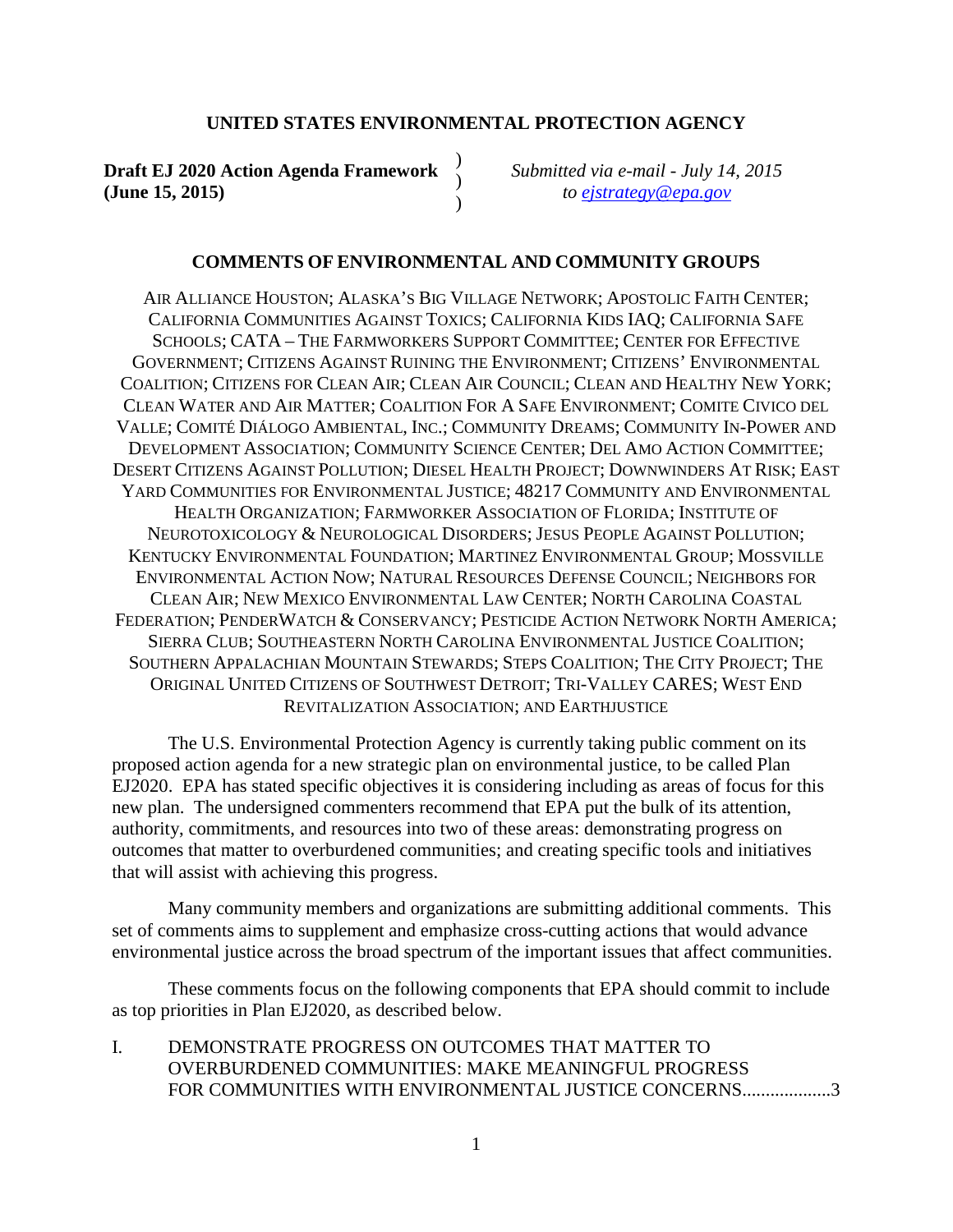|    | A.        |    | Increase Agency Resources and Action Focused on Hot Spots: Vulnerable                                                                                                                                                     |  |  |
|----|-----------|----|---------------------------------------------------------------------------------------------------------------------------------------------------------------------------------------------------------------------------|--|--|
|    | <b>B.</b> |    | Achieve Health and Environmental Outcomes and Reduce Injustice 7                                                                                                                                                          |  |  |
|    | C.        |    | Set Action Commitments and Evaluate Progress in Achieving Each of the<br>EJ Metrics Outlined to the Agency in Prior Reports and Comments that<br>Focus at the Regional and Local Level, As Well As the National Level. 10 |  |  |
| Π. |           |    | TO DEEPEN ENVIRONMENTAL JUSTICE PRACTICE, CREATE NEW<br>CROSS-CUTTING INITIATIVES AND TOOLS THAT WOULD IMPROVE<br>THE HEALTH AND ENVIRONMENT OF OVERBURDENED AND<br>VULNERABLE COMMUNITIES WITH PARTICULAR ENVIRONMENTAL  |  |  |
|    | A.        |    |                                                                                                                                                                                                                           |  |  |
|    |           | 1. | EPA should expand enforcement resources and direct its resources<br>to the most vulnerable communities with greatest need and past                                                                                        |  |  |
|    |           | 2. | Require EPA enforcement staff to ensure that the outcomes of<br>cases, including any supplemental environmental projects, provide<br>the best available benefits and pollution and health protections for                 |  |  |
|    |           | 3. | EPA should track and regularly evaluate and publish detailed<br>success metrics and results of enforcement cases in achieving<br>objectives, environmental justice, and provide this information to                       |  |  |
|    |           | 4. | EPA should create and publicize an anonymous community and<br>worker hotline for concerns, tips, and complaints about potential                                                                                           |  |  |
|    |           | 5. | For each EPA Region, hold an annual enforcement symposium<br>with communities and state and local enforcement agencies. 19                                                                                                |  |  |
|    |           | 6. | Create a formal project for EPA-DOJ community-directed<br>enforcement technical assistance, trainings, and amicus briefs20                                                                                                |  |  |
|    |           | 7. | Create community trainings and information on pollution,                                                                                                                                                                  |  |  |
|    |           | 8. | Provide input opportunities, information, and protections for<br>communities living near contaminated and Superfund sites21                                                                                               |  |  |
|    | <b>B.</b> |    |                                                                                                                                                                                                                           |  |  |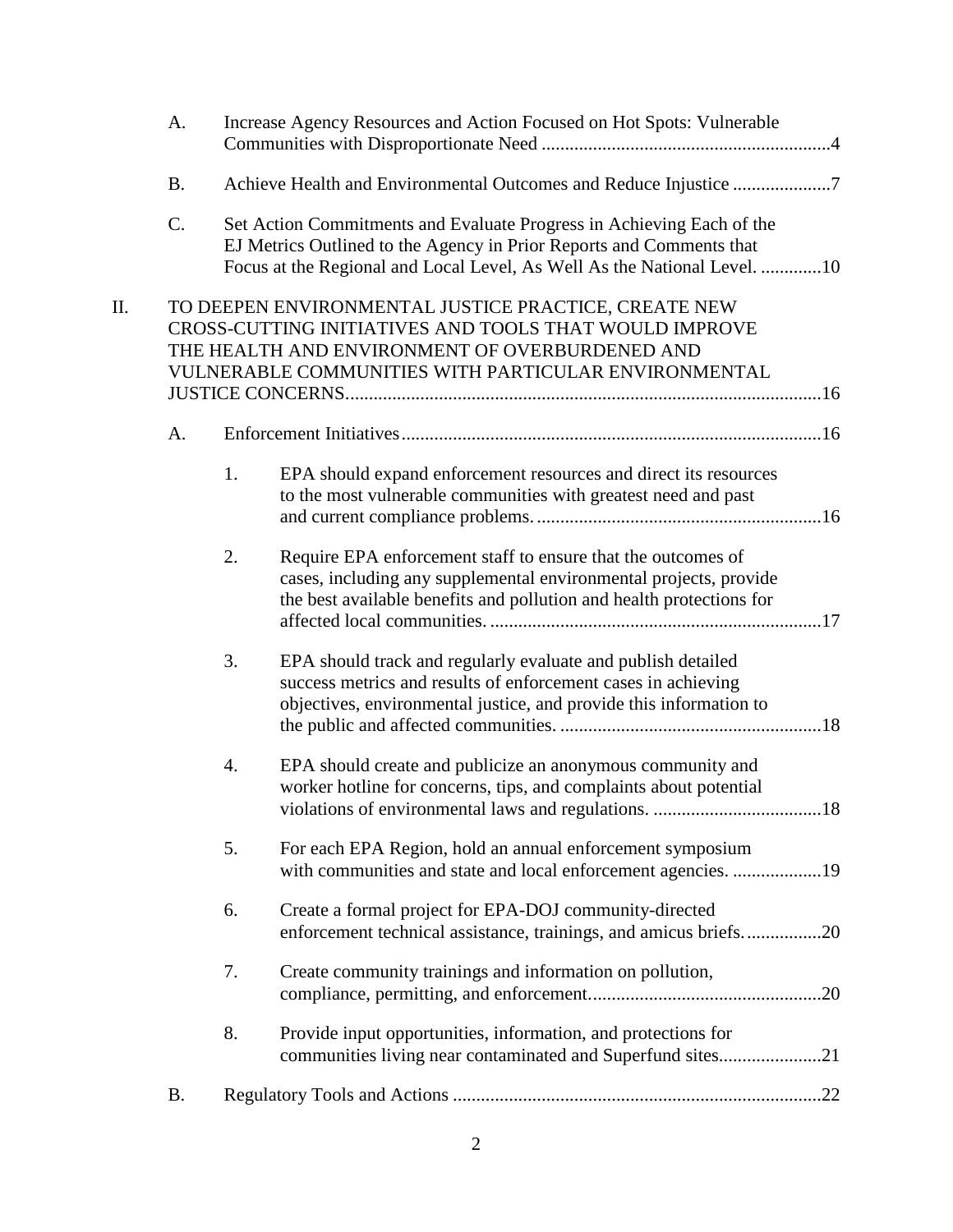|     | 1.  | Update EPA's approach to assess cumulative risks and impacts<br>based on current science and the need to protect vulnerable                                                                          | .22 |
|-----|-----|------------------------------------------------------------------------------------------------------------------------------------------------------------------------------------------------------|-----|
|     | 2.  | EPA should perform a review of permits and strengthen the<br>requirements applicable to all permits, including Title V permits,<br>through state oversight and direction by providing best practices | .25 |
|     | 3.  | Revise the minimum public notice requirements for Clean Air Act<br>and other permits, for both major and minor sources, to allow for                                                                 |     |
|     | 4.  | Create a National Clean Air Monitoring Rule to assure strong<br>monitoring and reporting in Clean Air Act Title V permits. 26                                                                        |     |
|     | 5.  | Strengthen Monitoring and Reporting Requirements in Rules28                                                                                                                                          |     |
|     | 6.  | Strengthen Air Monitoring Networks, Requirements, and Data29                                                                                                                                         |     |
|     | 7.  | Create a policy to use citizen-collected science and monitoring<br>data within EPA programs, to the greatest extent possible30                                                                       |     |
|     | 8.  | Integrate enforcement staff and enforcement expertise into the                                                                                                                                       |     |
|     | 9.  | Assess and provide EJ outcomes in rulemakings and permitting,                                                                                                                                        |     |
|     | 10. | OEJ should be given authority to set performance measures and<br>evaluate EJ progress annually, as well as give advice and feedback                                                                  |     |
| Ш.  |     |                                                                                                                                                                                                      |     |
| IV. |     | EPA SHOULD BUILD TITLE VI COMPLIANCE AND ENFORCEMENT<br>INTO ALL ASPECTS OF AGENCY OPERATIONS AND INCLUDE TITLE VI                                                                                   |     |
| V.  |     |                                                                                                                                                                                                      |     |
| I.  |     | DEMONSTRATE PROGRESS ON OUTCOMES THAT MATTER TO<br><b>OVERBURDENED COMMUNITIES: MAKE MEANINGFUL PROGRESS FOR</b>                                                                                     |     |

<span id="page-2-0"></span>**COMMUNITIES WITH ENVIRONMENTAL JUSTICE CONCERNS.** 

To demonstrate that EPA is achieving progress, EPA must make commitments and take *substantive* action to reduce environmental health disparities, not merely create more commitments on *process* as its prior guidance documents have done.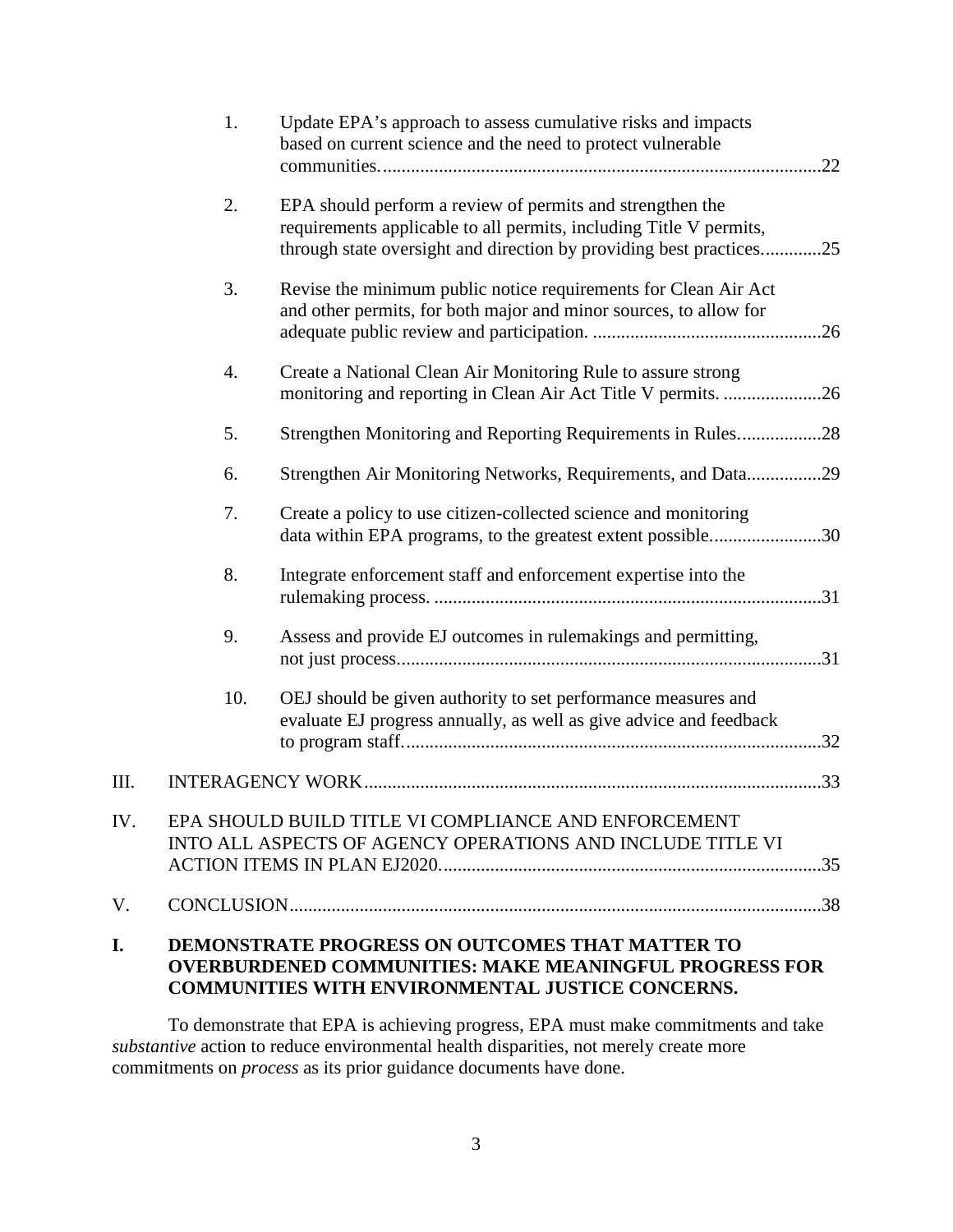EPA must look at, assess, and set goals to achieve improved outcomes for the health and protection of the environment for communities of color, low-income, and indigenous people. A long history of discrimination and neglect has produced socioeconomic inequality and has made people of color and low-income people more vulnerable to the harms of pollution, and with the least access to safe and healthy environments and natural areas.

The objective of Executive Order 12898 is not just to increase protection for all and leave disparities in place – it is to "make achieving environmental justice part of [each Federal agency's] mission."[1](#page-3-1)

To achieve this objective, EPA needs to set metrics that assure:

- (1) The agency is targeting its resources to ensure that people of color and lowincome people are experiencing the outcomes of its work as measurable, direct benefits and protections;
- (2) The agency is achieving the best possible, and greatest achievable results on the ground, in terms of such health and environmental outcomes; and
- (3) EPA is targeting and taking particular actions that aim to reduce the greater rate of environmental threats and impacts that are occurring for particular communities, correlated with and connected to their race and socioeconomic status, not just strengthen protections in some way and call its work done.

# <span id="page-3-0"></span>**A. Increase Agency Resources and Action Focused on Hot Spots: Vulnerable Communities with Disproportionate Need**

To achieve objective one, EPA must ensure that it expands resources and prioritizes its existing resources to reach the communities that are overburdened by pollution or other toxic exposures and have disproportionate representation of vulnerable communities of color and lowincome people.

For example, for fiscal year 2015, EPA has created a "Making A Visible Difference In Communities" project, where it has selected 50 communities nationwide for particular attention and resources.<sup>[2](#page-3-2)</sup> To achieve its environmental justice objectives, in Plan EJ2020 EPA must do more than just choose these 50 communities to make a "visible difference." And, EPA must do more than just consider issues related to "smart growth."

First, EPA should commit to direct resources and apply its authorities to all overburdened communities meeting key criteria, not just select a limited number.

Second, EPA should use environmental justice factors to choose communities that will receive additional attention, action, and resources. For the 2015 project, it is unclear whether or how environmental justice factors were included in EPA's determination of which communities would be part of this project. It is unclear whether all of the communities EPA has chosen are

<span id="page-3-1"></span>Exec. Order No. 12,898 § 1-101, 59 Fed. Reg. 7,629, 7,629 (Feb. 11, 1994).

<span id="page-3-2"></span><sup>2</sup> EPA, *Making a Visible Difference in Communities*[, http://www2.epa.gov/smart-growth/making](http://www2.epa.gov/smart-growth/making-visible-difference-communities)[visible-difference-communities](http://www2.epa.gov/smart-growth/making-visible-difference-communities) (last updated May 26, 2015).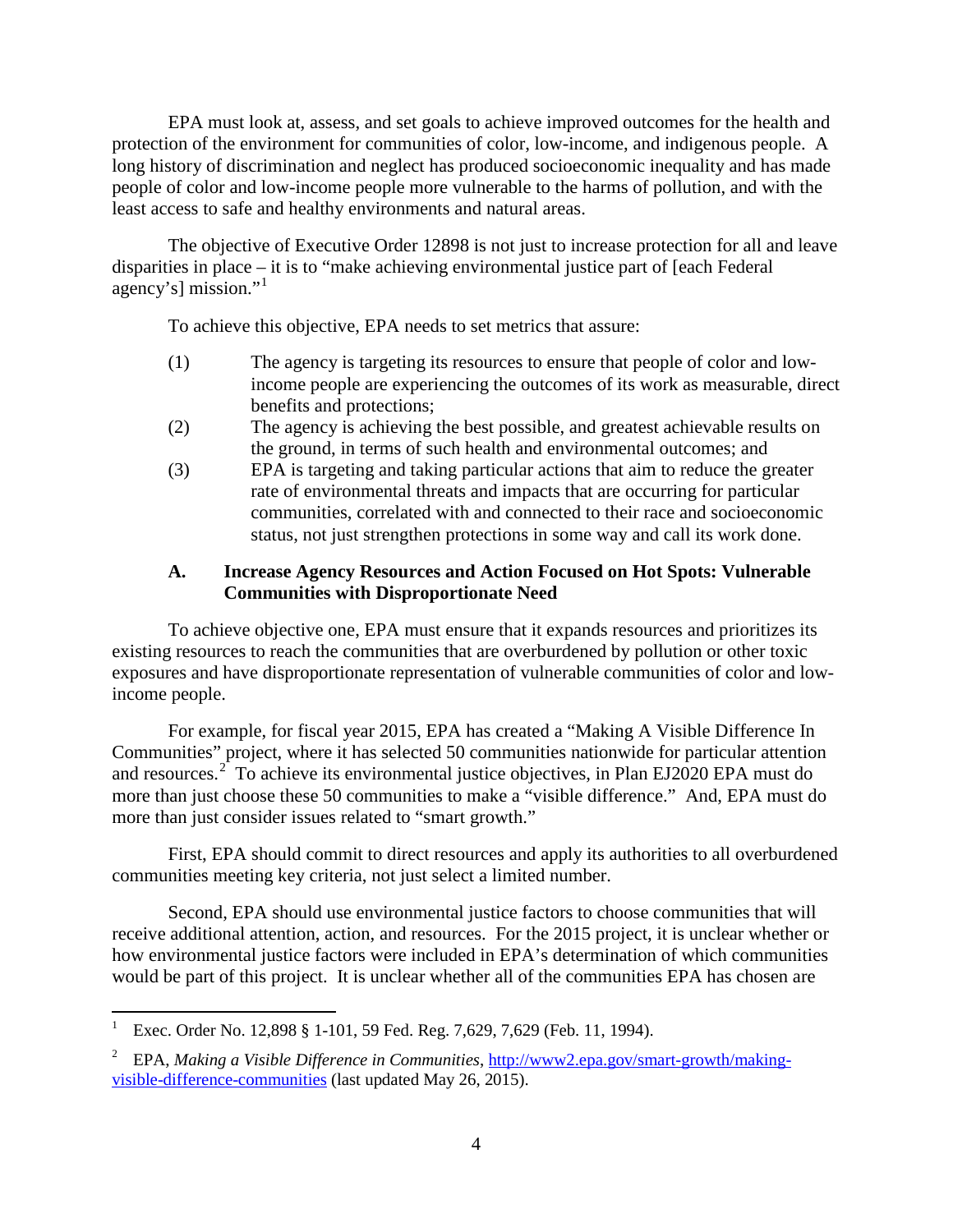the communities with the greatest need for environmental and health protection, that they are hot spots, or that they are communities with particular environmental justice concerns. EPA should provide transparency and an opportunity for further input, and should extend such opportunities to communities who may not have had a prior opportunity to provide input, and who seek to receive the additional protection and attention that this project will provide.

In particular, as part of Plan EJ2020, EPA should develop an expansive list of all known hot spot communities or areas that have environmental justice concerns, and that need further review, agency action, and attention, after taking public notice and comment. EPA should create this list using factors such as the following:

(1) the factors contained in EJSCREEN;

(2) additional health status and health disparity factors included in CalEnviroScreen, $3$  and any other valuable state tools;

(3) additional indicators that are also linked with environmental justice, public health, and EPA's statutory authorities, such as:

- whether an area is in nonattainment for a criteria pollutant;
- whether an area has elevated cancer risks, as identified in EPA's Second Integrated Urban Air Toxics Report<sup>[4](#page-4-1)</sup>;
- <span id="page-4-3"></span>• whether an area has elevated levels of drinking water or soil contamination, including from legacy pollution or ghost industrial sites<sup>[5](#page-4-2)</sup>;
- whether a community has Superfund and/or brownfield sites;
- whether a community includes facilities with a high number of violations of environmental laws;
- whether a community includes major sources regulated under EPA's air toxics and other permitting programs;
- whether a history of segregation, racial zoning, redlining, and similar forms of discrimination played any role in the proximity between majority-minority neighborhoods and industrial sources, highways, and other pollution sources;
- whether a community includes a port or goods movement/transportation hub, and/or is located along or in close proximity to an international border or point of entry including both the U.S.-Mexico, and the U.S.-Canada borders;
- whether an area contains mining and/or oil and gas resources or extraction activities;

<span id="page-4-0"></span> <sup>3</sup> Cal. EPA Ofc. Of Envtl. Health Hazard Assessment ("OEHHA"), *CalEnviroScreen Version 2.0*, <http://oehha.ca.gov/ej/ces2.html> (last updated Nov. 10, 2014).

<span id="page-4-1"></span><sup>4</sup> EPA, *The Second Integrated Urban Air Toxics Report to Congress* (Aug. 21, 2014), *available at* http://www2.epa.gov/sites/production/files/2014-08/documents/082114-urban-air-toxics-reportcongress.pdf.

<span id="page-4-2"></span><sup>5</sup> *See, e.g.*, USA Today, *Ghost Factories*[, http://www.usatoday.com/topic/B68DCD3E-7E3F-424A-](http://www.usatoday.com/topic/B68DCD3E-7E3F-424A-BDA4-41077D772EA1/ghostfactories/)[BDA4-41077D772EA1/ghostfactories/.](http://www.usatoday.com/topic/B68DCD3E-7E3F-424A-BDA4-41077D772EA1/ghostfactories/)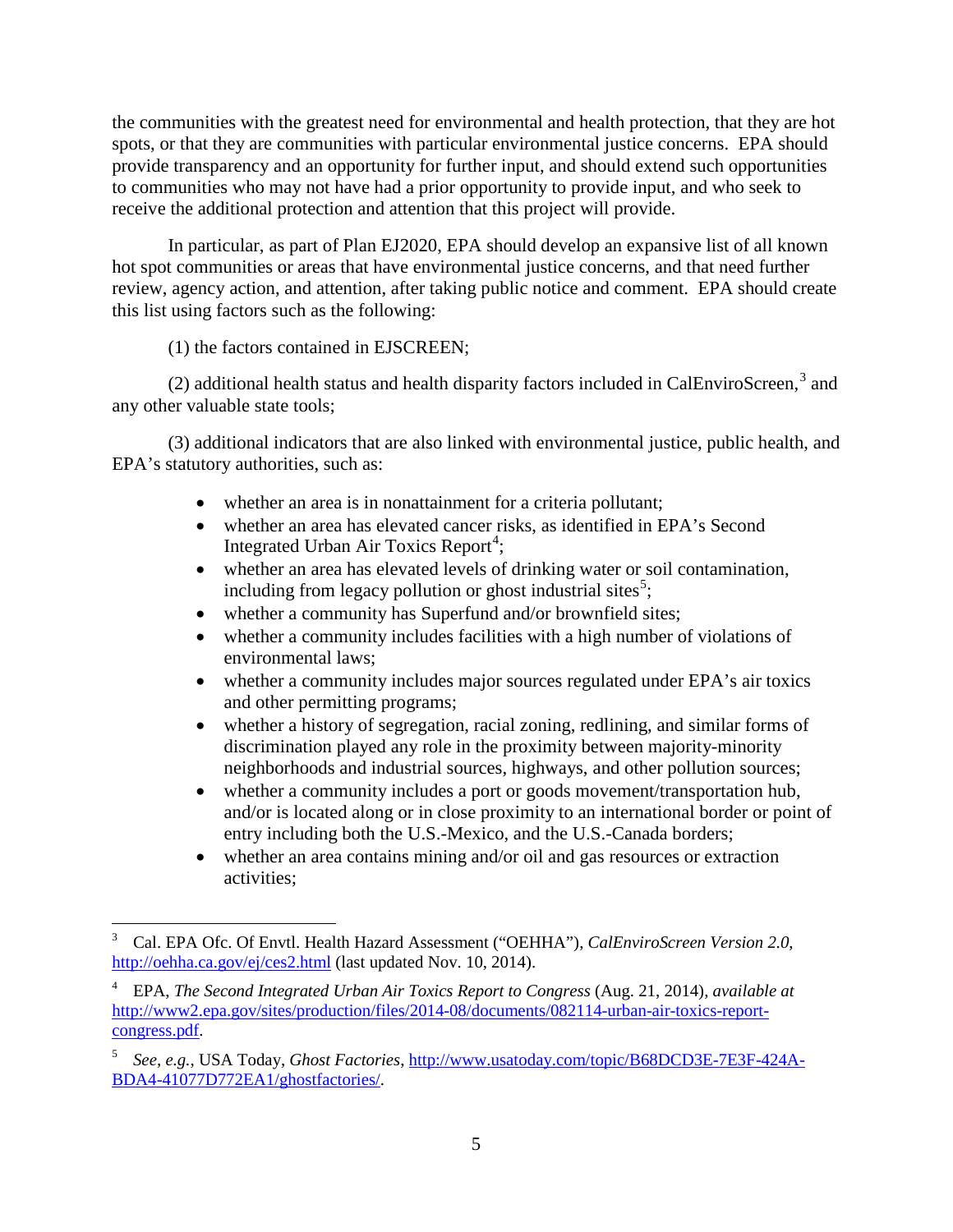- whether a community is located in a geographical region or area that is particularly susceptible to extreme drought impacts, sea level rise, or other impacts from natural and climate-change related disasters;
- whether a community is located on tribal land, or may otherwise be linguistically or geographically isolated;
- <span id="page-5-2"></span>• whether a community is in proximity to one or more facilities that store or use hazardous chemicals<sup>[6](#page-5-0)</sup>;
- whether a community relies on subsistence farming, fishing, or hunting;
- whether an area is largely agricultural, resulting in community members being exposed to pesticides;
- whether a community has been the site of repeated environmental health or safety emergencies;
- whether an area is identified by other state or federal agencies (including HUD, USDA or DOT) or initiatives such as Partnership for Sustainable Communities, Sustainable Communities/Strong Communities ("SC2"); and
- whether a community has equal and meaningful access to parks, green space, and the ability to enjoy natural areas.

Third, for all identified hot spot communities, EPA should commit to target its resources and authorities, and create an "all hands on deck" approach for environmental justice.

For EPA's existing communities list in the "Making a Visible Difference" project, it is unclear whether community-specific plans have been or are being developed to protect these communities, or who is involved in this process other than the regional staff. For the full Plan EJ2020 list, EPA should direct all offices, departments, and relevant staff at the national and regional level to create a plan that assesses and uses specific authorities, resources, and actions to make progress to protect these hot spot communities, after taking public comment, and publish these plans. As part of these action plans for hot spot communities, EPA should commit to: (1) increase enforcement and compliance of all existing requirements applicable; (2) reduce air, water, and waste pollution and toxic exposure, including through use of EPA's rulemaking, permitting, and chemical and product control authorities; (3) increase environment-related health protections and reduce environment-related health problems such as asthma, early mortality including infant mortality, cardiovascular problems, cancer, lost school and work days, high blood-lead levels, mercury and other toxin-burdens measured, and other health factors of importance; and (4) improve monitoring, pollution and health information, technical assistance, and other tools available to help communities protect their own health and environment.<sup>[7](#page-5-1)</sup>

<span id="page-5-0"></span> <sup>6</sup> *See, e.g.*, Envtl. Justice and Health Alliance for Chem. Policy Reform, *Who's In Danger?* (May 2014), *available at* 

[http://comingcleaninc.org/assets/media/images/Reports/Who's%20in%20Danger%20Report%20FINAL.p](http://comingcleaninc.org/assets/media/images/Reports/Who) [df.](http://comingcleaninc.org/assets/media/images/Reports/Who)

<span id="page-5-1"></span><sup>&</sup>lt;sup>7</sup> Further information on these issues is discussed later in these comments. As one example, EPA needs to require that safety information on pesticide labels appear in Spanish as well as English so that farmworkers, who are overwhelmingly Latino, know how to protect themselves.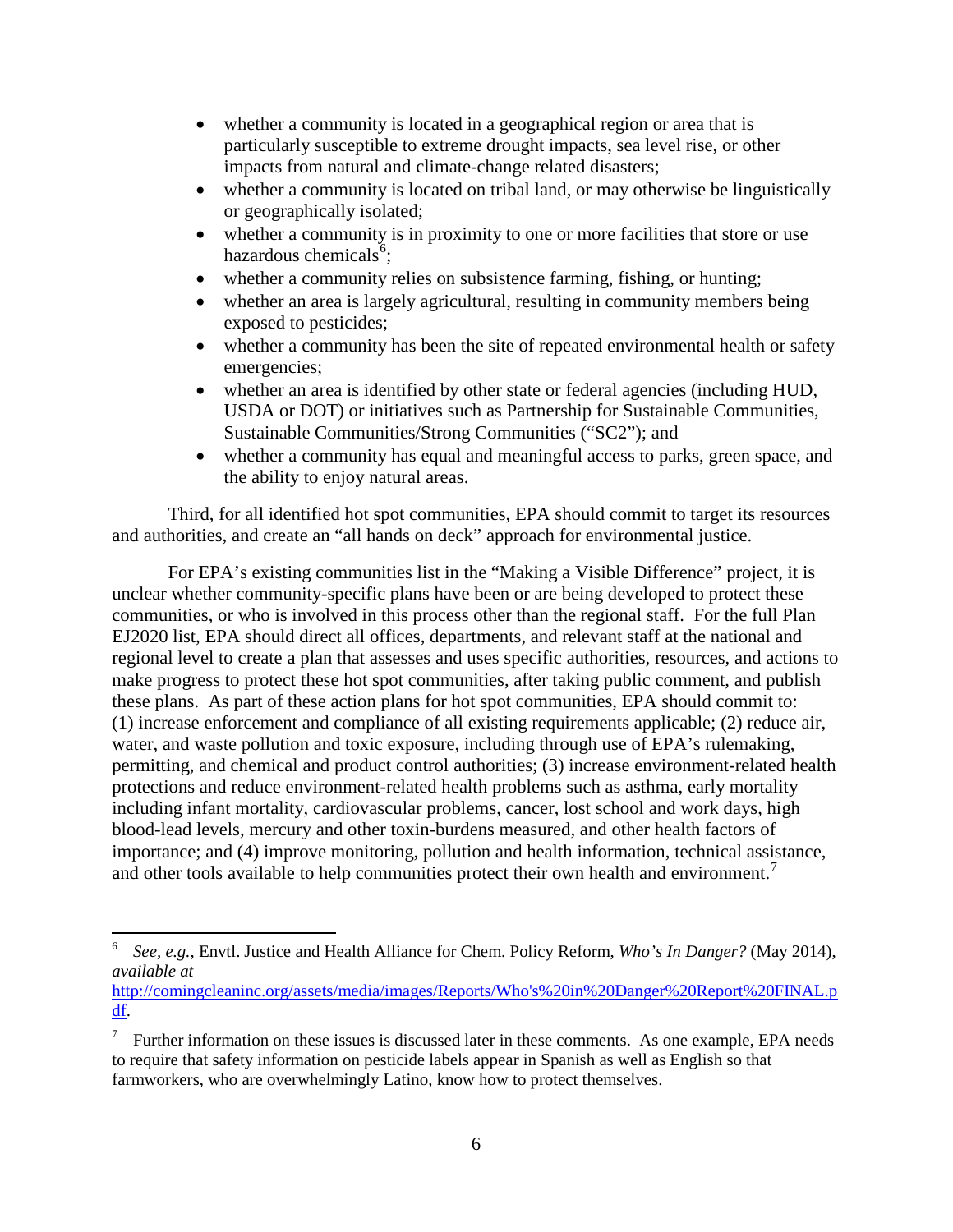During the course of Plan EJ2020, EPA should regularly audit and include achievement of pollution reductions, health protections, and compliance progress in hot spot communities as part of all relevant EPA staff's performance reviews and staff reports. EPA should include community groups within the hot spot communities or areas of environmental justice concern as part of the progress audit process. EPA should publish regular reports on all actions taken to provide relief in hot spot communities, and a final report on progress achieved or in process as of 2020.

Notably, each regional office has a shortage of staff capacity to address the state-specific and local environmental justice issues facing some of their most vulnerable and overburdened communities, as well as to enforce regulations intended to protect vulnerable communities such as farmworkers. Indeed, some, if not many, regional offices have fully disbanded their environmental justice staffs, and are entirely dependent on the volunteer hours of committed program staff to address pressing environmental justice issues and impacts. When program staff who have full-time commitments to other areas of work are expected to devote extra, unpaid hours to address cumulative health and pollution issues facing environmental justice communities, there can be no realistic expectation that such issues are actually being adequately addressed. It is imperative that EPA back its commitments to achieving tangible environmental justice outcomes with full time staff and programmatic commitments beyond the agency's Washington, D.C. office, and throughout the reach of the regional offices. In order to make environmental justice outcomes a reality for many the nation's most impacted and overburdened communities, EPA must back its commitments with real human, financial, and programmatic resources in each of its regional offices, as well as action plans that staff must implement there.

As further examples of communities that greatly need attention, see the community impact reports previously submitted to EPA in connection with the agency's request for information on cumulative risk and impact assessment, and on the refineries rule.[8](#page-6-1)

#### <span id="page-6-2"></span>**B. Achieve Health and Environmental Outcomes and Reduce Injustice**

<span id="page-6-0"></span>In response to EPA's request for comment on example metrics to use in assessing success on environmental justice concerns and in communities where people of color and low-income people are disproportionately affected by pollution, toxic exposures, and EPA's program actions, here is a list of some example metrics that EPA should be considering. The important points are: (1) focus on actual on-the-ground health impacts and not just EPA's abstract environmental metrics (which may show progress but not anywhere near the progress communities need and want); and (2) assess whether EPA is actually addressing and working toward justice and equity, *i.e.*, not merely whether EPA has strengthened protection, but whether or not EPA has actually achieved any progress to reduce the disproportionate and unjust nature of the exposures and other impacts or made a meaningful difference to a particularly affected community. As EPA did not provide any real guidance on this question in the action framework document, we

<span id="page-6-1"></span> <sup>8</sup> *See, e.g.*, Comments of Environmental and Community Groups: Addendum A – Community Impact Report (Oct. 28, 2014), EPA-HQ-OAR-2010-0682-0568; Comments of Air Alliance Houston, *et al.*: Appendix E – Stories From Communities Overburdened by Pollution (June 28, 2013), EPA-HQ-ORD-2013-0292-0133.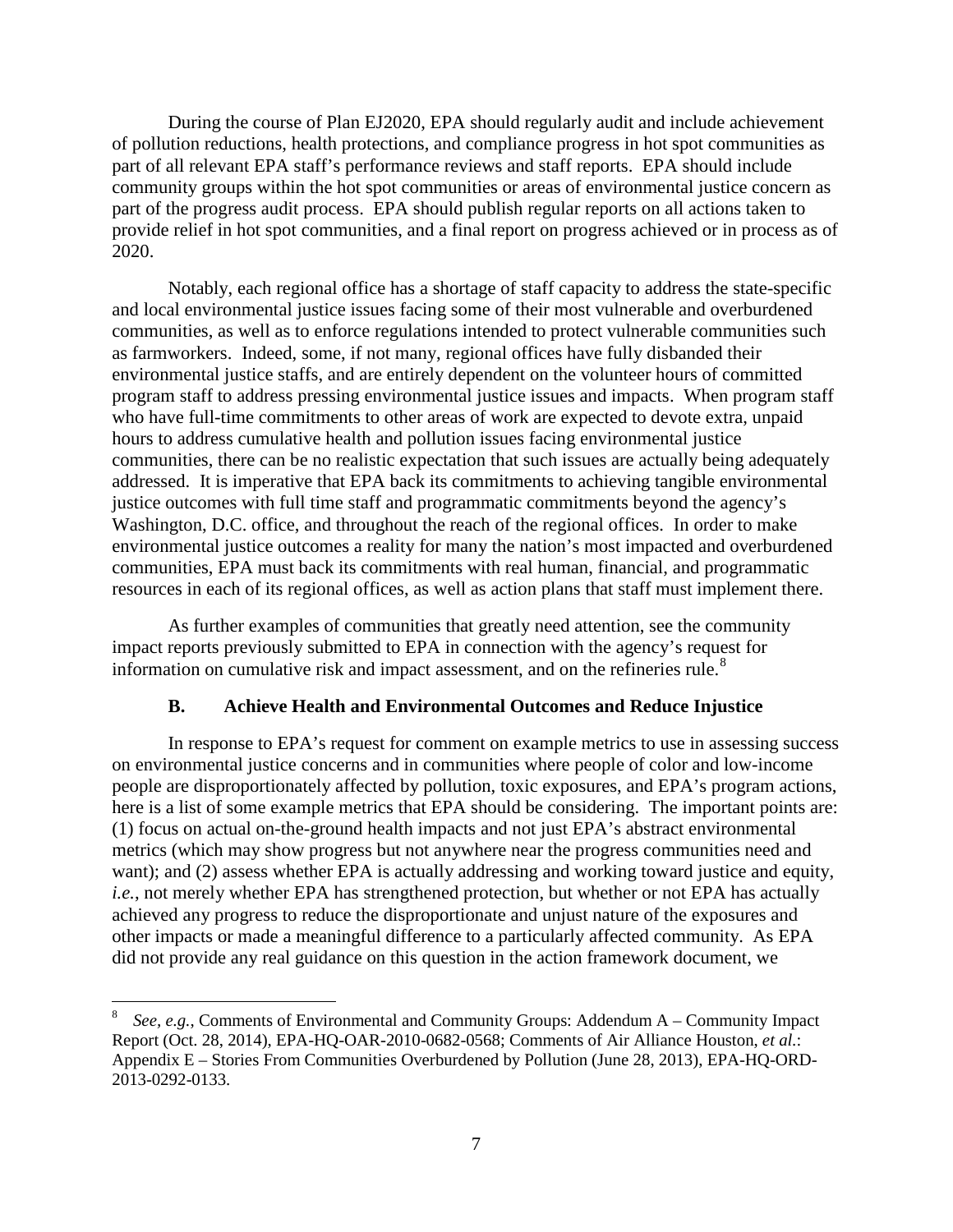encourage EPA to publish a list of potential metrics for substantive objectives, including and in addition to the below, that it is actually considering and take further comment on this question, before determining the metrics it will use to assess success.

| <b>Progress Objective</b> | <b>Essential Metrics</b>                                                                                                                                                                                                                                                                                                                                                                                                                                                                                                                                         | <b>Key Additional Metrics To</b><br><b>Prevent Ongoing Injustice</b>                                                                                                                                                                                                                                                                                                                                                                                                                                                                                                |
|---------------------------|------------------------------------------------------------------------------------------------------------------------------------------------------------------------------------------------------------------------------------------------------------------------------------------------------------------------------------------------------------------------------------------------------------------------------------------------------------------------------------------------------------------------------------------------------------------|---------------------------------------------------------------------------------------------------------------------------------------------------------------------------------------------------------------------------------------------------------------------------------------------------------------------------------------------------------------------------------------------------------------------------------------------------------------------------------------------------------------------------------------------------------------------|
| <b>Pollution</b>          | Reduce air emissions, water<br>contamination discharges,<br>waste $-$ for the most exposed<br>and most vulnerable<br>populations. Fine-scale<br>studies may be needed where<br>census tract- or even<br>neighborhood-level may be<br>too coarse.<br>Using EJSCREEN and other<br>relevant factors, track<br>pollution burdens by race,<br>income, and other<br>socioeconomic factors, and<br>report on whether they are<br>both being reduced and<br>becoming less<br>disproportionately distributed<br>in communities with<br>environmental justice<br>concerns. | Assess whether the amounts<br>reduced are comparable to<br>what has been achieved using<br>the best available pollution<br>controls and practices in other<br>communities that have<br>achieved the greatest<br>reductions in similar pollution;<br>and whether the amounts<br>reduced reflect the maximum<br>achievable levels of pollution<br>reductions.<br>In determining whether<br>ambient pollution levels and<br>toxic exposures have declined,<br>EPA must base its assessment<br>on reductions to the most<br>exposed and most vulnerable<br>populations. |
| <b>Health</b>             | Increase health protection,<br>particularly from<br>environmentally-associated<br>illnesses including pediatric<br>and adult asthma, chronic<br>obstructive pulmonary disease<br>("COPD") and other<br>respiratory problems,<br>cardiovascular disease, cancer,<br>birth defects and reproductive<br>harm, diabetes – particularly<br>for the most vulnerable<br>community members,<br>including children and the<br>elderly.                                                                                                                                    | Compare results to<br>communities with least<br>pollution and highest health<br>scores; set disparity reduction<br>goals and reduce disparities;<br>assess whether the best<br>available protection is<br>achieved for children, in utero<br>and early life exposure, and<br>for communities with<br>socioeconomic stressors that<br>increase vulnerability.                                                                                                                                                                                                        |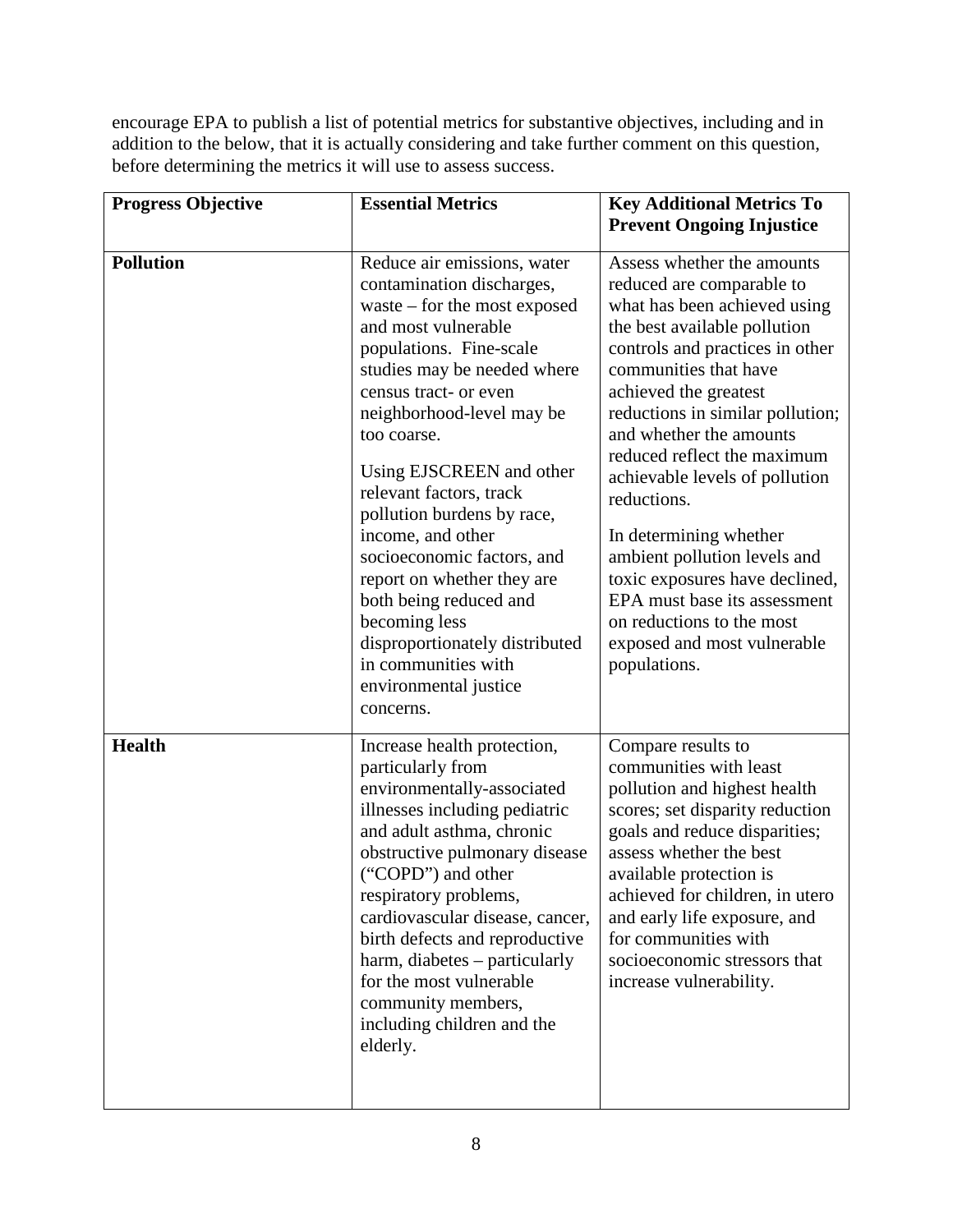| <b>Progress Objective</b>                                                                                                                           | <b>Essential Metrics</b>                                                                                                                                                                                                                                                                                                                                                                                                                                                                                                                                                                   | <b>Key Additional Metrics To</b><br><b>Prevent Ongoing Injustice</b>                                                                                                                                                                                                                                           |
|-----------------------------------------------------------------------------------------------------------------------------------------------------|--------------------------------------------------------------------------------------------------------------------------------------------------------------------------------------------------------------------------------------------------------------------------------------------------------------------------------------------------------------------------------------------------------------------------------------------------------------------------------------------------------------------------------------------------------------------------------------------|----------------------------------------------------------------------------------------------------------------------------------------------------------------------------------------------------------------------------------------------------------------------------------------------------------------|
| <b>Enforcement and</b><br>Compliance                                                                                                                | Achieve compliance and<br>create disincentives to violate<br>environmental laws. Assess<br>cases brought; success<br>achieved; and environmental<br>and health results achieved<br>from these cases.                                                                                                                                                                                                                                                                                                                                                                                       | Show direct compliance<br>results in targeted<br>communities, compared with<br>communities with the best<br>compliance records, and<br>include community input on<br>the results of enforcement<br>cases, to benefit immediate<br>communities affected.                                                        |
| <b>Clean Up Contaminated</b><br><b>Sites including Superfund,</b><br>and Expand Access to<br><b>Healthy Green Space and</b><br><b>Natural Areas</b> | Identify more sites in priority<br>areas and assure effective<br>clean up progress, results, and<br>success.<br>Prioritize protecting and<br>expanding free access to<br>parks, healthy green space,<br>and natural areas for<br>communities of color and low-<br>income communities.                                                                                                                                                                                                                                                                                                      | Apply best practices and<br>achieve best results in speed,<br>amount and rate of clean up,<br>public information and<br>participation, access to clean<br>and healthy natural areas, and<br>community satisfaction in the<br>results, as have occurred in<br>communities without EJ<br>concerns.               |
| Products, Chemicals, and<br><b>Pesticides</b>                                                                                                       | Reduce the number of<br>chemicals that have not been<br>assessed for toxicity, or have<br>not been updated to reflect<br>that they are particularly<br>harmful early in life; that are<br>persistent or bioaccumulative,<br>or have only been assessed for<br>one type of toxicity.<br>Reduce unhealthy chemicals<br>and product use in targeted<br>communities, from pesticides<br>to toys, home cleaning, and<br>other consumer products.<br>Cancel the most toxic<br>agricultural pesticides handled<br>by farmworkers and to which<br>they and other community<br>members are exposed. | Assess results by comparison<br>with best practices and<br>outcomes achieved in some<br>communities; focus on<br>chemicals most known to be<br>present in communities with<br>environmental justice<br>concerns, and on pesticides<br>that are disproportionately<br>associated with farmworker<br>poisonings. |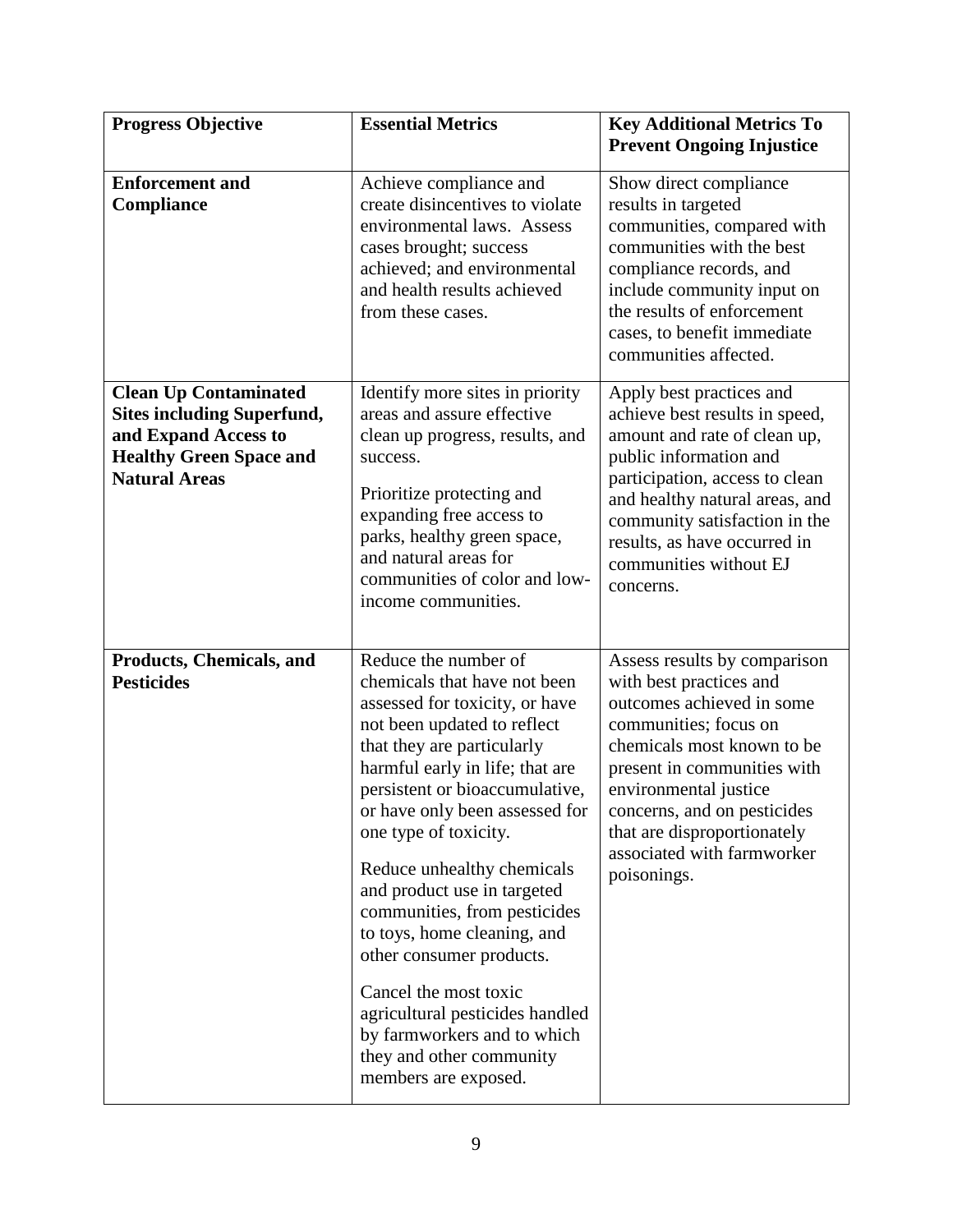<span id="page-9-0"></span>**C. Set Action Commitments and Evaluate Progress in Achieving Each of the EJ Metrics Outlined to the Agency in Prior Reports and Comments that Focus at the Regional and Local Level, As Well As the National Level.**

EPA should (1) create the above-described cross-cutting projects and metrics to achieve progress across a number of issues; and (2) direct its staff to assess progress in resolving environmental justice concerns raised on many different issues nationally, regionally, and locally.

On the latter, we direct EPA's attention, for example, to the 2010 Lawyers' Committee for Civil Rights Under Law report.<sup>[9](#page-9-1)</sup> That report provides a list of important issues that EPA should seek a status report from its staff on to determine if any EJ progress is being made in program areas, and to commit to do so, where progress is not being made. Those policy recommendations cover the following areas, among others:

- Title VI of the Civil Rights Act of 1964, p. 68
- EPA Office of Civil Rights ("OCR"), p. 68
- Environmental Enforcement, p. 68
- Toxic Air Pollution, p. 71
- Coal Mining, p. 71
- Power Generation from Coal, p. 71
- Cessation of Mountaintop Removal Mining, p. 72
- Regulation of Coal Combustion Waste, p. 72
- Healthy Schools, p. 73
- Climate Change, p. 74
- Green Jobs, p. 75
- Transportation, p. 76
- Housing and Urban Development, p. 76
- Public and Environmental Health, p. 77
- Homeland Security and Emergency Response, p. 78
- Federal Facilities, p. 78
- Gulf Coast Restoration and Hurricane Impacts, p. 79
- Semi-Urban and Rural Areas, p. 79
- Industrial Animal Production, p. 79
- Sewer and Water Infrastructure, p. 79
- Land Loss, p. 79
- Food Security and Federal Agriculture Policy, p. 79
- Indian Country, p. 80
- Canadian Border, p. 81
- Mexican Border, p.  $81.<sup>10</sup>$  $81.<sup>10</sup>$  $81.<sup>10</sup>$

<span id="page-9-1"></span> <sup>9</sup> Lawyers' Committee for Civil Rights Under Law, *Now Is The Time: Environmental Injustice in the U.S. and Recommendations for Eliminating Disparities* (June 2010), *available at*  [http://www.lawyerscommittee.org/admin/site/documents/files/Final-Environmental-Justice-Report-6-9-](http://www.lawyerscommittee.org/admin/site/documents/files/Final-Environmental-Justice-Report-6-9-10.pdf) [10.pdf.](http://www.lawyerscommittee.org/admin/site/documents/files/Final-Environmental-Justice-Report-6-9-10.pdf)

<span id="page-9-2"></span> $^{10}$  *Id.* at 68-81.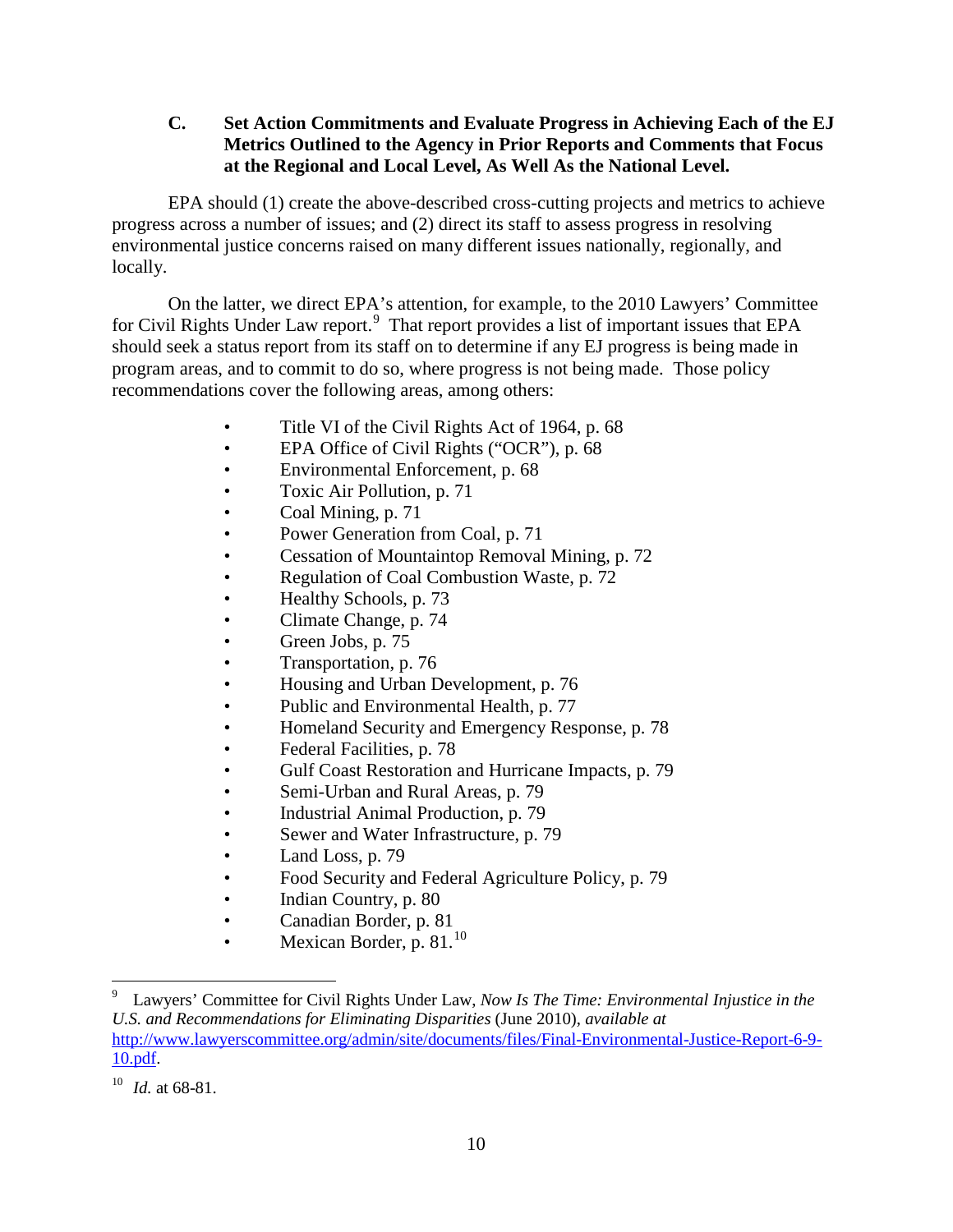<span id="page-10-6"></span>In addition, EPA should consider all comments received as part of prior rulemakings, and as part of this planning process, on other important issues with an environmental justice dimension, including but not limited to: issues involving goods movement (*see, e.g.*, Comments of Moving Forward Network (submitted on Plan EJ2020)<sup>[11](#page-10-0)</sup>; chemical facility safety and security, including the need to protect public health and safety from refineries (*see, e.g.*, Petition of United Steelworkers *et al.* to EPA to Exercise Its Authority Under Section 112(r) of the Clean Air Act to Prevent Chemical Disasters (July 25, 20[12](#page-10-1)); *Who's In Danger?*, *supra* n[.6](#page-5-2)<sup>12</sup>; Comments of Environmental and Community Groups on EPA's Refineries Rule Proposal (Oct. 28, 2014)<sup>13</sup>; and the Letter from the National Environmental Justice Advisory Council to EPA on the Refineries Rule (May 21, 2015)); the need for stronger national ozone and other air and air toxics standards from power plants and other sources, as submitted to EPA previously in various rule dockets; toxic air and land use permitting programs and enforcement (Comments of the California Environmental Justice Alliance (submitted on Plan EJ2020)); the need for meaningful public participation in issues surrounding failing sewage systems, conversion of land to landfills, remediating groundwater contamination from historic hazardous waste dumping, and ameliorating harmful effects of massive industrial hog and poultry operations (*see, e.g.*, Comments of North Carolina Community Groups (submitted on Plan EJ2020)), the need for improved worker protection standards for farmworkers and the prevalence of unsafe and unhealthy products and practices like dangerous pesticide spraying in communities of color and low-income communities (*see, e.g.*, Comments of Farmworker Justice and Earthjustice, *et al.*  $(Aug. 18, 2014)^{14}$  $(Aug. 18, 2014)^{14}$  $(Aug. 18, 2014)^{14}$ ).

We highlight in particular that noxious air pollution from large industrial and transportation-related sources has presented a serious health crisis in underserved communities across the country. That is partly why these Comments emphasize the need for cross-cutting tools and projects that would particularly help translate into stronger air monitoring, standards, and enforcement, if EPA prioritized these issues in Plan EJ2020. Recent reports on the harm caused by soot, and the link between asthma and weak national air standards for ozone and other pollutants, provide helpful information on this issue and the disparities of air pollution exposures and impacts.<sup>[15](#page-10-4)</sup>

<span id="page-10-5"></span><span id="page-10-0"></span> <sup>11</sup> *See also* Nat'l Envtl. Justice Advisory Council ("NEJAC"), *Reducing Air Emissions Associated With Goods Movement: Working Towards Environmental Justice* (Nov. 2009), *available at* [http://www.epa.gov/environmentaljustice/resources/publications/nejac/2009-goods-movement.pdf.](http://www.epa.gov/environmentaljustice/resources/publications/nejac/2009-goods-movement.pdf)

<span id="page-10-1"></span><sup>&</sup>lt;sup>12</sup> *See also* Improving Chemical Facility Safety and Security, Exec. Order No. 13,650, 78 Fed. Reg. 48,029 (Aug. 1, 2013); Ctr. For Effective Gov't, *Kids in Danger Zones* (Sept. 2014), *available at* <http://www.foreffectivegov.org/files/kids-in-danger-zones-report.pdf> (One in three U.S. schoolchildren goes to school within the vulnerability zone of a hazardous chemical facility.).

<span id="page-10-2"></span><sup>13</sup> EPA-HQ-OAR-2010-0682-0568 ("Refineries Comments"); *see also* Coalition to Prevent Chemical Deisasters, *Home*, [http://preventchemicaldisasters.org.](http://preventchemicaldisasters.org/)

<span id="page-10-3"></span><sup>&</sup>lt;sup>14</sup> EPA-HO-OPP-2011-0184-2434.

<span id="page-10-4"></span><sup>15</sup> *See, e.g.*, Am. Lung Ass'n, *State of the Air 2015* (2015), *available at* [http://www.stateoftheair.org;](http://www.stateoftheair.org/) Am. Lung Ass'n, *et al.*, *Sick of Soot: How the EPA Can Save Lives by Cleaning Up Fine Particle Pollution* (Nov. 2011), *available at* [http://www.catf.us/resources/publications/files/SickOfSoot.pdf;](http://www.catf.us/resources/publications/files/SickOfSoot.pdf) M. Ash, *et al.*,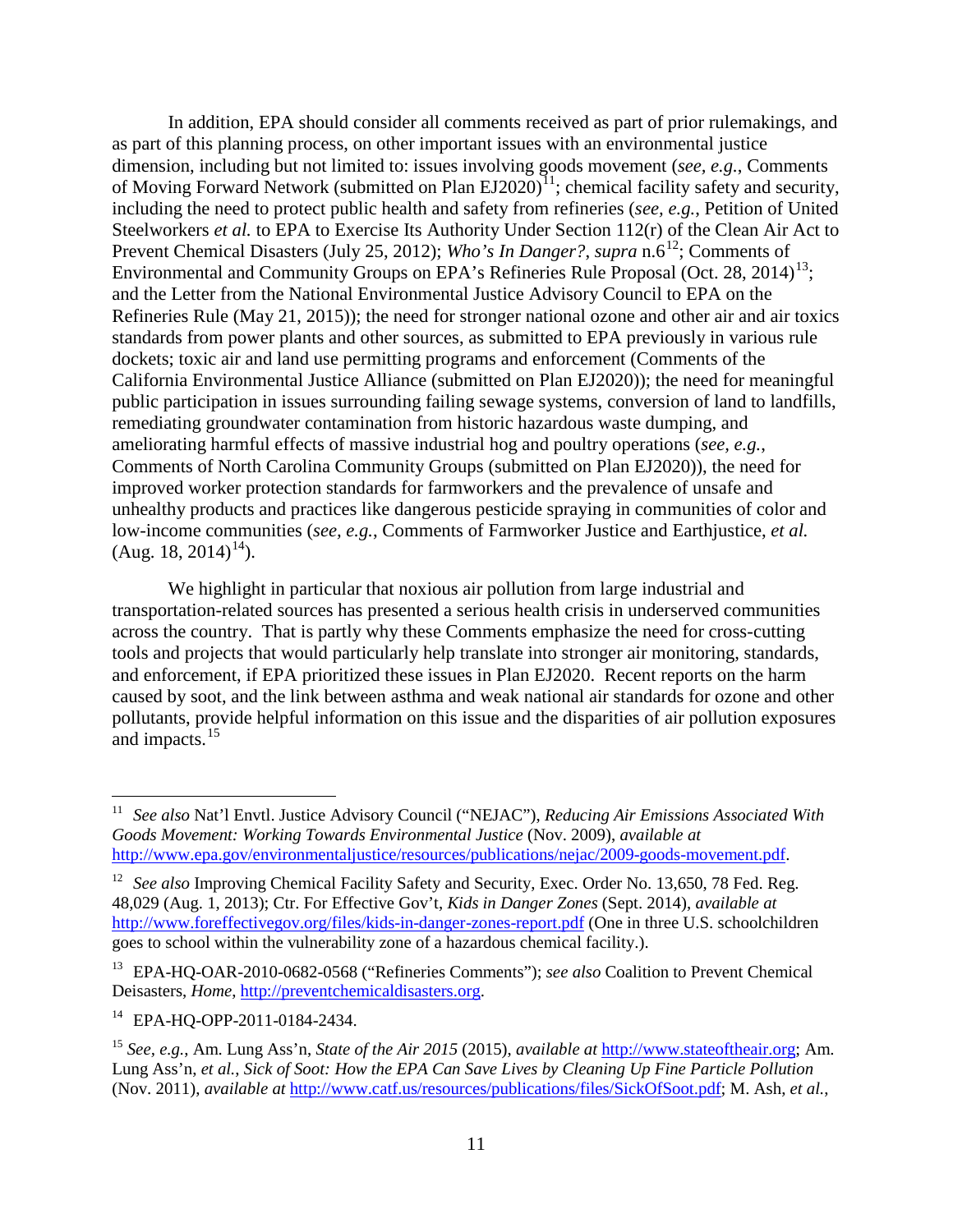For example, a 2013 study by the Massachusetts Institute of Technology reported that Baltimore, Maryland – a city that is predominately black and home to many highly concentrated socio-economically distressed neighborhoods – had the highest emissions-related mortality rate of over 5,600 U.S. cities studied.<sup>[16](#page-11-0)</sup> Fueling this problem are the exceedingly high levels of fine particulate matter- and ozone-producing volatile organic compounds ("VOCs") and nitrogen oxides ("NOx") emissions from cars, trucks, and buses that occupy the Baltimore-area's congested highways and narrow streets, as well as local coal-fired power plants. The deleterious impact of air pollution on public health in Baltimore is reflected by the fact that an alarming 20% of children in Baltimore City have asthma (more than double the national average), and the city's pediatric asthma hospitalization rate is among the highest in the nation.<sup>[17](#page-11-1)</sup> In addition, across the state, black Marylanders are nearly 2.5 times more likely to die from asthma than white Marylanders. Air pollution and resulting harm to environmentally burdened communities in the City and surrounding areas are likely to increase significantly if the Port of Baltimore expands and brings in fleets of large diesel trucks and rail cars to move goods and other cargo in and out of the Baltimore.

Low-income communities and communities of color in and near many other major cities, from Houston to Los Angeles to Chicago to New York and Newark, are facing similar problems that require immediate attention from EPA at the national and local levels. EPA's own Second Integrated Urban Air Toxics Report and the American Lung Association's State of The Air provide strong illustrations of key work that EPA must do to recognize the strong link between national air standards, health, and the disproportionate impacts felt by environmental justice communities. In order to address these impacts, EPA must take active and immediate steps to protect communities from harmful air pollution.<sup>[18](#page-11-2)</sup> As discussed in comments and reconsideration petitions submitted by community groups into the dockets of these rules, EPA's air standards for power plants, refineries, and other sources causing disproportionate harm to communities of color and low-income communities provide an important opportunity and duty for EPA to take meaningful action to protect communities by setting health-protective standards,

*Justice in the Air: Tracking Toxic Pollution from America's Industries and Companies to Our States, Cities, and Neighborhoods* (Apr. 2009); Black Leadership Forum, *et al.*, *Air of Injustice: African Americans and Power Plant Pollution* (Oct. 2002); Am. Lung Ass'n, *Too Many Cases, Too Many Deaths: Lung Cancer in African Americans* (2010), *available at* [http://www.lung.org/associations/states/california/assets/pdfs/too-many-cases-too-many.pdf;](http://www.lung.org/associations/states/california/assets/pdfs/too-many-cases-too-many.pdf) Am. Lung Ass'n, *State of Lung Disease in Diverse Communities: 2010* (2010), *available at* [http://www.lung.org/assets/documents/publications/lung-disease-data/solddc\\_2010.pdf;](http://www.lung.org/assets/documents/publications/lung-disease-data/solddc_2010.pdf) NAACP *et al.*, Coal Blooded: Putting Profits Before People, [http://www.naacp.org/pages/coal-blooded1.](http://www.naacp.org/pages/coal-blooded1)

<span id="page-11-0"></span><sup>16</sup> F. Caiazoo, *et al.*, *Air pollution and early deaths in the United States*, 77 Atmospheric Env't 198, 205 (2013), *available at* [http://lae.mit.edu/wordpress2/wp-content/uploads/2013/08/US-air-pollution](http://lae.mit.edu/wordpress2/wp-content/uploads/2013/08/US-air-pollution-paper.pdf)[paper.pdf.](http://lae.mit.edu/wordpress2/wp-content/uploads/2013/08/US-air-pollution-paper.pdf)

<span id="page-11-1"></span><sup>17</sup> Baltimore City Health Dep't, *Asthma*, [http://health.baltimorecity.gov/node/454.](http://health.baltimorecity.gov/node/454)

 $\overline{a}$ 

<span id="page-11-2"></span><sup>18</sup> *See supra* nn[.4,](#page-4-3) [15](#page-10-5) (*State of the Air 2015*).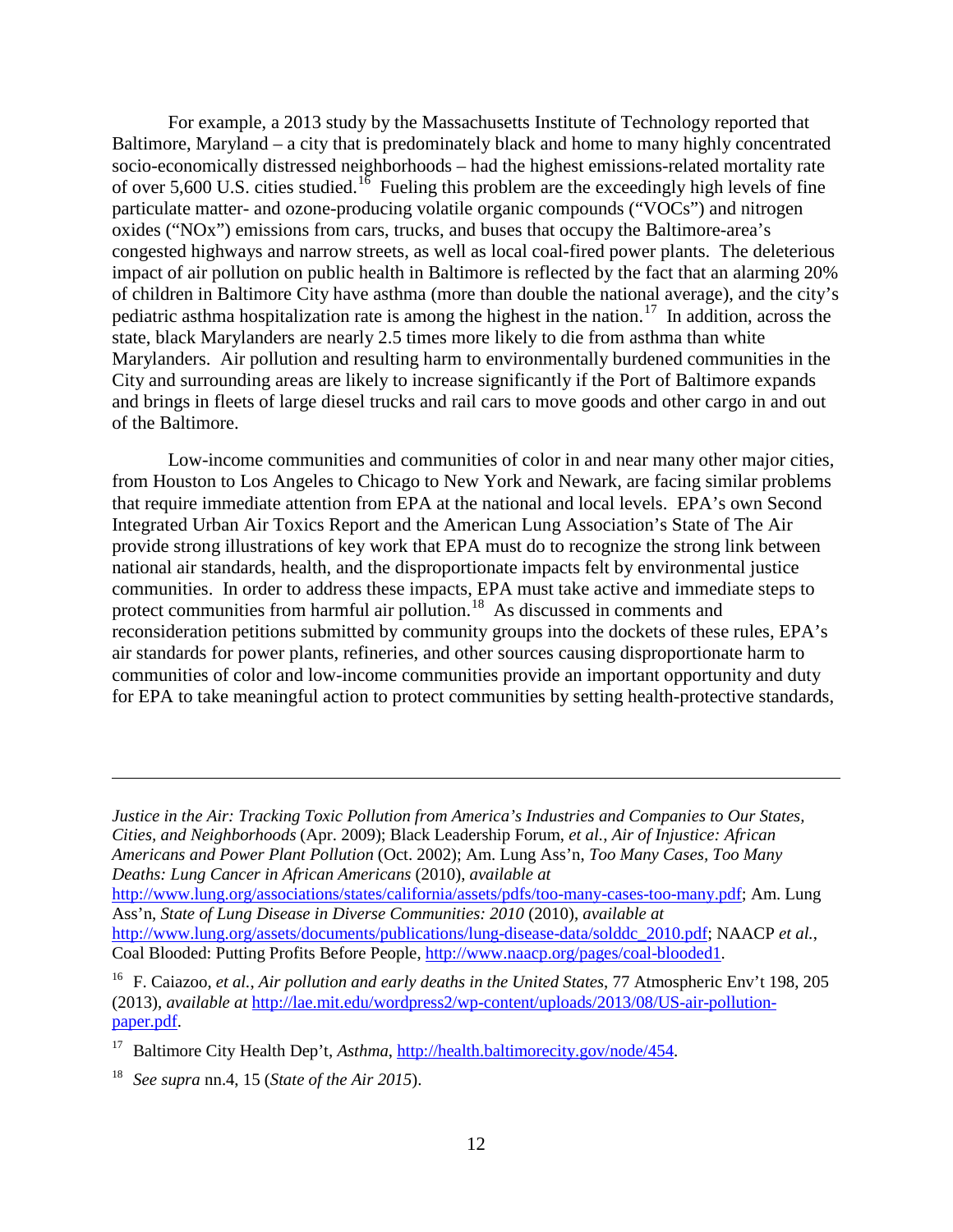and standards that assure the maximum achievable degree of pollution protection, and by requiring the best available fenceline monitoring and enforceability measures.<sup>[19](#page-12-0)</sup>

There is a great need also for EPA and each regional office, specifically, to seek community input on important regional issues and hot spots, and national issues of particular regional concern. EPA should require all regions to create action plans, with input and help from states, local governments, and community members, and include concrete action and progress metrics in each plan that will help ensure every region sees on-the-ground benefits from Plan EJ2020 that are tailored to the communities' needs in that region. Commenters encourage EPA to require regions to seek input more broadly and increase transparency in how they are implementing EPA's environmental justice objectives, including through creating updated concrete action plans of their own with direct and significant input from local community groups.

Commenters note that Region 2 has provided an environmental justice action plan on its website that includes some significant objectives and concrete projects.<sup>[20](#page-12-1)</sup> But, formal planning is not translating into sufficient change on the ground. For example, although there are identified liaisons between Region 2 and affected Tribes, these liaisons are not conferred with sufficient authority and are not always included in relevant meetings. Ultimately, metrics of performance are critical to determine impact on the ground and with input from community stakeholders. EPA should evaluate changes that would ensure that action items produce outcomes that matter to overburdened communities.

Many, if not most, other EPA Regions do not even have such plans in place, or have only permitting-specific plans.<sup>[21](#page-12-2)</sup> These are important efforts, but it is unclear to Commenters how those plans were created, whether community input was received in designing them, and what kinds of reports and updates will be provided to assure ongoing community input in assessing progress in achieving the objectives these reports include. EPA must provide educational opportunities, information, and training so that communities *can* participate in comment periods for draft permits and in public hearings. The permitting plan discusses working with other offices, but often, community groups do not feel that their voices are heard by the actual decision-makers. One suggestion would be a permit ombudsperson, with whom a community group could talk, to find out information and express its concerns in situations where the regional office and HQ rule-writer staff are not responsive to or actively engaging community members. EPA staff must be directed to listen to and weigh seriously the concerns raised by community members and this ombudsperson.

<span id="page-12-0"></span> <sup>19</sup> *See, e.g.*, EPA, *Rules and Implementation*,<http://www.epa.gov/ttn/atw/eparules.html> (last updated May 22, 2015) (listing rules).

<span id="page-12-1"></span><sup>20</sup> *See* EPA Region 2, *Environmental Justice Action Plan* (2014), *available at*  [http://www.epa.gov/region2/ej/region\\_2\\_environmental\\_justice\\_action\\_plan.pdf.](http://www.epa.gov/region2/ej/region_2_environmental_justice_action_plan.pdf) We note, however, that although there are large farmworker communities in Region 2, the Action Plan does not mention the EJ community of farmworkers,.

<span id="page-12-2"></span><sup>21</sup> EPA, *Considering Environmental Justice in Permitting: Regional Implementation Plans and Contacts*, [http://www.epa.gov/environmentaljustice/plan-ej/permitting.html#regions](http://www.epa.gov/environmentaljustice/plan-ej/permitting.html%23regions) (last updated Apr. 2, 2014).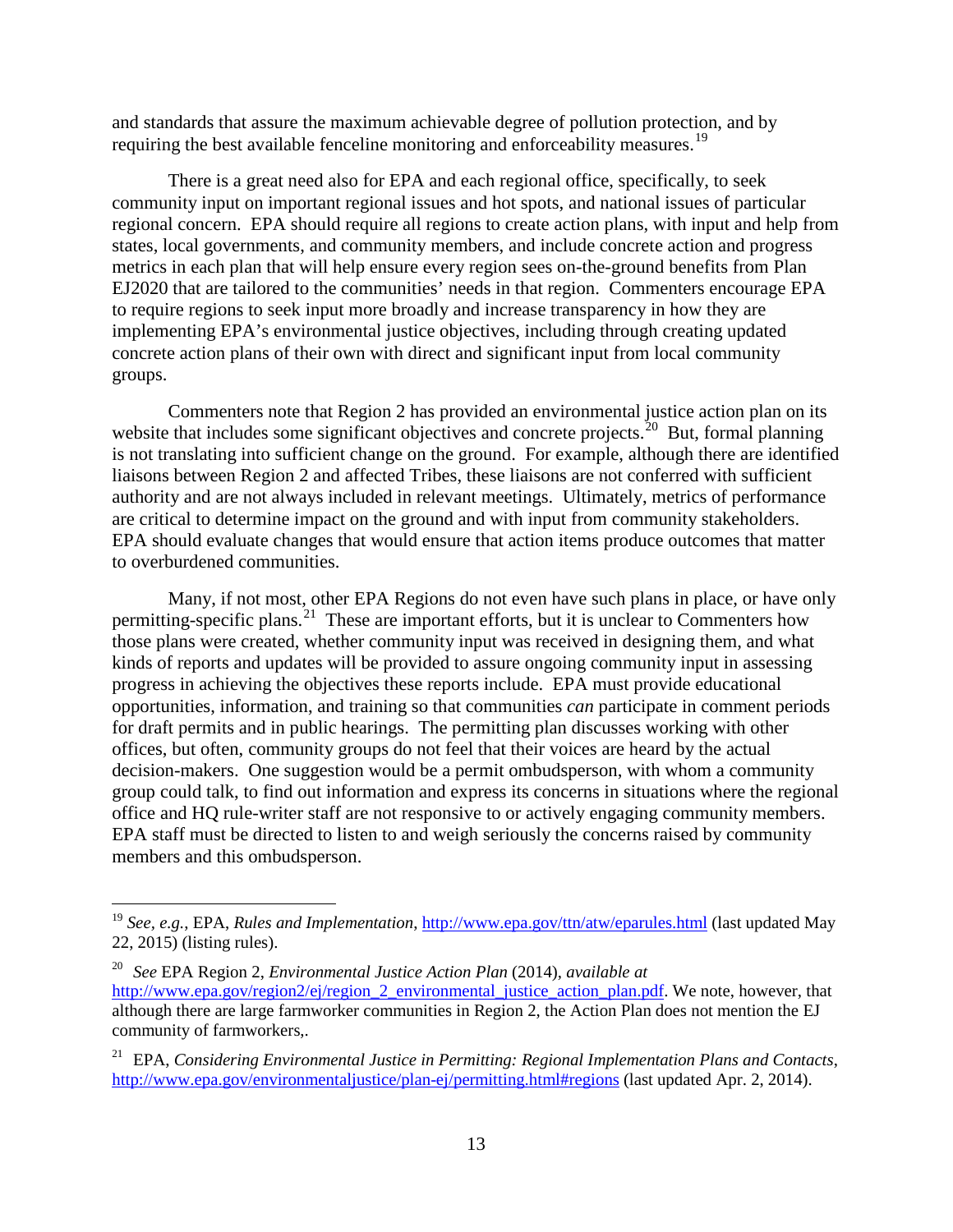Furthermore, these documents state that EPA is planning to use EJSCREEN to identify affected communities. This is important as a starting point, but it is not enough not only because the tool is incomplete and needs to be strengthened as part of the input process EPA has created, but also because EPA needs to reach out to community groups actively. For example, EPA should create lists of past community group commenters and engage them early, actively, and directly on similar matters affecting their communities. EPA must develop a method that allows a community group to identify itself or register or utilize some way to make their presence known. Gathering demographic information is important, but this alone does not assure identification and involvement of the community groups and leaders who can help inform EPA action. The permitting plans also call for encouraging activities by the permit applicant – but this assumes that there is a positive relationship between the permittee and the community – and often that is not the case. Once again, this illustrates the importance of early community identification and engagement, which involves outreach activities, not just data analysis (which is important, but not enough).

Many of the regions also cover vast and dramatically diverse geographic areas – with Region 9 as one good example of this. The states encompassed in the region are home to a wide array of industries ranging from pervasive and often extreme oil, mineral, and other natural resource extraction and refining, to widespread commercial agricultural production, and from heavy ship, truck, and railroad traffic facilitating the movement of goods and labor from the region's ports and other points of entry along the U.S.-Mexico border, to some of the nation's most robust and concentrated technology and computer science development. As a result of these all-too-often highly polluting and toxic activities, communities of color, including many immigrant and linguistically isolated communities, low-income communities, and tribal communities experience a range of substantial environmental justice impacts. As such, the region is also home to a robust network of groups and organizations that engage in rigorous advocacy to address local, state-wide, and national environmental justice concerns. As an example, Commenters attach comments submitted by the People's Senate, including a one-year roadmap, urging reforms of California's Department of Toxic Substances Control to strengthen community protections and address environmental justice problems.<sup>[22](#page-13-0)</sup> Many, if not all, of these recommendations would also be valuable for EPA to use in strengthening other states' programs, as discussed elsewhere in these comments.

Due to the vast expanse of this region, and other similar regions, we strongly urge EPA to integrate each regional office in a state-by-state evaluation of how state-level agencies are engaged in incorporating environmental justice principles into their own permitting and enforcement practices. This will not only help EPA to adequately assess the environmental justice issues facing these large regions, but it will also enable EPA to better evaluate the region's progress towards achieving environmental justice objectives. State-level communication, cooperation, and oversight are also key to ensuring, rather than merely considering, environmentally just permitting and enforcement decisions. As a starting point, all

<span id="page-13-0"></span><sup>&</sup>lt;sup>22</sup> Letter to Barbara Lee, Dir., Cal. Dep't of Toxic Substances Control, from The People's Senate (Mar. 27, 2015); Ctr. on Race, Poverty & the Env't, *The People's Senate: Building a New Vision for DTSC* (Aug. 2014), *available at* [http://www.crpe-](http://www.crpe-ej.org/crpe/images/stories/pdf/FINAL_PeoplesSenateReport.pdf)

[ej.org/crpe/images/stories/pdf/FINAL\\_PeoplesSenateReport.pdf.](http://www.crpe-ej.org/crpe/images/stories/pdf/FINAL_PeoplesSenateReport.pdf)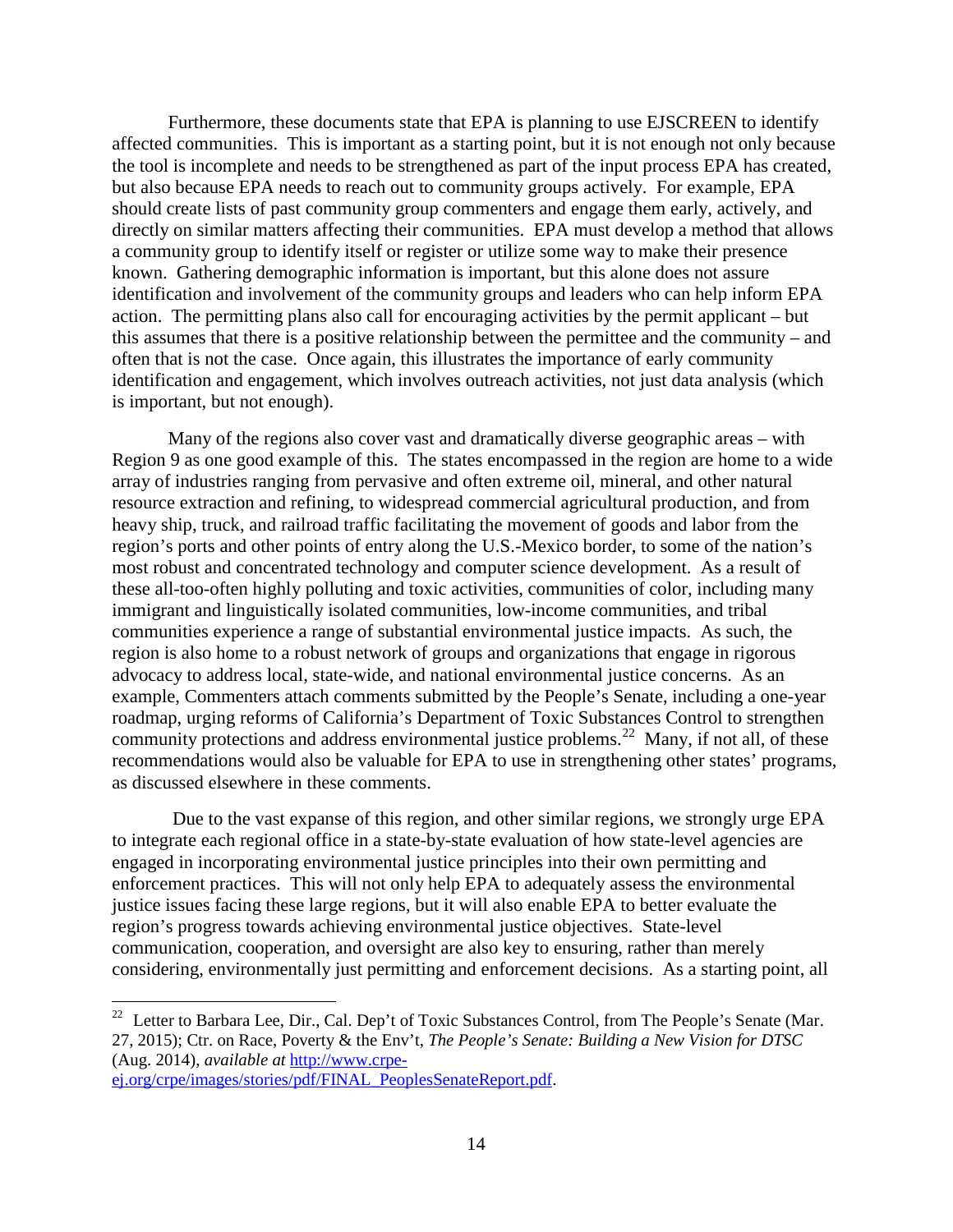regions could follow the lead of a region that has first assigned an environmental justice coordinator to be a liaison for one (or more) dedicated states, allowing them to aim to become an expert on environmental justice concerns in that state, and work closely with community group representatives from the assigned state.

As a part of this particular effort, we further recommend that EPA exercise its oversight authority to set specific, standardized permitting and enforcement criteria that must be followed by state agencies issuing and/or enforcing hazardous waste, air, and water permits to operate; permits to construct; closure or post-closure clean-up and remediation permits under the Clean Air Act, the Clean Water Act, and the Resource Conservation and Recovery Act; as well as enforcing Worker Protection Standards for agricultural workers under the Federal Insecticide, Fungicide, and Rodenticide Act, among others. Such standards should plainly incorporate strong metrics to account for existing cumulative health and environmental burdens in the areas in which new polluting facilities are proposed, or have already been sited and are operating, and should ensure that adequate financial assurances are obtained and safeguarded prior to issuing permit modifications, new permits, or post-closure permits. These standards should also include metrics for ensuring that safeguards for workers and members of the community are rigorously enforced.

Beyond engaging with each state-level agency in the region, we further recommend that EPA reach out to and engage with local and municipal agencies and governments, as well as tribal governments, who have decision-making power over land use and permitting decisions that detrimentally and disproportionately impact communities of color and low-income communities in all of each region's states. Engaging with such agencies would directly assist EPA in ensuring meaningful inter-agency co-operation to achieve environmental justice goals, as contemplated in both its 2014 and 2020 EJ plans. For example, EPA's Enhanced Public Participation during permit review is a document EPA should promote with state and local governments to increase community engagement and input. At the same time, EPA needs to work with states to assist and require them to do more than just expand process steps or public participation, but also to set and achieve substantive environmental justice objectives, as discussed above for EPA itself.<sup>[23](#page-14-0)</sup>

<span id="page-14-2"></span>We also strongly recommend that EPA exercise its authority to support the existing and future efforts of the regional offices to engage in program development aimed at addressing climate change impacts, adaptation, and mitigation on environmental justice communities. Across many regions, environmental justice groups are at the forefront of resiliency planning, conducting research, and identifying innovative strategies,  $^{24}$  $^{24}$  $^{24}$  and must be involved as leaders in EPA's national and regional actions on global warming.

<span id="page-14-0"></span><sup>&</sup>lt;sup>23</sup> As a survey of environmental justice policies showed, many states have procedural steps or requirements in place, but those are insufficient alone, without additional substantive limits, measures, targets, and requirements, to actually reduce the amount of pollution, toxic exposures, and environmental injustices that communities face. *See* J. Owley, *et al.*, *Symbolic Politics for Disempowered Communities: State Environmental Justice Policies*, Buffalo Legal Studies Research Paper Series, Paper No. 2014-036, Brigham Young Univ. J. of Pub. L. (2014), [http://ssrn/com/abstract=2425833.](http://ssrn/com/abstract=2425833)

<span id="page-14-1"></span><sup>24</sup> *See, e.g.*, New York Environmental Justice Alliance, *Waterfront Justice Project*, [http://www.nyc](http://www.nyc-eja.org/?page_id=311)[eja.org/?page\\_id=311.](http://www.nyc-eja.org/?page_id=311)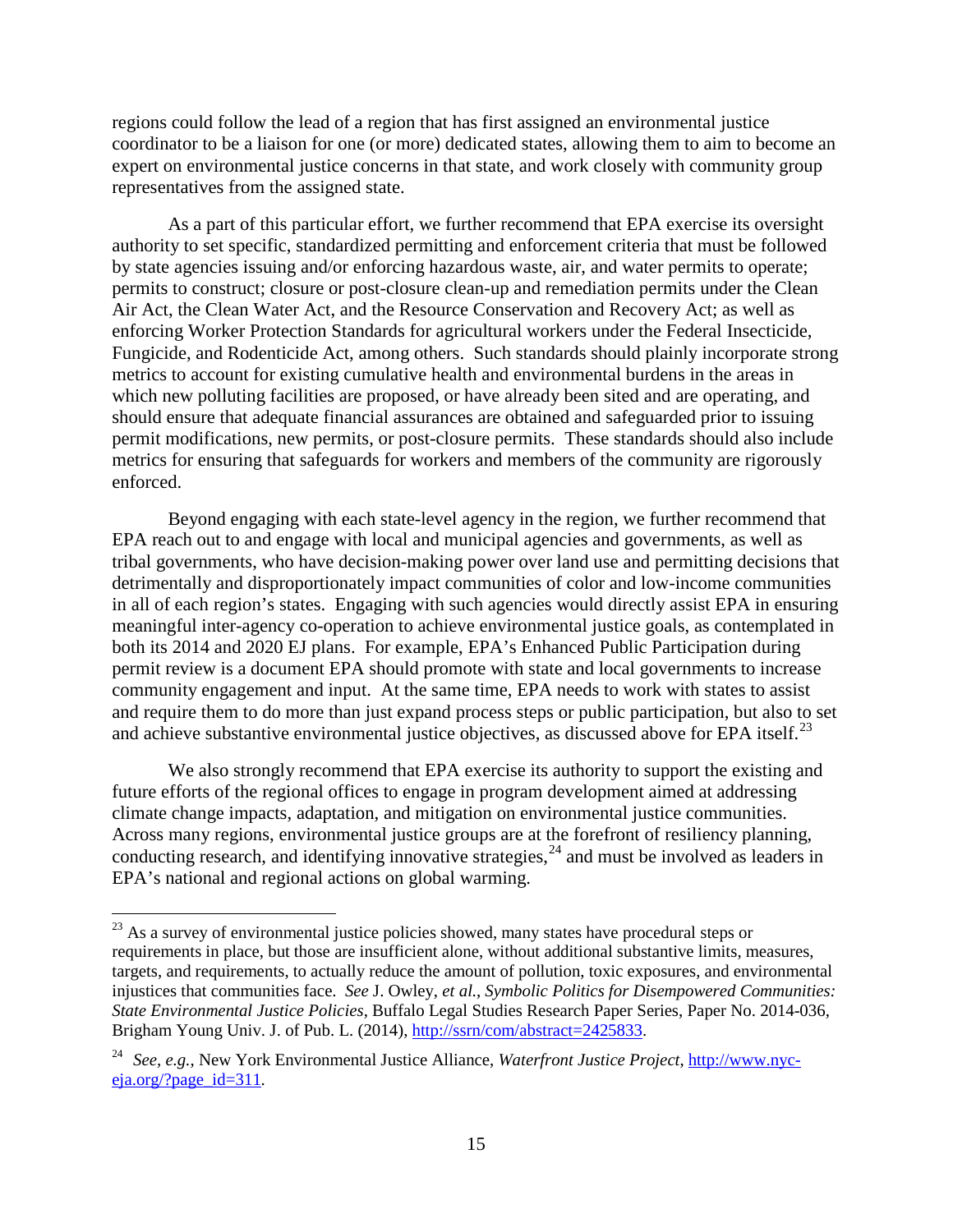Many of the regional efforts should ensure that EPA also commit to outreach, education, and communication to better understand the needs of native and tribal communities which may face non-traditional EPA environmental justice issues. For example, Region 8 has unique issues EPA should consider in a regional environmental justice strategy alongside urban issues, such as mitigating acid mine drainage; abandoned mine cleanup; health impacts due to oil and gas development, agricultural runoff, nitrogen deposition in mountain areas; and energy-related permitting and siting issues. The region is also home to some of the most impoverished tribal communities in the country who have fundamental infrastructure needs and lack environmental enforcement assistance and resources. The Tribes also need EPA trainings to strengthen their governmental programs and EPA educational meetings to strengthen tribal community awareness. EPA should consider participating in tribal college environmental programs too. EPA received good advice on implementing its environmental justice goals in Indian Country through the National Environmental Justice Advisory Council recommendations.<sup>25</sup> As another example, for many or most federal projects in Alaska, only "foreign" languages, such as Hmong and Filipino, are included to translate and protect the interests and needs of limited English proficient ("LEP") persons. But, as shown in recent cases in Alaska, with both Yup'ik and Gwitch'in LEP for voting under the Voting Rights Act, it is important for EPA to prioritize the inclusion of native and indigenous languages.<sup>[26](#page-15-4)</sup> These recommendations should be implemented when EPA interacts with Tribes in various regions.

# <span id="page-15-0"></span>**II. TO DEEPEN ENVIRONMENTAL JUSTICE PRACTICE, CREATE NEW CROSS-CUTTING INITIATIVES AND TOOLS THAT WOULD IMPROVE THE HEALTH AND ENVIRONMENT OF OVERBURDENED AND VULNERABLE COMMUNITIES WITH PARTICULAR ENVIRONMENTAL JUSTICE CONCERNS.**

<span id="page-15-1"></span>In addition to creating the metrics and actions described above, EPA should create the following national initiatives and tools to advance environmental justice.

# <span id="page-15-2"></span>**A. Enforcement Initiatives**

# **1. EPA should expand enforcement resources and direct its resources to the most vulnerable communities with greatest need and past and current compliance problems.**

As part of setting EPA's next national enforcement initiatives, EPA should increase enforcement resources and ensure broad community input and outreach, not just seek comment on its website or through the Federal Register. EPA should use EJSCREEN and other

<span id="page-15-3"></span> <sup>25</sup> NEJAC, *Proposed Advice and Recommendations on Implementation of the EPA Policy on Environmental Justice for Tribes and Indigenous Peoples*, (Sept. 2014), *available at* [http://www.epa.gov/environmentaljustice/resources/publications/nejac/recommendations-tribal-policy-](http://www.epa.gov/environmentaljustice/resources/publications/nejac/recommendations-tribal-policy-2014.pdf)[2014.pdf.](http://www.epa.gov/environmentaljustice/resources/publications/nejac/recommendations-tribal-policy-2014.pdf)

<span id="page-15-4"></span><sup>26</sup> *See, e.g.*, Legal Language Services, *Election Translation 2014* (Oct. 6, 2014), [https://www.legallanguage.com/legal-articles/election-translation-2014-yupik-and-gwichin.](https://www.legallanguage.com/legal-articles/election-translation-2014-yupik-and-gwichin)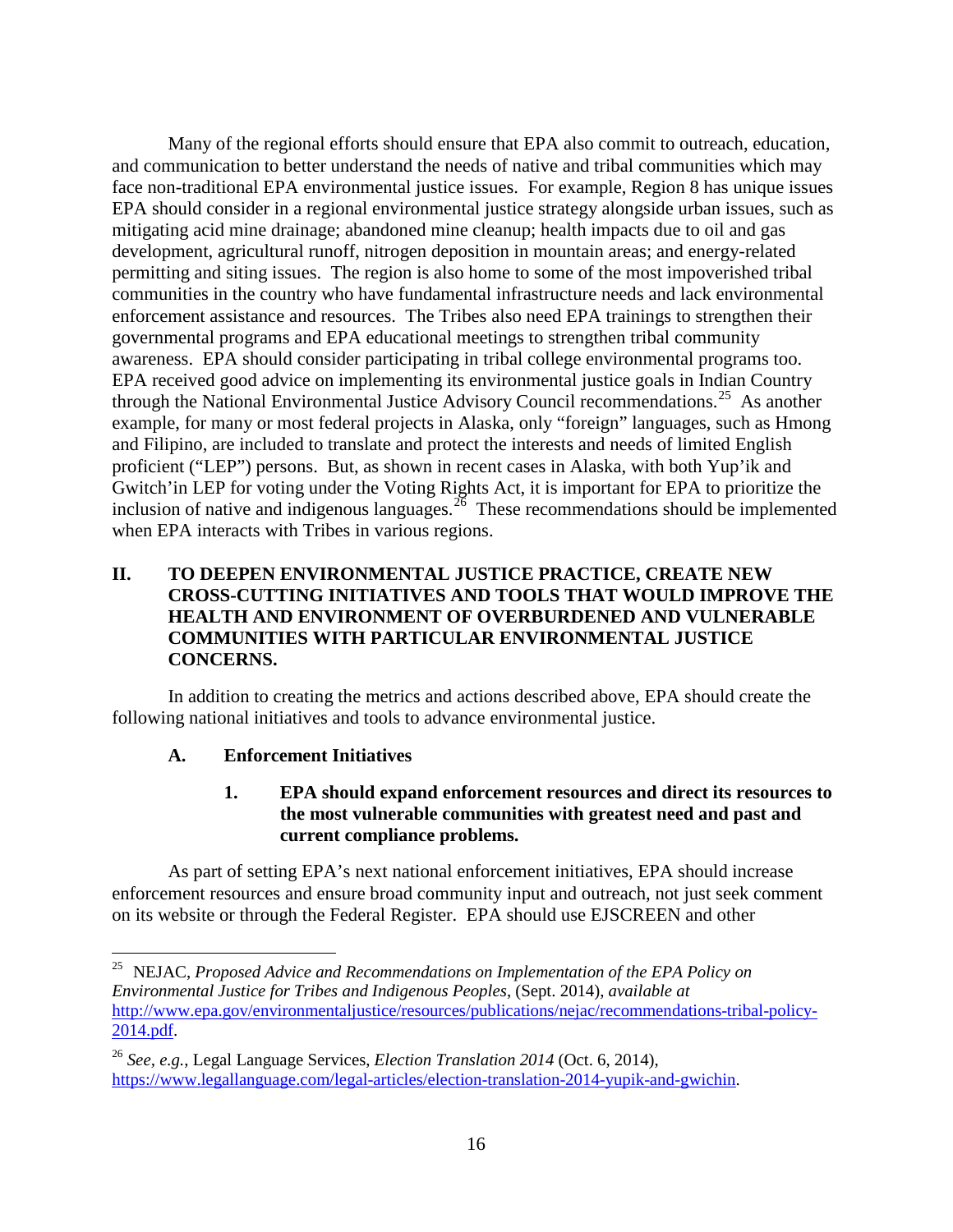<span id="page-16-0"></span>environmental justice metrics, as described in these and other comments EPA has received, to ensure targeting of initiatives and enforcement resources to achieve environmental justice objectives.

# **2. Require EPA enforcement staff to ensure that the outcomes of cases, including any supplemental environmental projects, provide the best available benefits and pollution and health protections for affected local communities.**

To strengthen the demonstrated outcomes of enforcement cases for communities, EPA should take at least the following three key steps:

- **Community Input During Enforcement.** EPA has previously made commitments to include community input in enforcement, but in many instances that input has not been sought or has not been utilized in a way that allows community members to affect the result of a consent decree or a supplemental environmental project ("SEP") chosen by EPA/DOJ. As part of Plan EJ2020, EPA should do an audit of prior cases; report on where there was community input and which groups were contacted; report on the results; and provide a report on best practices and specific actions that should be used across the board. Where possible, EPA should modify prior enforcement results to better protect communities. For new cases: EPA should require enforcement staff to identify community groups and contact them as early as possible during an action to seek input on the case objectives and results, including any supplemental environmental projects under consideration. EPA should ensure that there is a sufficient public comment period for consent decrees and settlements to allow for meaningful community input, and that this is publicized through direct communication and in other ways in the affected community, not just in the Federal Register and on-line.
- **Achieve Community Protections As Part of Case Results and Implementation.** EPA should require each proposed consent decree or settlement to include a clear method and role for community input as well as a community-focused benefit and protection objective. EPA should assess the results of enforcement cases based on community outcomes achieved, including metrics described earlier in these comments. EPA should provide information to community members on requirements, monitoring, and other components of successful enforcement cases so they can help track and receive the full benefit of these results over time as enforcement decrees, settlements, and court orders are implemented. EPA should create an ongoing Community Advisory Board or host regular meetings with the community and representatives during enforcement and throughout implementation to have continual meaningful engagement and input. EPA should require that copies of annual reports go to local community or civic groups to help keep the community informed.
- **Publish and Disseminate Lists of Best Practices to Increase Community Protections.** EPA should perform an audit, with input from pollution control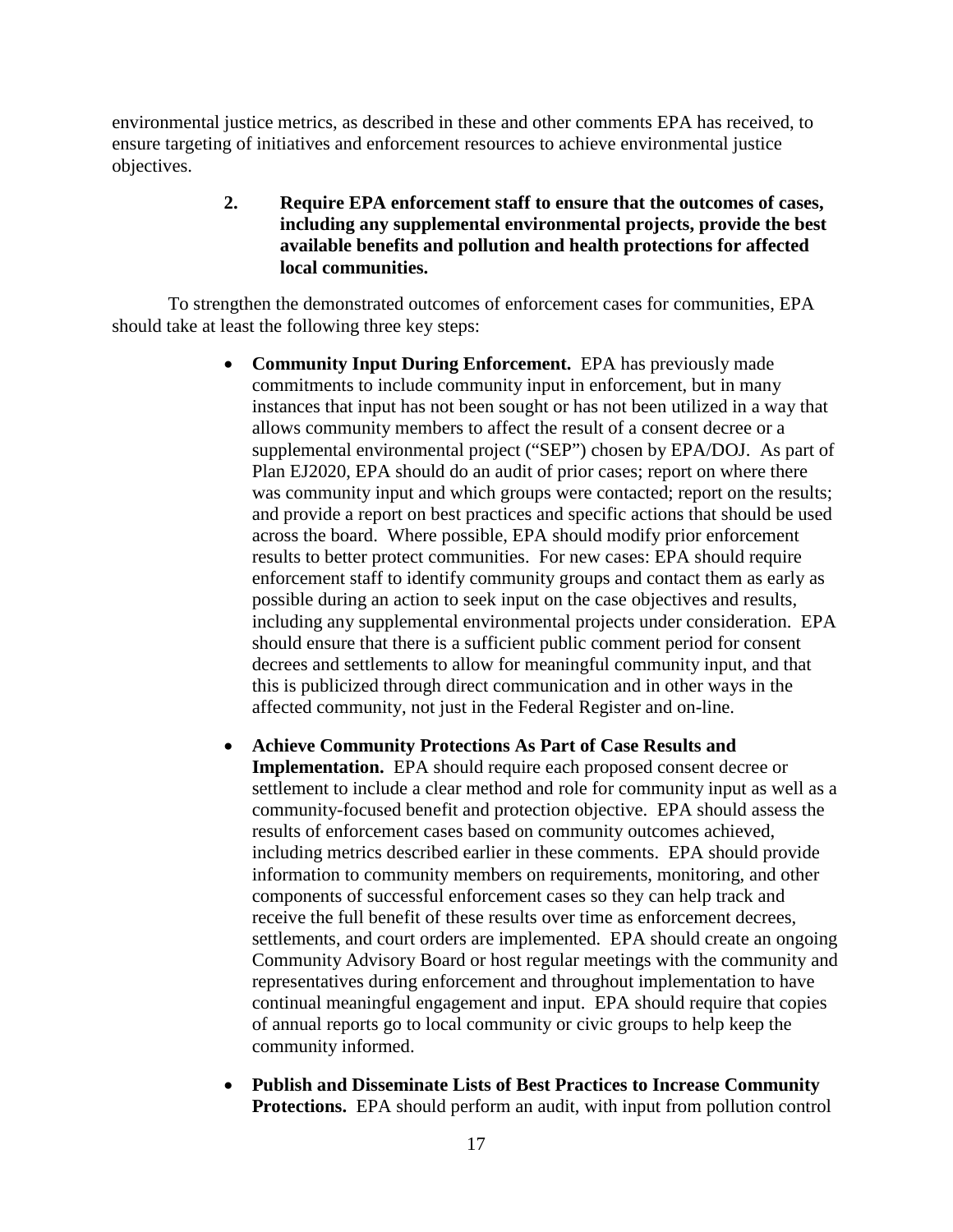and monitoring companies, and create a list of best practices and technologies available for particular industries, pollutants, and pollution controls and monitoring methods. EPA should update this list and publish it annually so that it is available to community members evaluating permits, regulations, and bringing their own enforcement actions. Before proposing a component of a consent decree or settlement, EPA should assess whether it is the best available method already in use in another settlement, decree, or a state or local jurisdiction by the same or a similar industry or company at a different facility. EPA should set up a clear method of information-sharing to assist in this process, including through required communications within the agency and with state and local agencies.

# **3. EPA should track and regularly evaluate and publish detailed success metrics and results of enforcement cases in achieving objectives, environmental justice, and provide this information to the public and affected communities.**

<span id="page-17-0"></span>EPA often issues a press release when it achieves success in an enforcement case, listing the objectives that will be achieved. But, as the Office of the Inspector General ("OIG") found after evaluating EPA's refinery enforcement initiative, EPA needs to better assess the success of meeting requirements of consent decrees and settlements, and publish that information on a regular, at least annual, basis (or more often, depending on the consent decree and settlement).<sup>27</sup> EPA should also assure that this is provided to communities in an understandable way, so communities can help assess ongoing results and progress achieved.

# **4. EPA should create and publicize an anonymous community and worker hotline for concerns, tips, and complaints about potential violations of environmental laws and regulations.**

<span id="page-17-1"></span>Currently, EPA has a website that is not known to most community members and not useable without computer  $access<sup>28</sup>$  $access<sup>28</sup>$  $access<sup>28</sup>$ . This website directs people who wish to phone in a complaint to another site that says it is necessary to find the correct EPA Region. The website also states that it may be better to call a state or local agency, rather than EPA. This system is not workable or useful for many, if not most, community members with environmental and health concerns in vulnerable communities.

There should be a clear and easy to use, well-publicized method to phone in anonymous complaints. EPA should provide a public log of complaints received; the office or department, including contact information, to which the complaint was directed; and ultimate follow-up

<span id="page-17-2"></span> <sup>27</sup> EPA, OIG Report, *EPA Needs to Demonstrate Whether It Has Achieved the Goals It Set Under the National Petroleum Refinery Initiative*, Report No. 14-P-0184, (Apr. 15, 2014), *available at*  [http://www.epa.gov/oig/reports/2014/20140415-14-P-0184.pdf.](http://www.epa.gov/oig/reports/2014/20140415-14-P-0184.pdf)

<span id="page-17-3"></span><sup>28</sup> *See* EPA, *Report Environmental Violations*, [http://www2.epa.gov/enforcement/report-environmental](http://www2.epa.gov/enforcement/report-environmental-violations)[violations](http://www2.epa.gov/enforcement/report-environmental-violations) (last updated June 1, 2015).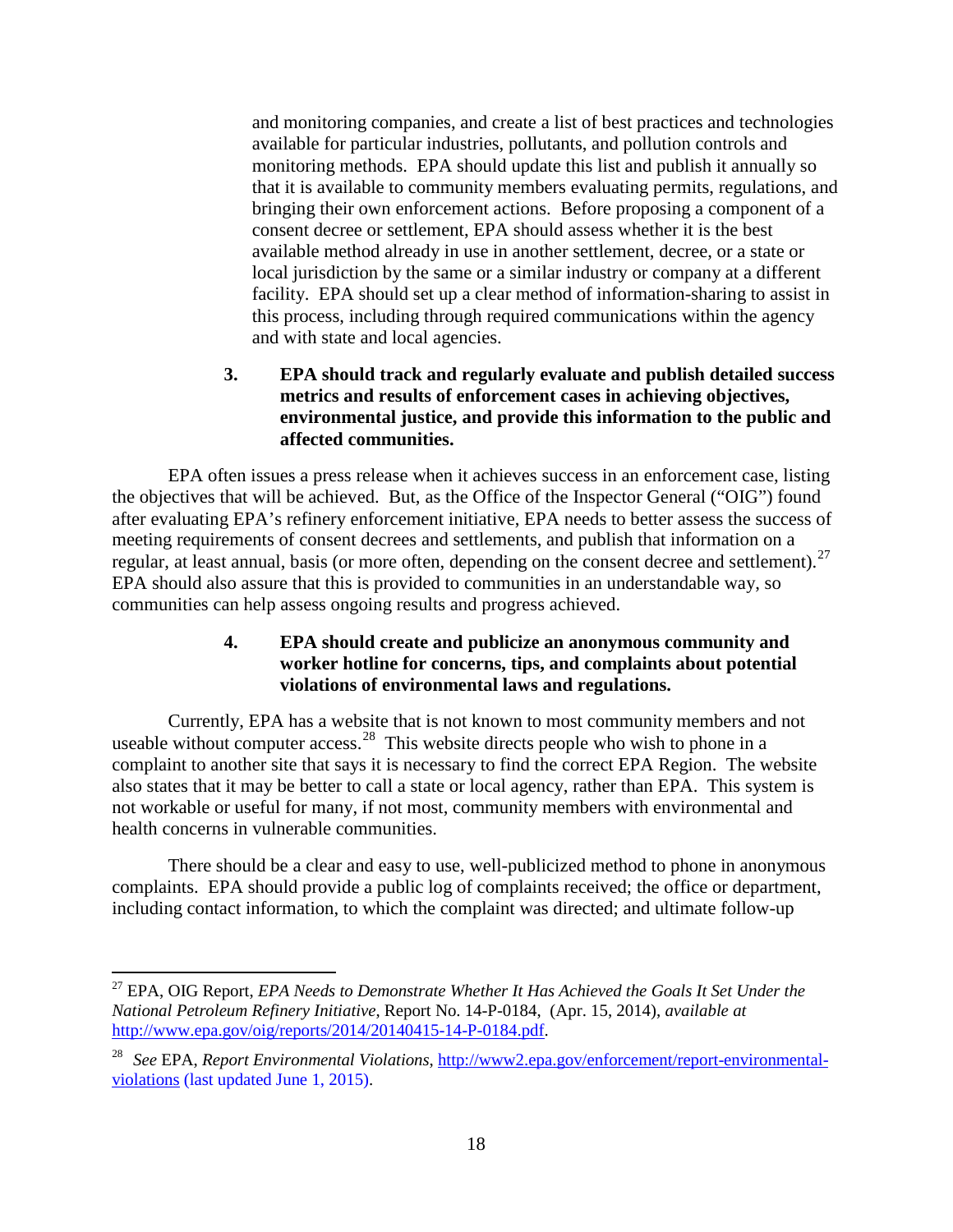action (if any) or other outcome. EPA, on the regional websites, could also easily post contact information for regional state emergency or hotline numbers.

It is important that EPA publicize a complaint mechanism to ensure it particularly reaches workers and community members in overburdened communities with environmental justice concerns. EPA should use EJSCREEN and other metrics to ensure that community members whose primary language is not English have the necessary information and access to submit complaints, and receive follow-up information.

Anonymous reporting is especially important for workers who may have inside information about a problem that needs to be fixed, maintenance that could avoid a disaster, or other issue that is important to correct to prevent both additional pollution and immediate injury or loss of life.

In addition, EPA should update its tips and complaints website to keep up with the times, and allow for easy submission of photos, video, GPS data, air monitoring data collected remotely, *etc.*, to accompany a complaint. The public needs to be able to submit information that will be meaningful and useable for enforcement if they have this type of information. In addition, as discussed later, EPA needs to strengthen the availability of public information that community members can consult to assess compliance.

For example, EPA should review the best practices in use in some states or local areas, such as the Fresno Environmental Reporting Network ("FERN") in Fresno County,  $CA<sub>2</sub><sup>29</sup>$  $CA<sub>2</sub><sup>29</sup>$  $CA<sub>2</sub><sup>29</sup>$  and the Kern Environmental Enforcement Network ("KEEN"), in Kern County, CA.<sup>30</sup> FERN provides information on how to submit complaints through multiple methods, and allows multilingual reporting. It even allows people to receive email alerts of problems reported in the area, so that other community members can receive the immediate benefit of knowing if there is an immediate potential health or safety concern they should be aware of. As stated on its website: "FERN is modeled after a successful project, the Imperial Visions Action Network. In the first two years IVAN generated violations leading to \$90,000 in penalties."<sup>[31](#page-18-4)</sup> IVAN has since been expanded to other communities as well, as an "Environmental Monitoring System that connects the community with real people that can help solve local environmental problems."<sup>[32](#page-18-5)</sup>

## <span id="page-18-1"></span>**5. For each EPA Region, hold an annual enforcement symposium with communities and state and local enforcement agencies.**

<span id="page-18-0"></span>For each region, EPA should hold an annual meeting that brings together affected communities, EPA, state, and local environmental enforcement agencies to increase EPA's enforcement impact and share information. There should be a community complaint and comment mechanism as part of this meeting. This meeting should also include a transparent discussion of identified compliance problems in the region; strategies to address those; and ways

<span id="page-18-2"></span> <sup>29</sup> FERN, *Welcome*, [http://www.fresnoreport.org/.](http://www.fresnoreport.org/)

<span id="page-18-3"></span><sup>30</sup> KEEN, *Home*, [http://www.kernreport.org/.](http://www.kernreport.org/)

<span id="page-18-4"></span><sup>31</sup> *See supra* [n.29.](#page-18-1)

<span id="page-18-5"></span><sup>32</sup> Identifying Violations Affecting Neighborhoods, *Home*[, http://www.ivanonline.org/.](http://www.ivanonline.org/)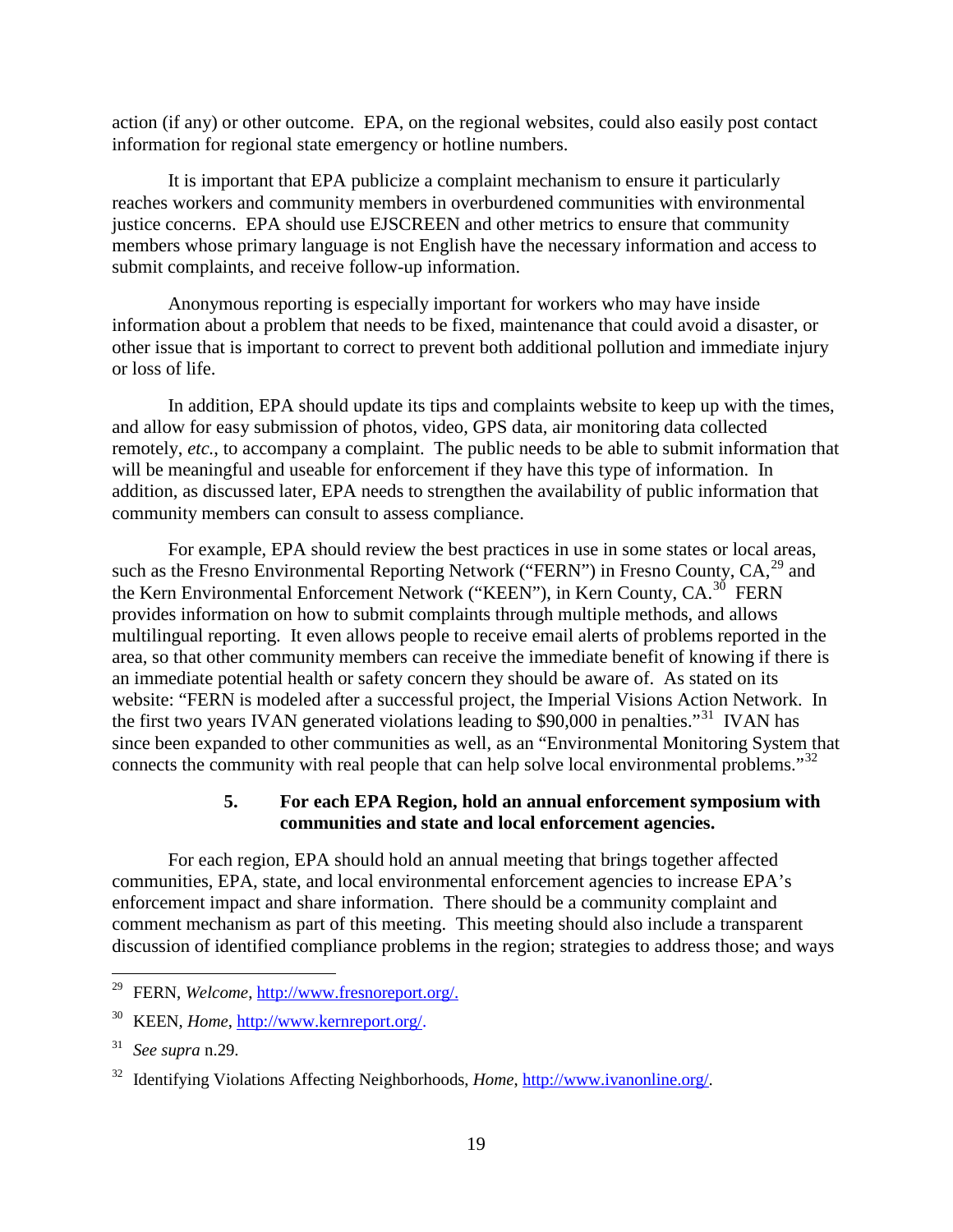in which communities can have input, gain additional information, or in some instances assist in addressing such problems. This meeting should also include technical assistance and other information for community members. Some states – such as California – and regions previously have held these kinds of events, and EPA should contact staff there to seek information on best practices in how to organize and implement this kind of event.

# **6. Create a formal project for EPA-DOJ community-directed enforcement technical assistance, trainings, and amicus briefs.**

<span id="page-19-0"></span>EPA should create a work-group of EPA and DOJ enforcement staff who are available to provide technical assistance and enforcement trainings for community members who seek to evaluate potential problems arising from pollution or other toxic exposures, and decide whether to bring cases themselves that EPA/DOJ does not have the resources to bring directly. This group should be part of trainings and publicized widely to affected communities.

As part of this work-group, EPA and DOJ should track enforcement cases and actively consider submitting an amicus brief in federal courts, especially courts of appeals, where such a brief could make a difference to: strengthen applicable precedent on enforcement; ensure an incentive for facilities to comply rather than violate environmental laws; and assist in achieving a positive result for communities where EPA-DOJ did not have sufficient resources to bring a full enforcement case. EPA should actively seek out cases for potential amicus briefs.

# <span id="page-19-3"></span>**7. Create community trainings and information on pollution, compliance, permitting, and enforcement.**

<span id="page-19-1"></span>EPA has made it a priority to create "Next Generation" monitoring and compliance tools in individual enforcement cases, even while it is going backward in rules and monitoring networks – which are important issues for Plan EJ2020 to address, as discussed later.<sup>[33](#page-19-2)</sup> It is important that EPA provide training and information to communities so that they can understand how to interpret and use this information, and receive the full benefits that this project is intended to provide. EPA should hold regular community trainings and provide information on pollution, toxic exposures due to drift, monitoring data, compliance and enforcement to assist community members in understanding all of the ways in which they can help assure compliance and strengthen environmental enforcement. EPA provides some of these kinds of resources online, but they are difficult for community members to find, and not all are publicly available. EPA should create a single place where community members can find and access available information, publicize this widely for community members, and also hold additional trainings in

<span id="page-19-2"></span> <sup>33</sup> Mem. from Cynthia Giles, Asst. Administrator, EPA (Jan. 7, 2015), *available at*

<http://www2.epa.gov/sites/production/files/2015-01/documents/memo-nextgen-useinenfsettlements.pdf> ("Giles Memo"); EPA, *Next Generation Compliance*, [http://www2.epa.gov/compliance/next-generation](http://www2.epa.gov/compliance/next-generation-compliance)[compliance](http://www2.epa.gov/compliance/next-generation-compliance) (last updated June 15, 2015); *see also* EPA Ofc. of Enforcement & Compliance Assurance, Next Generation Compliance: Delivering the Benefits of Environmental Laws, EPA (Oct. 9, 2014), [http://www2.epa.gov/compliance/next-generation-compliance-delivering-benefits-environmental-laws;](http://www2.epa.gov/compliance/next-generation-compliance-delivering-benefits-environmental-laws) EPA Office of Enforcement & Compliance Assurance, *Next Generation Compliance: Strategic Plan 2014-17* (Oct. 2014), *available at* [http://www2.epa.gov/sites/production/files/2014-09/documents/next](http://www2.epa.gov/sites/production/files/2014-09/documents/next-gen-compliance-strategic-plan-2014-2017.pdf)[gen-compliance-strategic-plan-2014-2017.pdf.](http://www2.epa.gov/sites/production/files/2014-09/documents/next-gen-compliance-strategic-plan-2014-2017.pdf)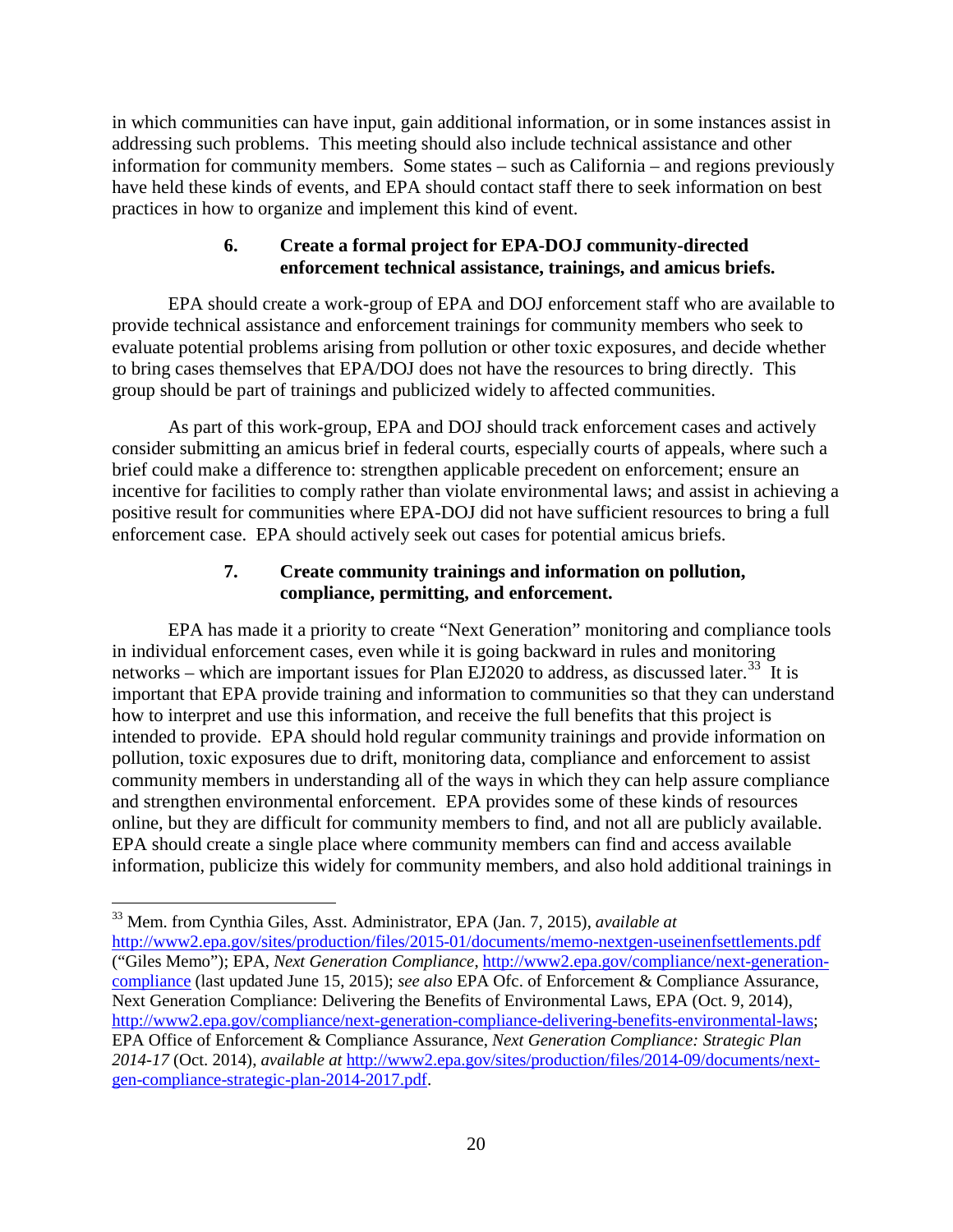the regions for more in-depth dissemination of information that communities need to engage actively in permitting and enforcement matters.

As a good example, EPA Region 4 has scheduled their 14th Community Involvement Training Conference on August 4-6, 2015 in Atlanta, Georgia. Events such as this are very important. EPA also must provide a mechanism by which poor and underserved communities can participate in this and other similar events. EPA has arranged for participation via telephone for those who cannot attend in person, but the phone is no substitute for the value of training or other informal and personal connections and discussions that can occur in person.

# **8. Provide input opportunities, information, and protections for communities living near contaminated and Superfund sites.**

<span id="page-20-0"></span>There is a strong need to reform and address environmental justice issues in all aspects of the Superfund program, including in terms of site prioritization, clean-up, and oversight. Experience at the General Motors Superfund Site in Massena, New York, a massive PCB dump directly adjacent to the St. Regis Mohawk Tribe, illustrates this. EPA has long recognized the need to take the cultural and historical concerns of Tribes into account when conducting Superfund remediations, and EPA recognized that because "the people of the St. Regis Mohawk Tribe … have a cultural and spiritual link to the St. Lawrence Environment[,]" which they call Akwesasne, "[s]pecial consideration must be given to Native American concerns in evaluating and remediating the site."<sup>[34](#page-20-1)</sup> Yet EPA has persistently failed to incorporate the suggestions of the Tribe in its oversight of remedial actions, and the site is not expected to be cleaned up until 2017 – over thirty years after the site was first listed on the National Priorities List, even though there is significant PCB contamination. $35$ 

As further examples of Superfund issues some supposedly "closed" Superfund sites are not closed at all – no fence, no posting, tanks labeled "permanently closed" but that are broken open, *etc.*, with nothing to warn or prevent children or adults from going onto the site. In addition to a hotline to report issues like this, as noted above, EPA should track and ensure protections to keep these sites closed and inform communities of the dangers of entering them. This information needs to be provided in languages used by all local community members.

In addition, a common concern expressed by community groups is the lack of meaningful, active EPA community engagement. Communities often feel that they are not considered to be important stakeholders in planned remediation activities in their communities. One example involves the Jacksonville Showcase community, where EPA has developed a strong relationship with the residential community group near a hazardous waste site. However, there is a former worker population that has not been included in EPA's activities and, as such, this community has not received protections that should come from interaction with state, local,

<span id="page-20-1"></span><sup>&</sup>lt;sup>34</sup> EPA Superfund, Record of Decision: General Motors (Central Foundry Division), EPA/ROD/R02-92/170 at 29 (Mar. 1992), *available at* [http://www.epa.gov/superfund/sites/rods/fulltext/r0292170.pdf.](http://www.epa.gov/superfund/sites/rods/fulltext/r0292170.pdf)

<span id="page-20-2"></span><sup>35</sup> EPA, *G.M. Massena: St. Lawrence County, NY*, <http://www.epa.gov/r02earth/superfund/npl/gmmassena/index.html> (last updated July 9, 2015).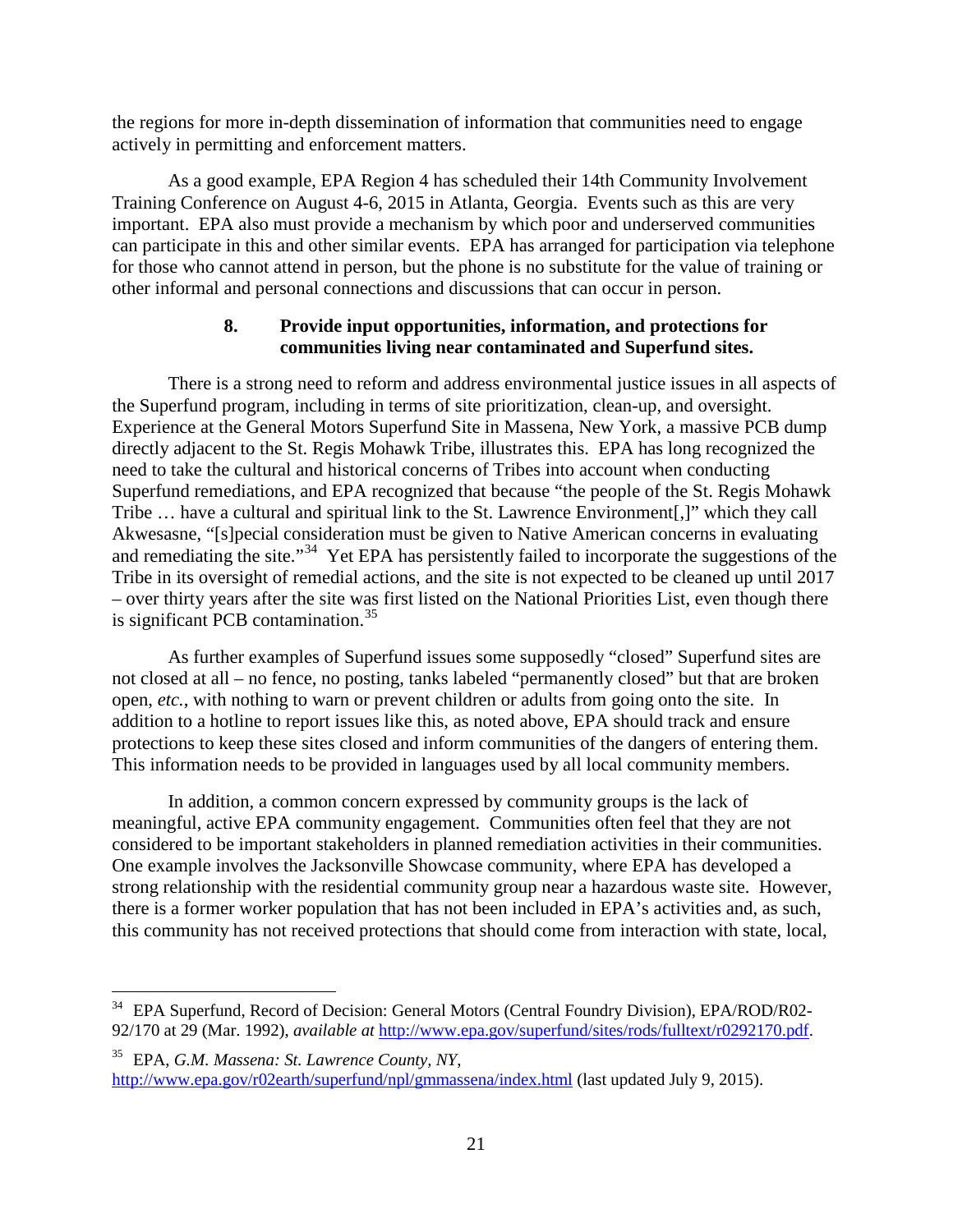<span id="page-21-0"></span>or federal environmental and health agencies. EPA must work actively to ensure the involvement of multiple community voices and groups in clean-up processes.

### **B. Regulatory Tools and Actions**

### **1. Update EPA's approach to assess cumulative risks and impacts based on current science and the need to protect vulnerable communities.**

<span id="page-21-1"></span>EPA must carry forward and follow through on its commitment from Plan EJ 2014 to address cumulative impacts, including cumulative risks.<sup>36</sup> EPA's approach to assessing environmental health threats and impacts is woefully outdated and behind the science. This problem comes to a head in clean air, toxics, pesticides, civil rights enforcement, and other actions where EPA is required to assess health risks and impacts. But failing to follow the current science also harms the agency's effort to account for and address vulnerabilities and environmental justice concerns across a broader range of its actions as well. EPA must take action to update its guidance. EJSCREEN is a screening tool that addresses only a few factors and is no substitute for the policies and protocols that EPA must use in actually deciding what action to take at the program level.

The dire reality is that environmental hazards affect some communities much more than others. Pollution and polluting sources are often concentrated together, overburdening and overwhelming communities and populations, and causing greater health effects and safety threats.<sup>37</sup> Further, farmworker communities are often exposed to multiple pesticides in their workplaces, in their drinking water, and in their homes and communities as a result of drift and pesticides borne on clothes, shoes, and skin. Current risk assessment practices, which have failed to keep up with current science and do not account for real-world impacts, jeopardize the health of communities surrounded by sources of pollution – such as coal plants, refineries, cement kilns, chemical plants, metal smelters, incinerators, dry cleaners, highways, truck routes, landfills, Superfund, and other hazardous waste sites.

In order to fulfill the agency's renewed commitment to environmental justice and the recommendations from the National Academy of Sciences, National Research Council, EPA must update its approach to account for the cumulative impacts and risks faced from early-in-life exposure (including childhood) and from exposure to multiple sources, as well as the increased vulnerability from socioeconomic stressors and multiple pollutant and pathway exposures. To this end, we urge EPA to commit to do the following as part of Plan EJ2020:

<span id="page-21-2"></span> <sup>36</sup> EPA, *Plan EJ 2014*, [http://www.epa.gov/compliance/ej/plan-ej/.](http://www.epa.gov/compliance/ej/plan-ej/)

<span id="page-21-3"></span><sup>37</sup> OEHHA, *Cumulative Impacts: Building a Scientific Foundation* at 5-16 (Dec. 2010), *available at*  <http://oehha.ca.gov/ej/pdf/CIReport123110.pdf> (citing numerous research studies showing that exposure to pollution-emitting facilities, hazardous waste facilities and disposal, toxic releases, non-attainment air areas, high motor vehicle air pollution areas, and other types of pollution is more likely to be concentrated in communities with higher minority and lower income populations); R. Morello-Frosch, *et al.*, *Understanding The Cumulative Impacts of Inequalities in Environmental Health: Implications for Policy*, 30(5) Health Affairs 879, (2011); R. Morello-Frosch, *et al.*, *Separate and Unequal: Residential Segregation and Estimated Cancer Risks Associated with Ambient Air Toxics in U.S. Metropolitan Areas*, Envtl. Health Perspectives, 114(3) Envtl. Health Perspectives 386 (2006)..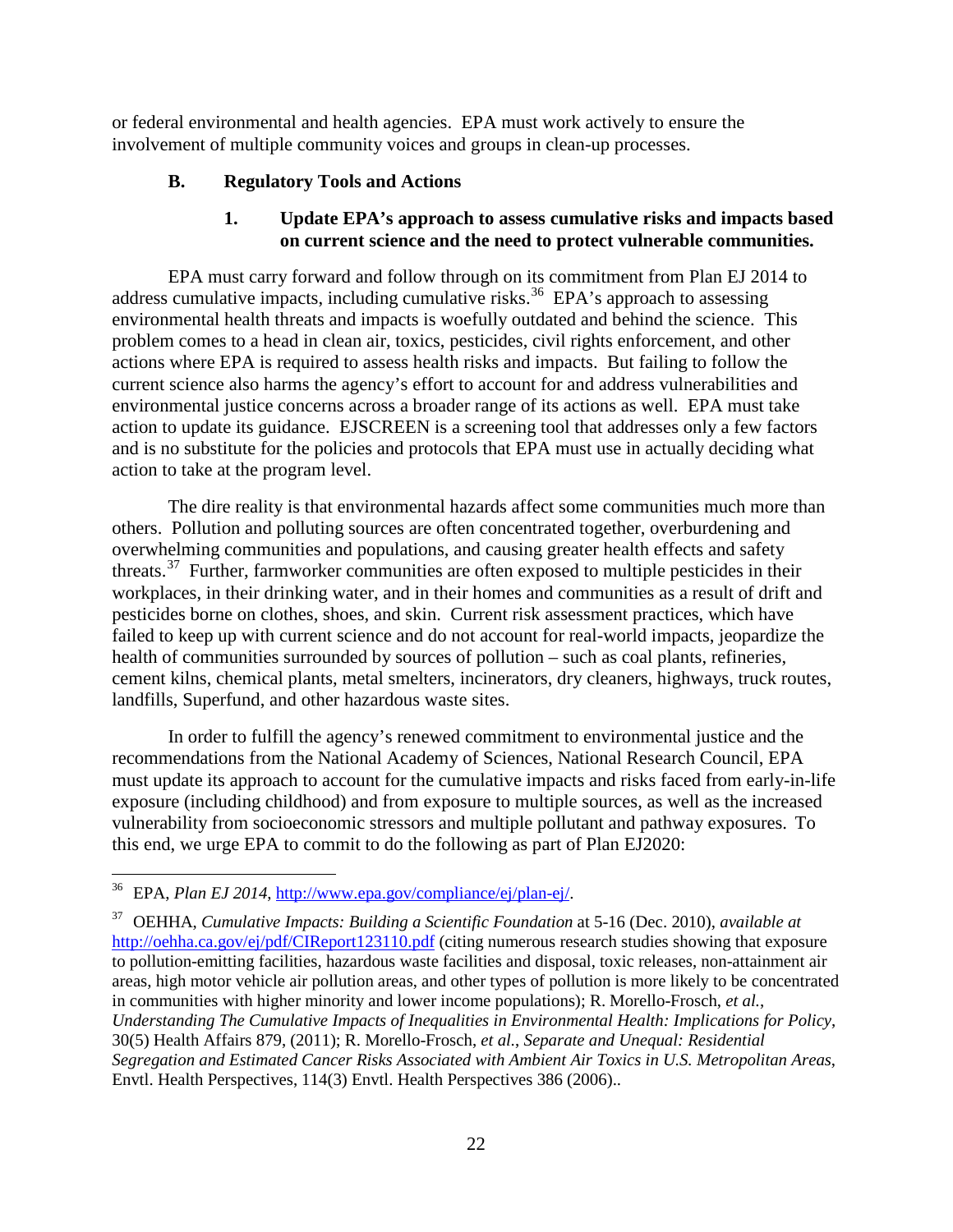# **a) EPA must incorporate the real-world experience and perspective of people who live in communities that are overburdened by pollution and other environmental hazards.**

Too many communities of color and lower income communities are exposed to a disproportionate share of air pollution and all of the resulting health risks and impacts. Communities have previously submitted statements that summarize the situation and provide narratives from various example communities around the United States that describe the on-theground impact of EPA's scientific policy decisions and the urgency of reforms in risk assessment practices.<sup>[38](#page-22-0)</sup>

# **b) EPA must advance environmental justice and protect public health by establishing guidance that provides a means to reduce cumulative impacts in overburdened communities.**

There is clear and mounting evidence that the concentration of environmental hazards in lower income communities and communities of color threatens public health and that current risk assessment practices contribute to environmental inequities and increase disparities. Experts have identified addressing cumulative impacts as a critical step to ensuring environmental justice and reducing disparities. At minimum, this must include:

- (1) Immediately updating existing guidelines for conducting risk-based assessments to incorporate mechanisms for accounting for the cumulative impacts of multiple exposures and underlying vulnerabilities; and
- (2) Moving beyond current risk frameworks and incorporating alternate methods to assess health threats from environmental exposures in a way that will better capture the impacts faced by overburdened communities and support policies to reduce them.

Regarding item (1) above, most urgently, where its authorities direct it to assess risk, EPA must use the best available current science to do so. EPA can and must vastly improve its approach by updating existing risk assessment guidelines to incorporate the science on cumulative risk and impacts, including by implementing the following:

- Account for individual-level vulnerability in risk assessments by better incorporating the vulnerability of children, early-life exposures, and the developing fetus into risk assessment methods:
	- Account for increased susceptibility by using age-dependent adjustment factors for all carcinogens, not just known mutagens.
	- Pre-natal susceptibility: Account for increased susceptibility by using a pre-natal adjustment factor for all carcinogens of *at least 10X*.

<span id="page-22-0"></span> <sup>38</sup> *See supra* [n.8.](#page-6-2)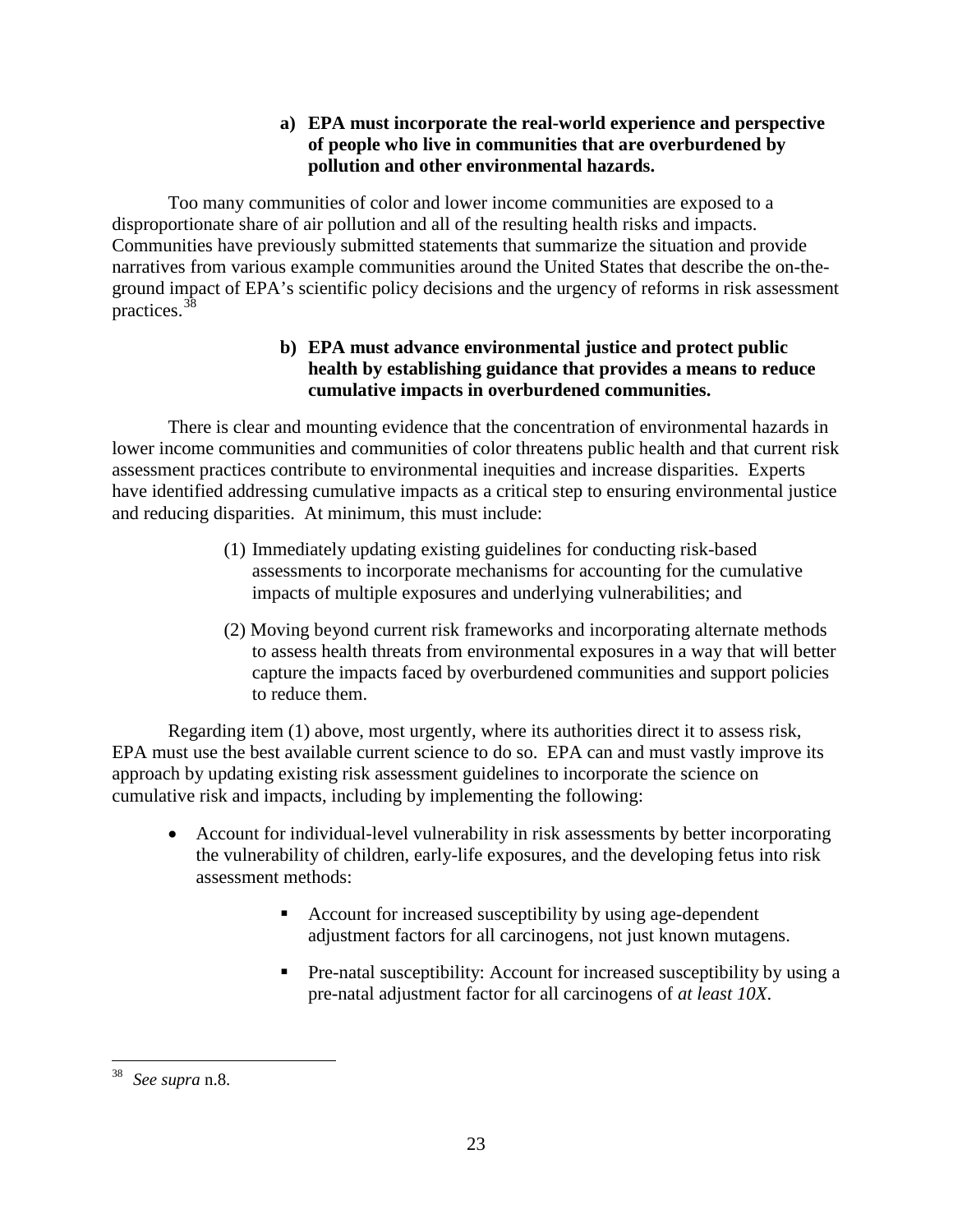- For chronic non-cancer risk, consult and apply child-specific reference values (such as those created by California EPA scientists), where available.
- If child-specific reference values are unavailable, consult science on early exposure impacts, and use an additional default factor of *at least 10X*.
- Account for community level vulnerability by including factors to account for increased vulnerability based on demographic differences, as part of the risk assessment. EPA also must fully integrate the findings of its environmental justice analyses into its risk assessments and rulemakings, and set stronger pollution limits to provide environmental justice.
- Assess the cumulative burden of exposures to multiple pollutants and sources via multiple pathways:
	- Assess and aggregate exposure from multiple pathways including by adding inhalation and non-inhalation-based cancer risks.
	- Include the interaction of multiple pollutants.
	- Account for exposure to multiple sources. Until EPA has a specific mechanism for estimating total exposures, a default or uncertainty factor of *at least 10X* should be used to provide overburdened communities with the protection they need now.
- Account for cumulative impacts of multiple exposures and vulnerabilities by shifting the level of risk which triggers policy action.
	- Reduce EPA's benchmark of what it considers acceptable lifetime cancer risk, instead of relying on the outdated upper limit of 100-in-a-million. This benchmark is way too high, and is completely unacceptable to affected communities who are bombarded by high levels of pollution from many different sources, emitting many pollutants that can cause both additive and synergistic harm, and experience exposure through multiple pathways.
	- Use a Margin of Exposure ("MOE") framework for non-cancer impacts and adjust the target MOE according to known vulnerability factors.
- In the face of increasing evidence calling into question the assumption of a safe or acceptable level of exposure, EPA should also consider reforming risk assessments to support reducing risks to the lowest possible level to protect public health, rather than suggest that there is a safe or acceptable level.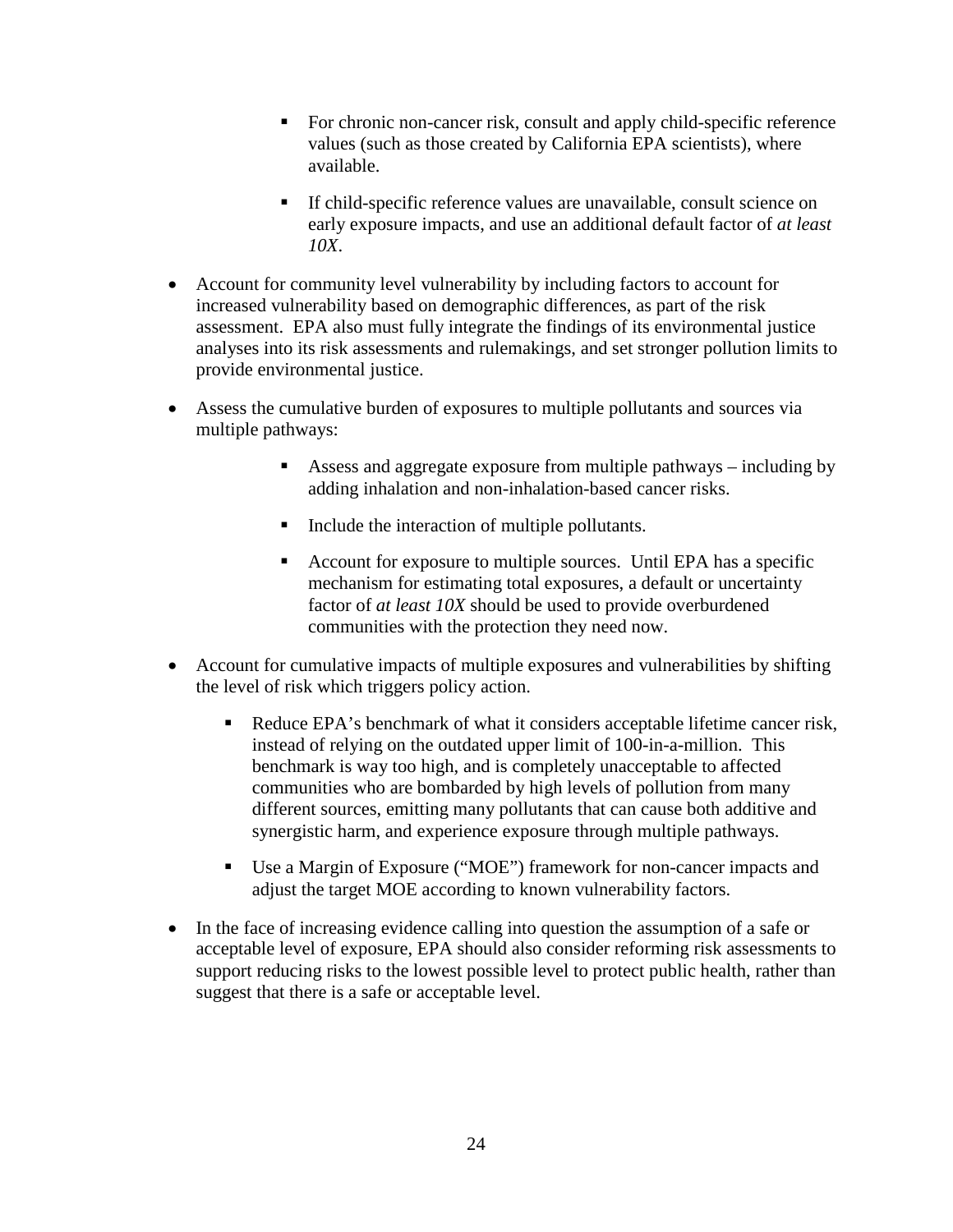Prior comments submitted to EPA providing more detail on these issues are available in the dockets of the Office of Science Advisor and air office, among others.<sup>[39](#page-24-1)</sup>

Commenters also wish to highlight that EPA should be requiring and using a full Health Impact Assessment ("HIA") wherever possible, in addition to looking at health risks where directed by law. An HIA is a more detailed and comprehensive tool to understand the impacts of pollution on a community that already includes significant health burdens and legacy pollution. The Port of Los Angeles HIA provides an example of the type of impact assessment that should be used more often. $40$ 

In addition, continued development of EJSCREEN and similar tools is also recommended to support communities in learning more about the environmental justice threats that surround them, so that communities know which pollutants to track and which monitoring tools will be most useful. EJSCREEN is a screening tool, and is no substitute for the long-overdue updates to EPA's policy and protocol to assess cumulative risks and impacts, but these tools can work together to strengthen information available to communities, EPA, and state and local agencies, as well as other stakeholders.

# **2. EPA should perform a review of permits and strengthen the requirements applicable to all permits, including Title V permits, through state oversight and direction by providing best practices.**

<span id="page-24-0"></span>As some commenters, such as the Coalition For A Safe Environment, have previously proposed, EPA should create a permit taskforce – including one specific to Clean Air Act Title V, as well as for CWA permits – that updates EPA's prior assessments with meaningful action steps. Each permit-focused taskforce should be charged with an independent review and evaluation of the quality of permits, including specific areas that need strengthening including: monitoring, reporting, public information, and other key components needed to assure compliance, including through public review and enforcement. EPA should provide a report and use this in oversight of states, and provide it for public commenters, along with a clear direction to lift all permits up to a higher level of essential enforcement requirements. The objective of this project would be to strengthen environmental justice protections for communities with a significant number of permitted facilities.

[http://www.epa.gov/environmentaljustice/resources/publications/nejac/nejac-cum-risk-rpt-122104.pdf.](http://www.epa.gov/environmentaljustice/resources/publications/nejac/nejac-cum-risk-rpt-122104.pdf)

<span id="page-24-1"></span> <sup>39</sup> *See, e.g.*, Comments of Air Alliance Houston, Earthjustice, *et al.* (June 28, 2013), EPA-HQ-ORD-2013-0292-0133; *see also* EPA, *Cumulative Risk Webinar Series: What We Learned*, EPA/600/R-14/212 (July 2014), *available at* [http://epa.gov/ncer/cra/webinars/cra-webinar-summary.pdf;](http://epa.gov/ncer/cra/webinars/cra-webinar-summary.pdf) NEJAC, *Ensuring Risk Reduction in Communities with Multiple Stressors: Environmental Justice and Cumulative Risks/Impacts* (Dec. 2004), *available at* 

<span id="page-24-2"></span><sup>40</sup> EPA, *Los Angeles and Long Beach Maritime Port HIA Scope* (May 17, 2010), *available at*  [http://www.epa.gov/Region9/nepa/PortsHIA/pdfs/DraftHIAScope4PortsOfLALB.pdf.](http://www.epa.gov/Region9/nepa/PortsHIA/pdfs/DraftHIAScope4PortsOfLALB.pdf) EPA should also ensure that this HIA is actually finalized so it can be fully used to strengthen local environmental and health protection.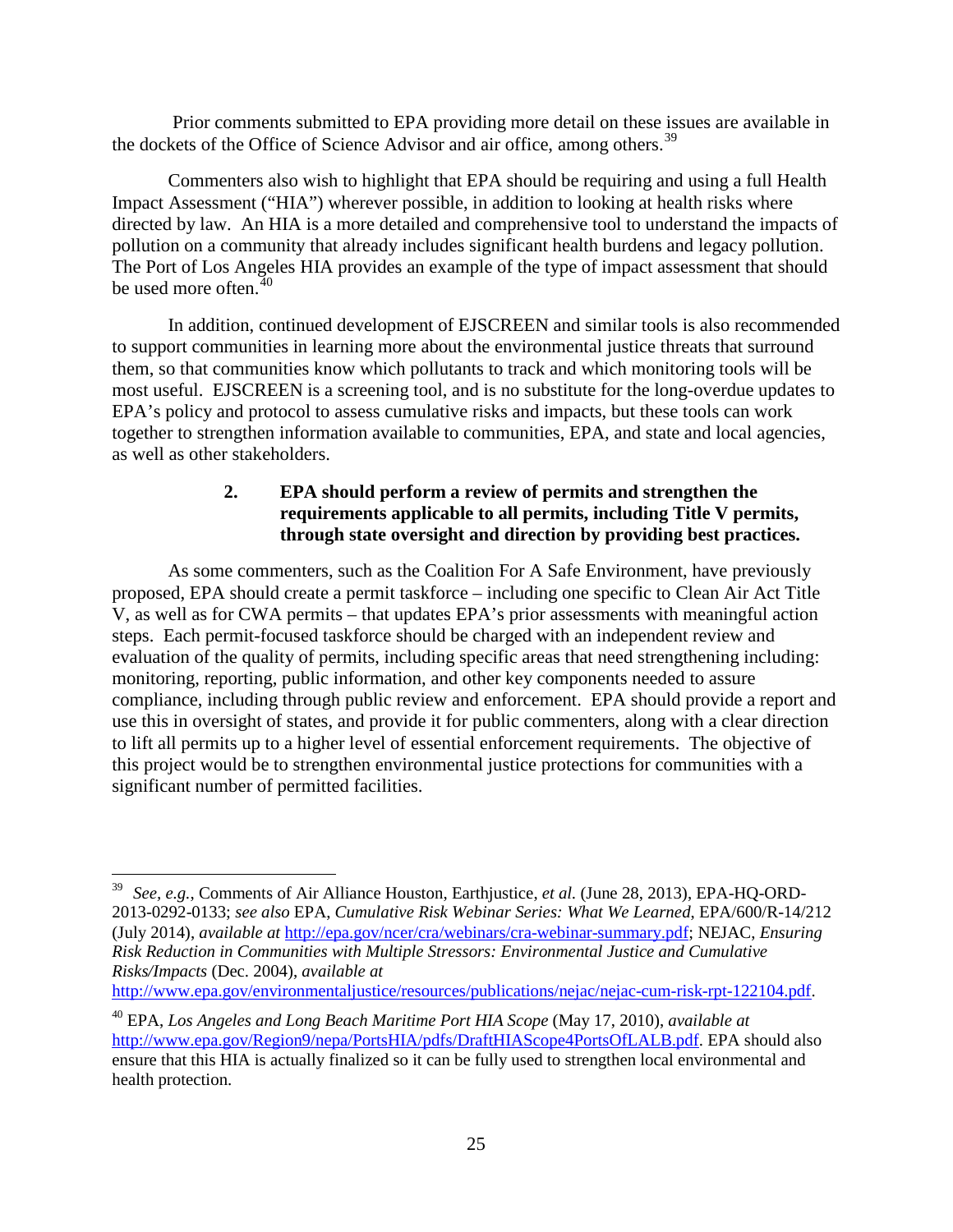### **3. Revise the minimum public notice requirements for Clean Air Act and other permits, for both major and minor sources, to allow for adequate public review and participation.**

<span id="page-25-0"></span>To give more community members a chance to learn about permits that govern facilities in their area (including Clean Air Act Title V, PSD, NSR, Clean Water Act, and other types of permits), EPA should require facilities and/or state agencies to post permit applications and the proposed draft permit online on a publicly available website at the start of the public notice period. EPA should also ensure that notification occurs in relevant languages for the affected nearby communities.

It is a serious problem that some sources apply for and receive minor source permits without adequate review, often without submitting proper data showing that they are minor rather than major. A minor source often escapes the most protective requirements under the Clean Air Act, which can lead to communities facing even higher, unfair, and unlawful levels of pollution. EPA must revise its minor source permit rules to ensure public notice of all minor source permitting decisions.

In addition, EPA should require states to maintain a mailing list to notify interested persons of draft permits and final permits via email and telephone (for people without email access), for major and minor sources.

# **4. Create a National Clean Air Monitoring Rule to assure strong monitoring and reporting in Clean Air Act Title V permits.**

<span id="page-25-1"></span>In addition to the taskforce and to complement its work, as part of Plan EJ2020, EPA should create a national clean air monitoring rule that will include specific requirements for monitoring, reporting, and public disclosure of emissions data for all air permits.

Years ago, EPA acknowledged the need to implement the Act's enhanced monitoring requirements by setting regulatory requirements, but it has not promulgated a national rule and instead has proposed to do so rule-by-rule and permit-by-permit.<sup>41</sup> EPA has often failed to follow through on these proposals. Many rules for specific source categories and many permits continue to lack monitoring requirements sufficient to ensure compliance with emission standards and to provide contemporaneous information on emissions to people exposed to those

<span id="page-25-2"></span><sup>&</sup>lt;sup>41</sup> Revisions To Clarify the Scope of Certain Monitoring Requirements for Federal and State Operating Permits Programs, 69 Fed. Reg. 3202 (Jan. 22, 2004) (vacated in *Envtl. Integrity Proj. v. EPA*, 425 F.3d 992, 998 (D.C. Cir. 2005)); *see also* Enhanced Monitoring Program; Proposed Rule, 58 Fed. Reg. 54,648, 54,661 (Oct. 22, 1993) ("EPA intends to address the enhanced monitoring requirements pursuant to section 114(a)(3) in the requirements developed for such pollutants"; "EPA intends that the general provisions of part 63, MACT standards promulgated by rulemaking in individual subparts of part 63 … will include, pursuant to the authority in section  $114(a)(3)$  of the Act, appropriate enhanced monitoring provisions."); *see also* Compliance Assurance Monitoring; Final Rule, 62 Fed. Reg. 54,900, 54,902 (Oct. 22, 1997) ("One method is to establish monitoring as a method for directly determining continuous compliance with applicable requirements. The Agency has adopted this approach in some rulemakings and, as discussed below, is committed to following this approach whenever appropriate in future rulemakings.").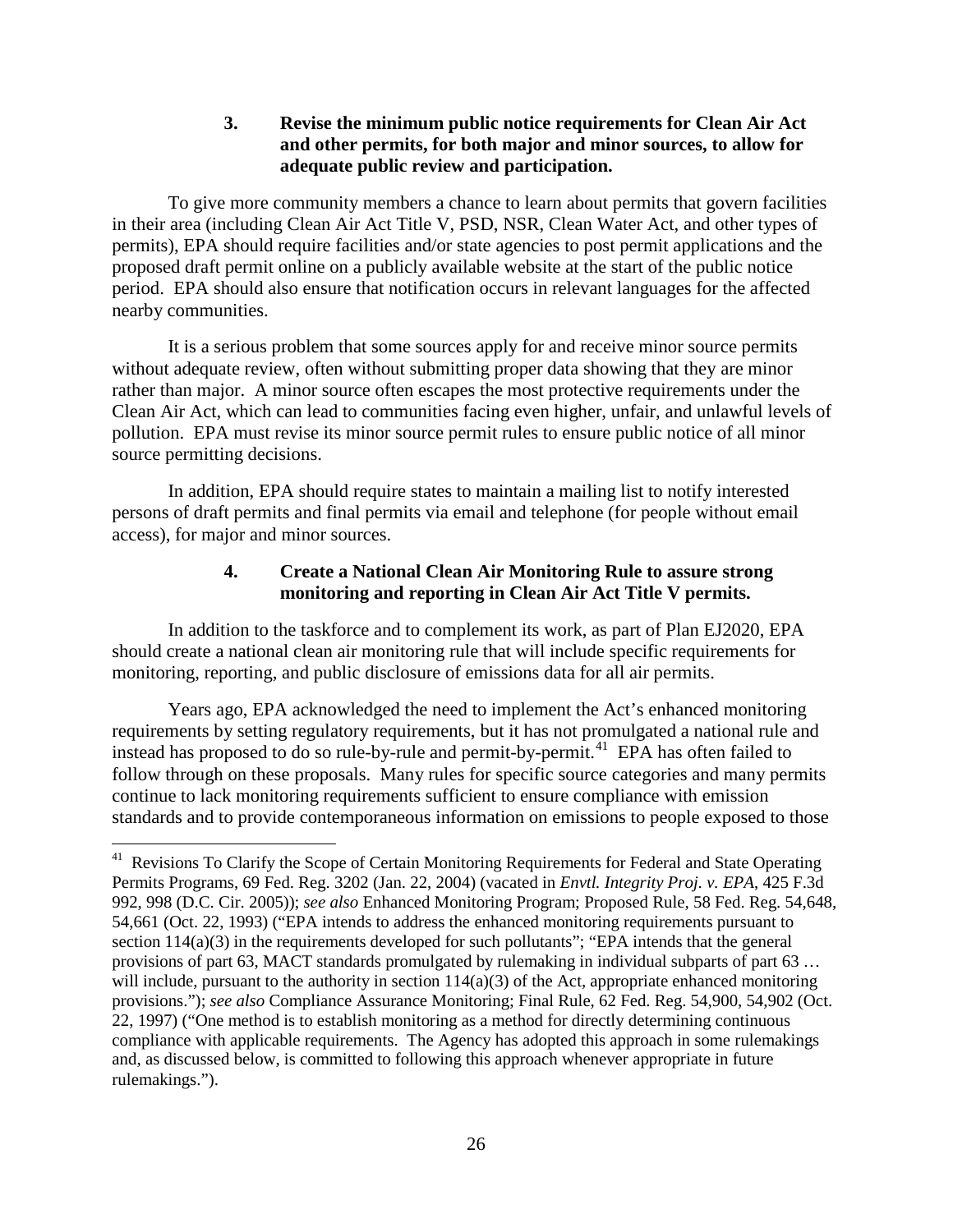emissions in the community. In many cases, rules and permits require only a single stack test, once a year (or even less often) that does not reflect ongoing emission levels and does not assure continuous compliance. EPA has previously even taken action to prevent states from implementing supplementary, stronger monitoring requirements, which was struck down in court.<sup>[42](#page-26-0)</sup> A national rule is needed to require all permits to include monitoring necessary to assure compliance.

The Clean Air Act requires EPA to set monitoring provisions to assure continuous compliance with emission standards.<sup>[43](#page-26-1)</sup> The Act also requires emission standards to be continuous and apply at all times.<sup>[44](#page-26-2)</sup> Many air sources, such as refineries, have a long history of violations, malfunctions, and other exceedances of the standards.<sup>45</sup> EPA is in the process of removing the unlawful SSM exemption that is included in some current standards, but in view of the record of the industry's reliance on that exemption, effective monitoring is required to assure compliance with the standards at all times. EPA needs to require truly "enhanced monitoring" in a national rule that will assure compliance with all air standards in permits, without further delay. The agency's compliance assurance monitoring rule is outdated and woefully inadequate for this purpose, and does not even purport to cover all sources covered by EPA rules and Title V permits.

EPA's own Enforcement Division is also implementing enhanced monitoring requirements to assure compliance in its refinery enforcement initiative, and EPA must require, at least, what its division is requiring as part of its "next generation compliance" policy.<sup>46</sup> EPA as a whole should follow this policy and implement the Act's enhanced monitoring requirements in this rulemaking.

In addition, significant advancements in monitoring have occurred in recent years. There are newly available technologies and monitoring techniques to assure compliance with air

<span id="page-26-0"></span> <sup>42</sup> *See, e.g.*, *Sierra Club v. EPA*, 536 F.3d 673, 680 (D.C. Cir. 2008) (vacating EPA's prohibition on states from enhancing monitoring requirements, 71 Fed. Reg. 75,422 (Dec. 15, 2006)).

<span id="page-26-1"></span><sup>43</sup> *See, e.g.*, 42 U.S.C. § 7414(a)(3) (directing that EPA "shall in the case of … a major stationary source … require enhanced monitoring and submission of compliance certifications"). In addition, Title V requires permits to contain "conditions as are necessary to assure compliance with applicable requirements of [the Act];" and to include "monitoring … requirements to assure compliance with the permit terms and conditions." 42 U.S.C. § 7661c(a), (c). As the Senate Report accompanying the Act summarized: "EPA must require reasonable monitoring … requirements that are adequate to assure compliance." S. Rep. No. 101-228, at 350 (1989), *reprinted in* 1990 U.S.C.C.A.N. 3385, 3733. Pursuant to its rulemaking authority and duty under Title V, 42 U.S.C. § 7661a(b)(2) and § 7661c(b), EPA has issued regulations in 40 C.F.R. Part 70 that affirm these requirements. 40 C.F.R. § 70.6(a)(3)(i)(B) requires "monitoring sufficient to yield reliable data from the relevant time period that are representative of the source's compliance." Section 70.6(c)(1) requires all Part 70 permits to contain "testing, monitoring, reporting, and recordkeeping requirements sufficient to assure compliance with the terms and conditions of the permit."

<span id="page-26-2"></span><sup>44</sup> 42 U.S.C. § 7602(k); *Sierra Club v. EPA*, 551 F.3d 1019, 1028 (D.C. Cir. 2008).

<span id="page-26-3"></span><sup>45</sup> *See, e.g.*, Refineries Comments at 26-27, *supra* n[.13](#page-10-6) (citing sources).

<span id="page-26-4"></span><sup>46</sup> *See supra* [n.33.](#page-19-3)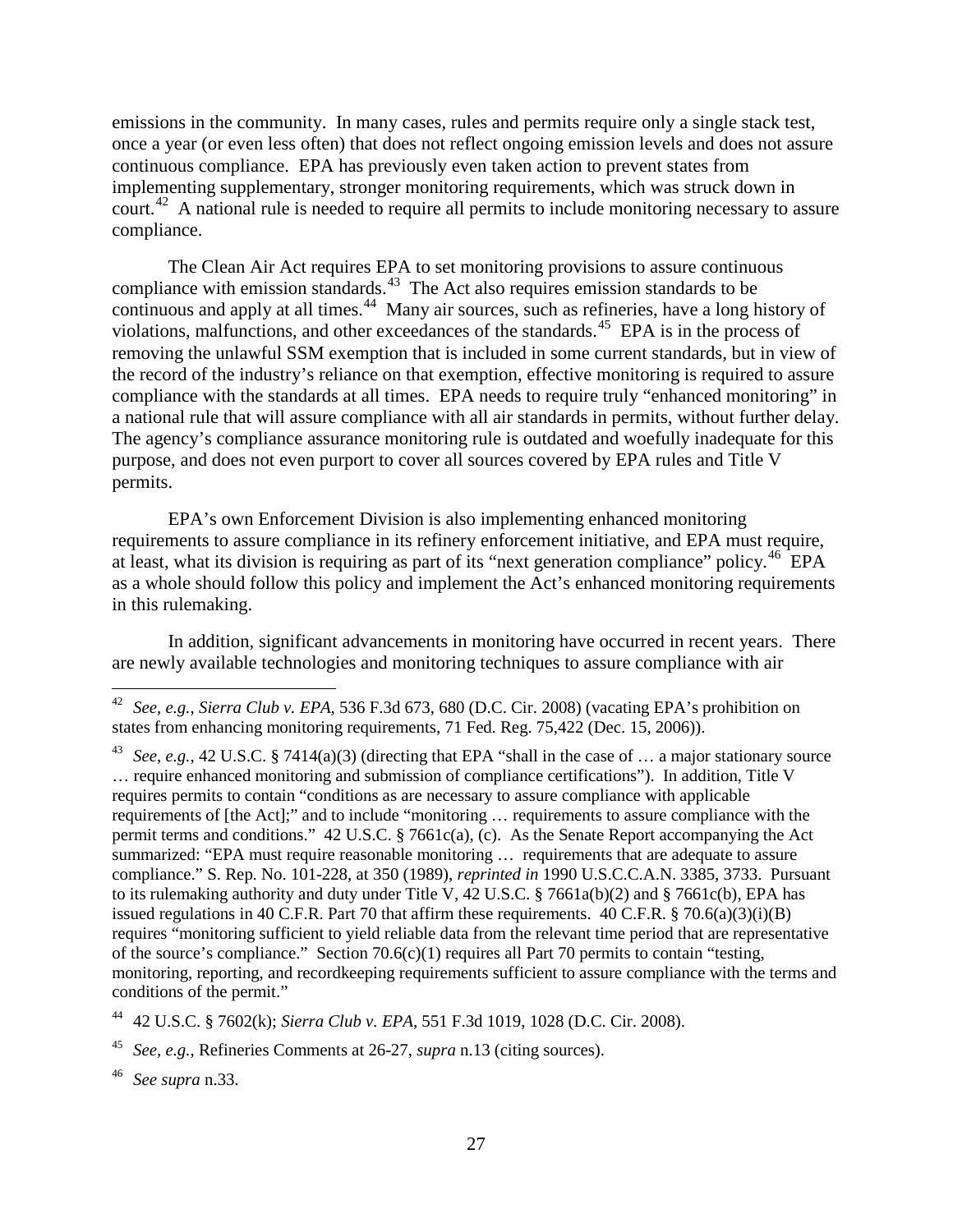emission standards. In particular, more time-resolved, higher data-quality-producing fence-line monitoring protocols have been implemented at specific refineries through enforcement suits brought by EPA and negotiations with community groups. As examples, Commenters highlight the EPA consent decrees at Shell Deer Park and BP Whiting, and the community monitoring protocol set up at Chevron Richmond, and attach a summary of some of these monitoring protocols.[47](#page-27-1)

To date, EPA has not followed up to create a national monitoring rule addressing the monitoring needs outlined above, or to ensure that permits include such requirements. This is the kind of national program action that would help communities overburdened with air pollution, who are disproportionately communities of color and low-income communities. It is also extremely important for EPA to strengthen and require fence-line monitoring on a case-bycase basis in industry-specific rules and facility-specific enforcement actions. In addition, though, EPA must set national requirements to ensure stronger monitoring reaches more communities faster and in a more efficient way than a rule-by-rule approach allows.

#### **5. Strengthen Monitoring and Reporting Requirements in Rules.**

<span id="page-27-0"></span>EPA needs to ensure that its rules provide for the best available monitoring, reporting, and public transparency requirements for the purposes of assessing and enforcing compliance. Its rules need to facilitate both government and affected community enforcement, such as through citizen actions, where necessary. Enforcement staff involved in review of permitting programs should be directed to ensure that states are issuing enforceable permits.

To achieve this objective, EPA should perform a systematic review of monitoring and reporting requirements in national standards and issue a publicly available report on the results. With input from the enforcement division and the public, EPA should assess the best available monitoring requirements, such as: continuous emissions monitoring ("CEMS") and digital camera and video monitoring; or continuous parametric monitoring and frequent stack testing for any pollutants/points where CEMS is not yet available; the best available reporting and transparency requirements: *e.g.*, where electronic reports of data collected go directly to state agencies and EPA, and are made publicly available in or near real time on-line, in a format that the public can review and understand. As part of this review, EPA should also consult the states to see the best practices in use for monitoring, testing, and reporting, as well as air pollution and monitoring control companies and trade associations, such as the Institute of Clean Air Companies ("ICAC").

To achieve environmental justice objectives, EPA must recognize that community members have a basic right to know what is going into their environment so that they can use this information to better protect their own health and advocate for stronger protection, and so that they can know whether or not a source is in compliance or needs action to bring it into compliance.

<span id="page-27-1"></span> <sup>47</sup> Earthjustice, EIP *et al.* Letter to NEJAC summarizing fenceline monitoring in place (Apr. 2015); *see also* Refineries Comments, *supra* n[.13.](#page-10-6)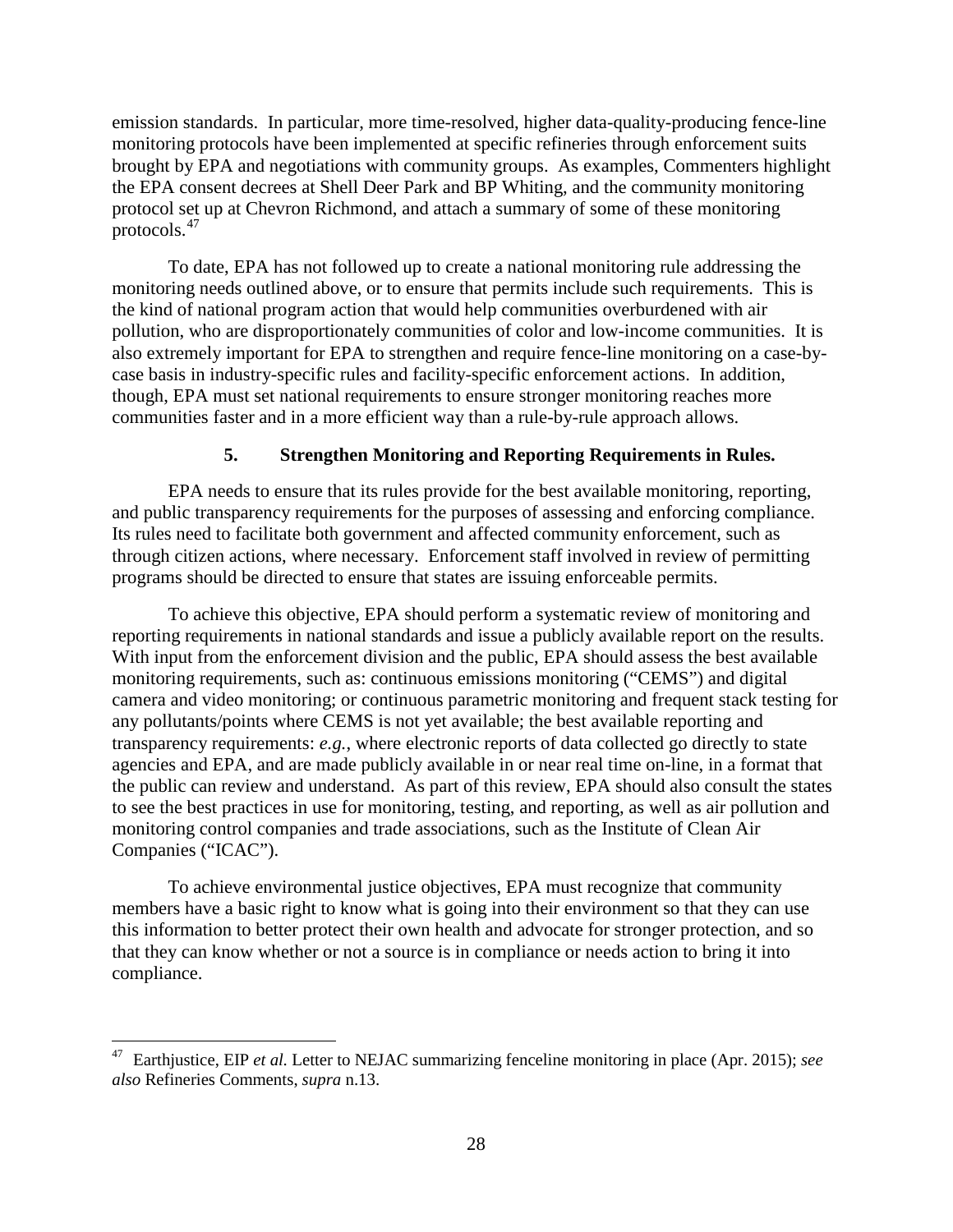To date, EPA has been moving in the opposite direction. For example, as detailed in comments filed in November 2014, EPA has proposed to weaken or forego public participation requirements for various monitoring programs that are particularly critical to people living in disadvantaged communities.[48](#page-28-1) In addition, many rules include, at most, an initial, one-time stack emission test, or very delayed (*i.e.*, 5-year periodic one-time tests). Many rules include only onsite recordkeeping for agency inspection, without the ability for public review or transparency. And in some instances, EPA has eliminated the use of special purpose monitors to assess compliance with the National Ambient Air Quality Standards. EPA has also created biased defaults that assume "no pollution" whenever there is a concern about the quality of data, rather than using that data to trigger the need for areas/sources to prove that data was incorrect. This bias means that areas with poor resources are more likely to be assumed "clean" and there is actually an incentive not to invest in quality assurance/control. These are all serious problems that particularly affect communities with large numbers of sources, including many communities of color and low-income communities. Similar issues plague farmworker and other low-income worker communities, who have little reliable information about the number of acute pesticide and other types of chemical poisonings in the workplace; workers fear retaliation if they voluntarily report and there is no national pesticide incident reporting system or effective chemical safety risk reporting system that could be utilized by clinicians and others who work with farmworkers, chemical plant, refinery, or other workers.

#### **6. Strengthen Air Monitoring Networks, Requirements, and Data.**

<span id="page-28-0"></span>EPA should invest in additional ambient air monitors. EPA should prioritize siting those monitors in communities identified as hot spots for environmental justice.

To create strong monitoring networks across the country, EPA should incorporate environmental justice principles when reviewing and approving air monitoring network plans. Consistent with the Clean Air Act's requirements that states assure air quality for all people, EPA's review of these plans should assess whether a given air monitoring network is producing data that represents what people are breathing in overburdened communities.<sup>[49](#page-28-2)</sup>

In addition to the ambient air monitoring network, EPA should identify low-income communities and communities of color and target continuous, real-time fenceline monitoring at facilities in those communities, in line with Executive Order 12,898.<sup>[50](#page-28-3)</sup> Other "advanced monitoring" practices should be required in environmental justice communities as well, including lower-cost monitors that can be installed in many locations, monitors that produce data in real time, and monitors that present data in ways that a layperson can understand.<sup>[51](#page-28-4)</sup> Infrequent

<span id="page-28-1"></span> <sup>48</sup> Comments of Earthjustice & Am. Lung Ass'n at 1-4 (Nov. 10, 2014), EPA-HQ-OAR-2013-0619- 0034.

<span id="page-28-2"></span><sup>49</sup> *See generally* 42 U.S.C. § 7407(a).

<span id="page-28-3"></span><sup>50</sup> *See* Exec. Order No. 12,898 § 1-101, 59 Fed. Reg. at 7,629 ("… each Federal agency shall make achieving environmental justice part of its mission by identifying and addressing, as appropriate, disproportionately high and adverse human health or environmental effects of its programs, policies, and activities on minority populations and low-income populations …").

<span id="page-28-4"></span><sup>51</sup> Giles Memo at 1-2, *supra* n[.33.](#page-19-3)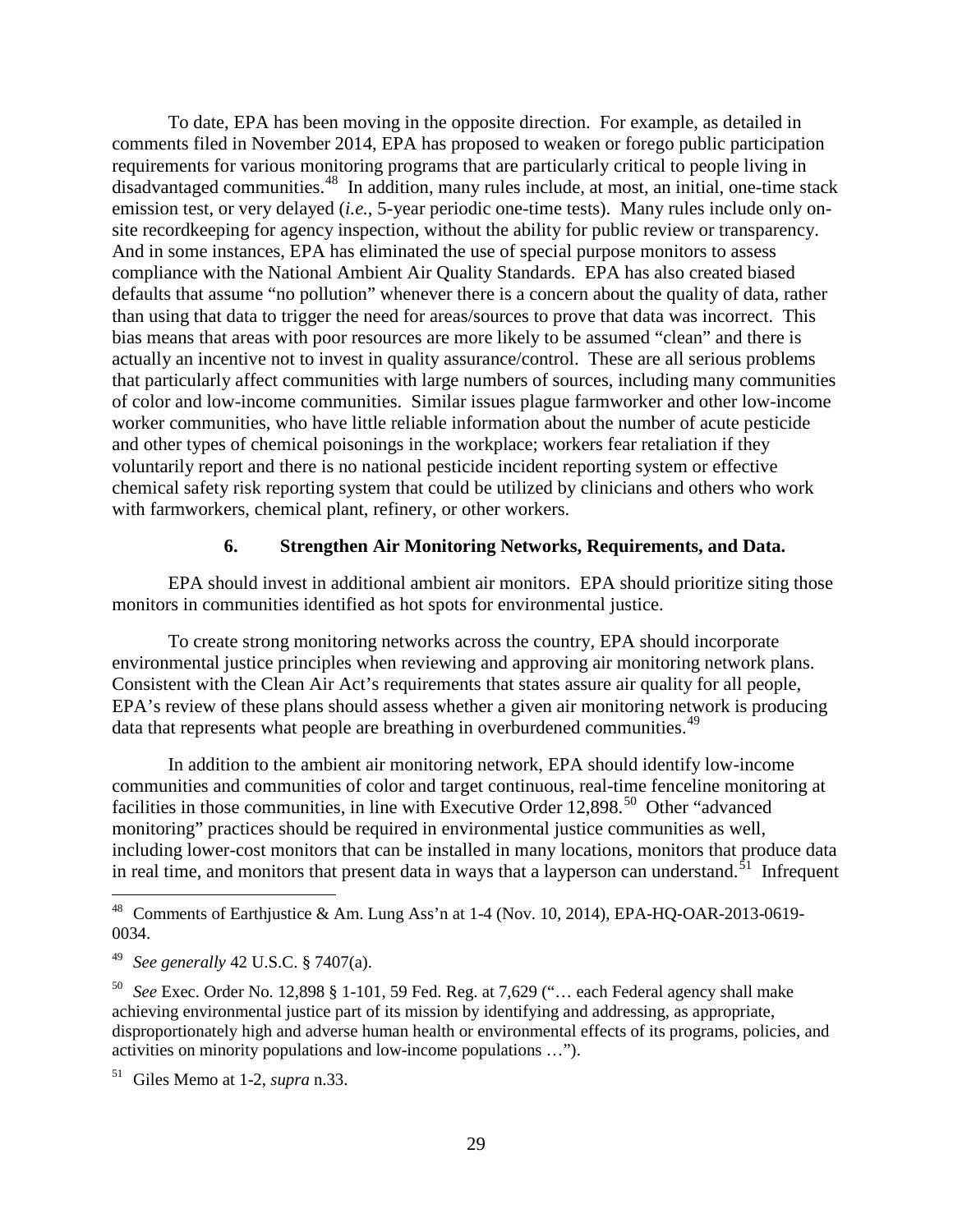periodic stack tests are completely insufficient to assess and assure compliance. Further, all monitoring data must be reported to the public in or near real time, in a useable and understandable form, and not just collected for agencies to look at, if they so choose. EPA should also include indoor air quality monitoring under the umbrella of advanced monitoring, so that community members have a fuller understanding of the air quality they experience within their communities.

# **7. Create a policy to use citizen-collected science and monitoring data within EPA programs, to the greatest extent possible.**

<span id="page-29-0"></span>Community air monitoring must play an important role in creating strong air quality monitoring networks for low-income communities and communities of color. EPA should prioritize the acceptance of monitoring data that communities produce for themselves, and act as a partner and a resource for communities working to address air quality threats.

To this end, EPA has begun creating projects and grants to provide training and technology to encourage and assist community members to help assess air quality and other environmental problems. Yet, frequently when community members have brought data showing an air pollution problem or air standard exceedance to EPA, EPA has ignored and refused to use these data. As one recent example, community members in Galena Park in Houston, TX provided community monitoring data showing PM2.5 exceedances.<sup>[52](#page-29-1)</sup> Yet, EPA neither recognized these data as showing a violation that required the area to be found to be in nonattainment for PM2.5, nor performed any independent monitoring or verification to assess whether, with some additional work or data collection on EPA's part, the data could be used to and  $\alpha$  and  $\alpha$  is a content of  $\alpha$  and  $\alpha$  is contented by  $\alpha$  and  $\alpha$  and  $\alpha$  is clearly a particulate matter and  $\alpha$  is clearly a particulate matter problem in the air in this Houston neighborhood, and even though the community spent time and resources to gather air monitoring data to supplement the data EPA already had, the community was not designated as nonattainment and will not receive the health protections that would come from such a designation.

Rather than allow examples like this to continue to occur, EPA must set clear guidelines and a clear policy to recognize citizen science and monitoring, especially when citizen-provided data show environmental problems, toxic exposures, or violations, with input from regions and community groups. EPA should work with the states and local agencies to encourage them to do the same, following best practices. These guidelines should be predicated on an acceptance of the principles of community-based monitoring. As part of these:

> First, EPA should provide clear instruction to community members who will be collecting data on what quality assurance and quality control protocols or

<span id="page-29-1"></span> <sup>52</sup> Comments of Sierra Club, *et al.* at 4 (Sept. 29, 2014), EPA-HQ-OAR-2012-0918-0295 (submitting data showing that "particulate matter levels are often well above the NAAQS standard in this area," including at a monitor near the Early Head Start building (a childhood development center serving children between 0-3 years of age), reporting recorded particulate matter daily average levels ranging from 7.8 to 44.7 micrograms per cubic meter, with an average value of 20.7).

<span id="page-29-2"></span><sup>53</sup> Response to Comments at 56-57 (Dec. 17, 2014), EPA-HQ-OAR-2012-0918-0337.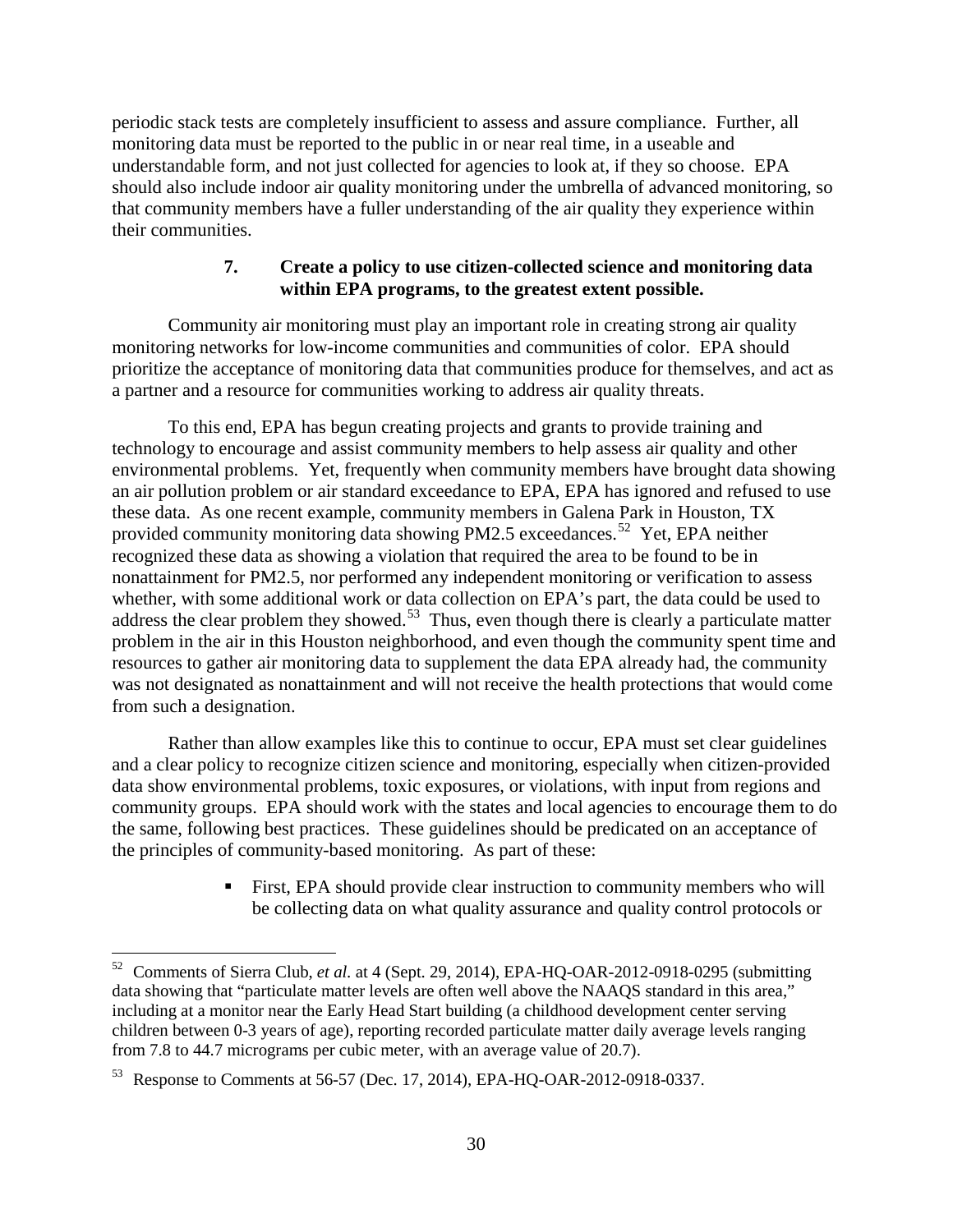steps must be taken for the data to be considered as equally reliable as federally monitored data.

 Second, if citizens provide data that EPA believes do not meet these criteria for any reason, then EPA should presume such data are at least relevant, rather than just ignoring the data as though they were never collected and show nothing. In particular, EPA should direct its staff to ensure that when citizens submit data suggesting there is an environmental problem, then rather than reject or ignore these data, staff must take additional action to attempt to verify those data, show the verification process used, use independent monitoring to see if the data can be replicated using EPA methods, and/or to require a facility to show that the data do not demonstrate a violation or illustrate another environmental problem.

# **8. Integrate enforcement staff and enforcement expertise into the rulemaking process.**

<span id="page-30-0"></span>As part of each significant rulemaking in its air, water, waste, pesticides, and other programs, EPA should make it a requirement for rulewriters to request and receive an independent review and report on recommendations from its enforcement division to assess and strengthen monitoring, reporting, and other enforcement-related requirements in the rule. This report should be made available in the rulemaking docket as part of the public comment process. This review and report should both focus on what is needed to strengthen government enforcement and ensure that the rule is also enforceable by affected community members.

In addition, OECA staff should take a bigger role, and rulewriters themselves should be required to consider and address how to assure enforceability and compliance, as discussed above, by looking at: (1) the data that will be collected to assess compliance, if it includes enough detail and will be sufficiently understandable to assess compliance; (2) how it will be made available to the public as well as government agencies; (3) how timely will the data be available, so that corrective action can be taken and there are no concerns that the lag will prevent effective enforcement; and (4) if the rule will assure that a third party reviewing information can actually assess and determine compliance or a violation?

## **9. Assess and provide EJ outcomes in rulemakings and permitting, not just process.**

<span id="page-30-1"></span>In some recent public statements, EPA has referred to particular rules as examples of how EPA is implementing environmental justice objectives in rulemaking and other actions. For example, EPA pointed to the pending Refineries air toxics rule under Clean Air Act § 7412.<sup>54</sup> Commenters do not believe that holding public workshops or hearings, alone, illustrates success for environmental justice objectives. There must be both truly meaningful public participation and input throughout the process, and a commitment to achieving strong substantive outcomes to

<span id="page-30-2"></span> <sup>54</sup> EPA, *Guidance on Considering Envtl. Justice During the Development of Regulatory Actions* at E-2 (May 2015), *available at* [http://www.epa.gov/environmentaljustice/resources/policy/considering-ej-in](http://www.epa.gov/environmentaljustice/resources/policy/considering-ej-in-rulemaking-guide-final.pdf)[rulemaking-guide-final.pdf.](http://www.epa.gov/environmentaljustice/resources/policy/considering-ej-in-rulemaking-guide-final.pdf)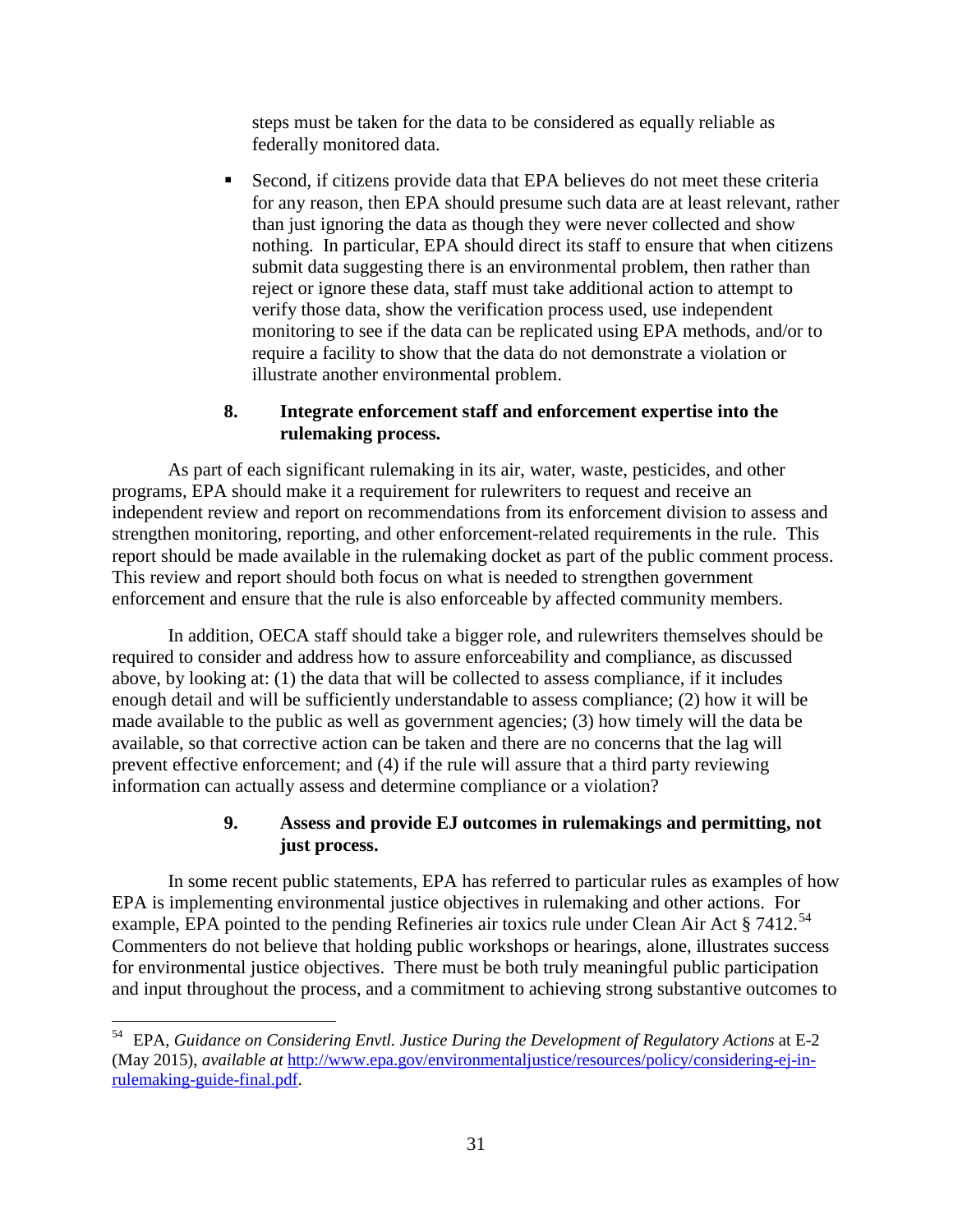benefit affected communities.<sup>55</sup> Most importantly, EPA must consider and evaluate the results of the final rule, according to metrics of actual environmental health protections achieved, pollution reduced, monitoring and enforceability mechanisms strengthened, and must do so by comparison with the best available metrics, as discussed above, to determine whether or not it has actually achieved environmental justice objectives in a rulemaking. For the refineries rule, those are the metrics community members will be using, to assess whether indeed EPA has fulfilled its objective to provide environmental justice, not the number of public hearings or workshops held.

Regarding regulations and permitting, EPA should direct each regulatory and permitting program office or division to provide an audit and a report on the top ways in which the program office or division could strengthen the substantive outcomes for vulnerable communities in the work that it does, and publish those reports. Commenters highlight especially the concerns about how a history of problems with zoning or lack thereof have caused particularly disproportionate siting and pollution burdens for communities of color and low-income communities; the permitting process must reduce these disparities, not make them worse or ignore them.<sup>56</sup>

# **10. OEJ should be given authority to set performance measures and evaluate EJ progress annually, as well as give advice and feedback to program staff.**

<span id="page-31-0"></span>On the metrics and objectives EPA chooses to establish for Plan EJ 2020, EPA should create a clear ongoing role for the Office of Environmental Justice to provide the particular expertise they have on EPA's program work and give input on ways that EPA's actions must be strengthened substantively to assure environmental justice. This role must include not only helping to connect community stakeholders into EPA's work in terms of the process, but also evaluating and providing feedback to program staff on substance and concrete results in achieving environmental justice objectives. In addition, OEJ, in consultation with the National Environmental Justice Advisory Council, should have authority for reviewing, auditing, and providing a public progress report that is independent from EPA program staff's self-evaluations, and is included in EPA's regular reports. OEJ should directly seek affected community members' input on results achieved as part of evaluating progress on EPA's environmental justice responsibilities and objectives from community groups. Such audits and reports are no substitute for action, but action is unlikely to happen unless EPA commits to and also has an independent evaluation of whether it is indeed following through, and has accomplished real results for communities, that the communities themselves realize as progress on environmental health and environmental justice.

<span id="page-31-1"></span> <sup>55</sup> *See, e.g.*, Owley, *supra* n[.23.](#page-14-2)

<span id="page-31-2"></span><sup>56</sup> NEJAC, *Recommendations Regarding EPA Activities to Promote Environmental Justice in the Permit Application Process* (May 2013), *available at*  [http://www.epa.gov/environmentaljustice/resources/publications/nejac/2013-ej-in-permitting.pdf.](http://www.epa.gov/environmentaljustice/resources/publications/nejac/2013-ej-in-permitting.pdf)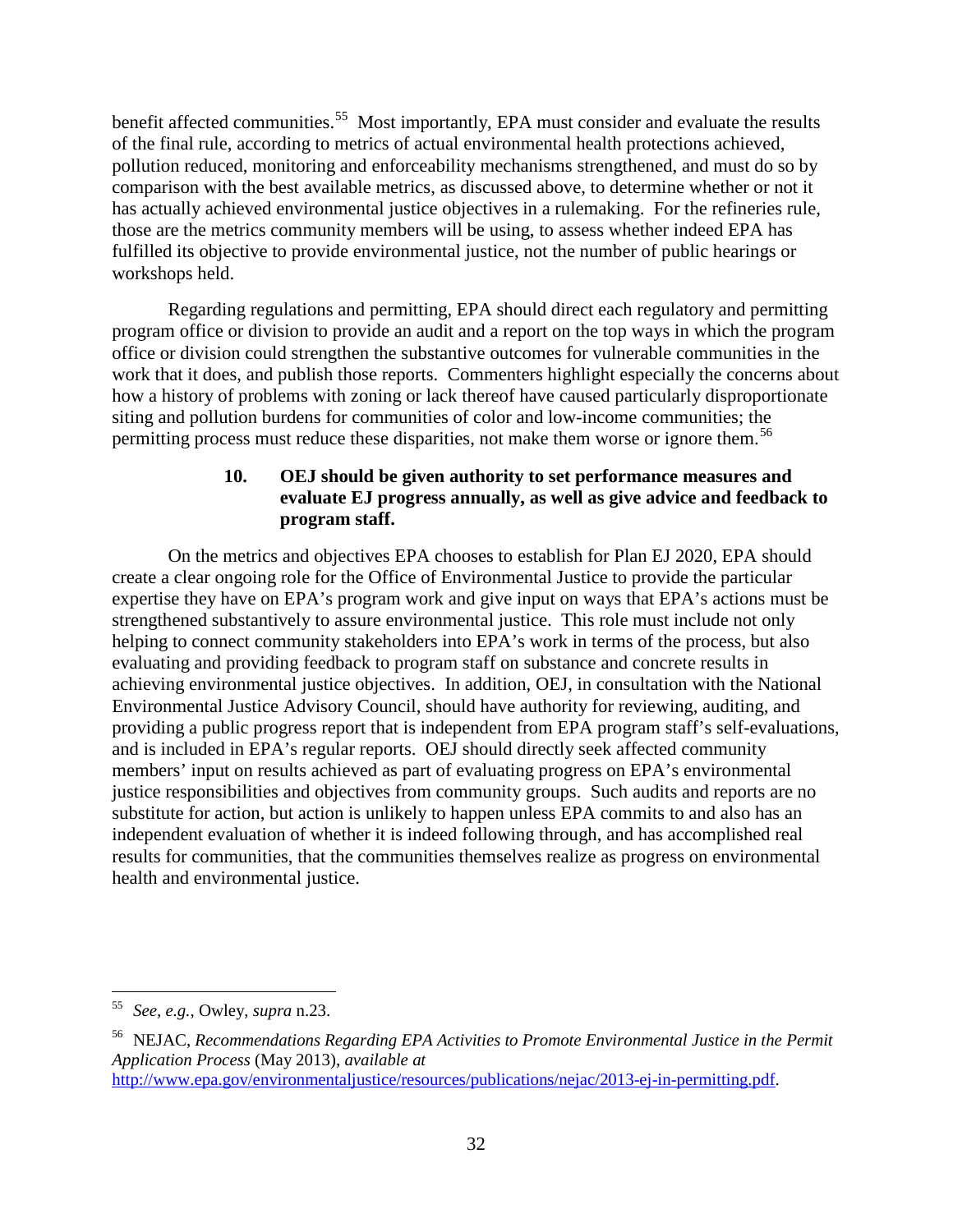In addition, Commenters also urge EPA to implement NEJAC's recommendations on permitting and a long list of other issues – including recommendations submitted as part of Plan EJ2014 that have not been implemented.<sup>[57](#page-32-1)</sup>

## **11. Identify additional mobile source regulatory measures to protect disproportionately impacted communities.**

Evidence suggests low-income and minority populations disproportionately reside near heavily trafficked roadways, and thus face greater exposure to traffic-related air pollution.<sup>[58](#page-32-2)</sup> These concerns can be even more pronounced in communities adjacent to freight hubs (*e.g.*, railyards, distribution centers, ports). While some pollution issues can be addressed through better zoning, it is imperative to do more to protect communities currently facing the health threats from transportation-related pollution. Thus, we recommend that EPA explore additional regulations and guidance to ensure transportation-related pollution is cleaned up in communities, including measures to clean up freight equipment.

# <span id="page-32-0"></span>**III. INTERAGENCY WORK**

**States:** EPA must strengthen oversight of state and local agencies administering federal environmental laws and using delegated authority to issue permits, lead enforcement, and take other actions. Many permitting and enforcement decisions are made at the state and local levels. Without stronger EPA oversight, communities have not been afforded the full protection that national standards and federal regulations are supposed to provide. As part of Plan EJ2020, EPA should prioritize state and local oversight to lift up the best practices in some states and local areas in permitting, rulemaking, and enforcement, and to end the worst practices in areas where communities feel completely alone in handling serious environmental and health concerns. EPA must use its full authority, including disapproving state programs or withdrawing delegation, whenever necessary to ensure that communities do not lose the basic protections federal environmental laws are supposed to provide. In addition, EPA should help make up the gap where state and local government agencies and laws, such as a lack of appropriate zoning or a history of discriminatory zoning, create particular concerns for communities of color and lowincome communities.

Under the Clean Water Act, for years communities in Appalachia have faced state refusals to implement basic requirements to assure water quality, including the mandate to translate narrative water quality standards into permit effluent limitations. EPA has documented many of these problems and the fact that the impacts of these inadequate and unlawful permits fall disproportionately on low-income communities in multiple documents, including reports and

<span id="page-32-1"></span> <sup>57</sup> *See* NEJAC, *Advice and Recommendations*,

<http://www.epa.gov/environmentaljustice/nejac/recommendations.html> (last updated May 19, 2015); *see also* NEJAC, NEJAC Comments to EPA Plan EJ 2014 (Apr. 2011), *available at*  [http://www.epa.gov/environmentaljustice/resources/publications/nejac/plan-ej-2014-comments-0511.pdf.](http://www.epa.gov/environmentaljustice/resources/publications/nejac/plan-ej-2014-comments-0511.pdf)

<span id="page-32-2"></span><sup>58</sup> *See* D. Brugge, *et al.*, Developing Community-Level Policy and Practice to Reduce Traffic-Related Air Pollution Exposure, 8 Envtl. Justice 95, 96-97 (June 15, 2015), *available at*  <http://online.liebertpub.com/doi/full/10.1089/env.2015.0007>*.*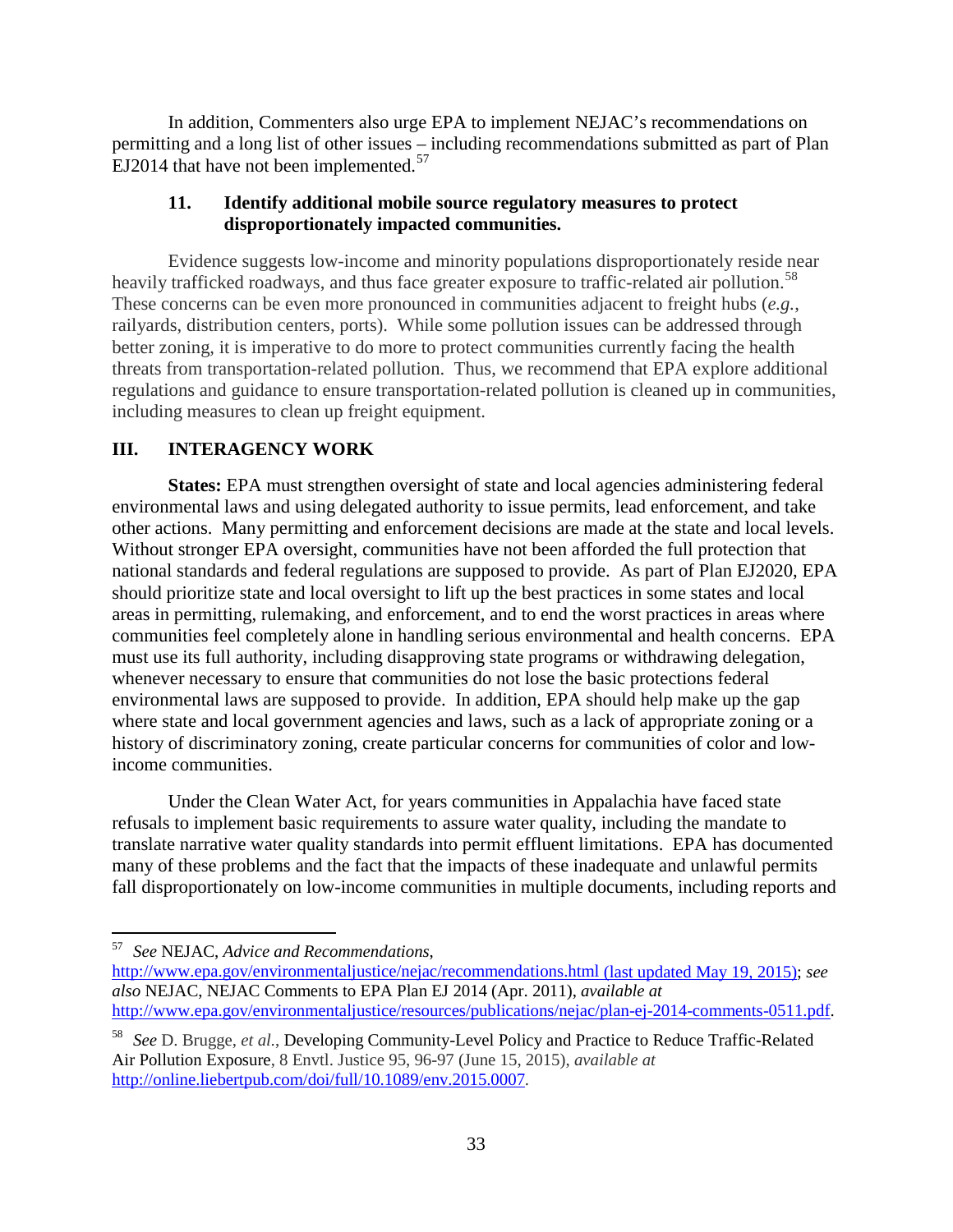guidance.[59](#page-33-0) Yet, EPA still has not exercised the full oversight and authority needed to end this problem – while communities which are disproportionately low-income continue to suffer from the years of devastation to waters, wildlife, and public health associated with mountaintop removal mining. $60$ 

Longstanding problems with Texas's air permitting programs provide well-known examples that EPA must address there and in other states, and on which EPA has received comments in recent years. $61$ 

As another example, many parts of the country are currently facing potential increases in use of oil and gas transportation and infrastructure developments located in close proximity to communities with significant environmental justice concerns. For example, in Albany, New York, Global Companies offloads crude oil from rail cars into storage tanks and then transfers the oil to ships and barges on the Hudson River. Recent permitting actions by the New York State Department of Environmental Conservation ("DEC") have significantly increased rail and barge traffic and increased air emissions at the terminal, placing residents of the Ezra Prentice Homes at risk, yet DEC initially failed to conduct an appropriate environmental review of the project and failed to follow the required procedures for projects that could impact environmental justice communities. This is also a serious problem in other parts of the country, and we also highlight as an example the report from California on "blast zone" crude transport issues impacting communities of color. $62$ 

[http://water.epa.gov/polwaste/npdes/upload/Final\\_Appalachian\\_Mining\\_PQR\\_07-13-10.pdf;](http://water.epa.gov/polwaste/npdes/upload/Final_Appalachian_Mining_PQR_07-13-10.pdf) EPA, *Improving EPA Review of Appalachian Surface Coal Mining Operations Under the Clean Water Act, National Environmental Policy Act, and the Environmental Justice Executive Order* at 4 (July 21, 2011) ("The environmental legacy of mining operations in the Appalachian region is far-reaching.") (discussing deforestation and adverse impacts on aquatic ecosystems) ("July 2011 Guidance"); EPA Office of Research & Development Final Report: The Effects of Mountaintop Mines and Valley Fills on Aquatic Ecosystems of the Central Appalachian Coalfields (May 27, 2011), *available at*  [http://ofmpub.epa.gov/eims/eimscomm.getfile?p\\_download\\_id=501593;](http://ofmpub.epa.gov/eims/eimscomm.getfile?p_download_id=501593) EPA, *Final Determination of the U.S. Environmental Protection Agency Pursuant to § 404(c) of the Clean Water Act Concerning the Spruce No. 1 Mine, Logan County, West Virginia* at 94-97 (Jan. 13, 2011) ("Spruce Determination"), [http://water.epa.gov/lawsregs/guidance/cwa/dredgdis/spruce.cfm.](http://water.epa.gov/lawsregs/guidance/cwa/dredgdis/spruce.cfm)

<span id="page-33-0"></span> <sup>59</sup> *See, e.g.*, EPA, *Review of Clean Water Act § 402 Permitting for Surface Coal Mines by Appalachian States: Findings & Recommendations* (July 13, 2010), *available at* 

<span id="page-33-1"></span><sup>60</sup> *See, e.g.*, Environmental Justice Petition for EPA Action Under Executive Order 12898 And All Other Legal Authorities, filed by Coal River Mountain Watch *et al.* (2009); Petition of 19 Local, Regional and National Organizations to EPA for Rulemaking to Set Water Quality Standards to Protect Appalachian Waters from Mining Waste and Harmful Levels of Conductivity (May 6, 2013), *available at* [http://earthjustice.org/documents/legal-document/pdf/community-petition-to-epa-for-rulemaking-on](http://earthjustice.org/documents/legal-document/pdf/community-petition-to-epa-for-rulemaking-on-mountaintop-removal-pollution-water-quality-standard-6)[mountaintop-removal-pollution-water-quality-standard-6.](http://earthjustice.org/documents/legal-document/pdf/community-petition-to-epa-for-rulemaking-on-mountaintop-removal-pollution-water-quality-standard-6)

<span id="page-33-2"></span><sup>61</sup> *See, e.g.*, Comments of Air Alliance Houston, *et al.* (submitted on Plan EJ2020).

<span id="page-33-3"></span><sup>62</sup> Communities for a Better Environment, *Crude Injustice on the Rails: Race and the Disparate Risk from Oil Trains in California* (June 2015), *available at*

[http://www.forestethics.org/sites/forestethics.huang.radicaldesigns.org/files/Crude-Injustice-on-the-](http://www.forestethics.org/sites/forestethics.huang.radicaldesigns.org/files/Crude-Injustice-on-the-Rails.pdf)[Rails.pdf.](http://www.forestethics.org/sites/forestethics.huang.radicaldesigns.org/files/Crude-Injustice-on-the-Rails.pdf)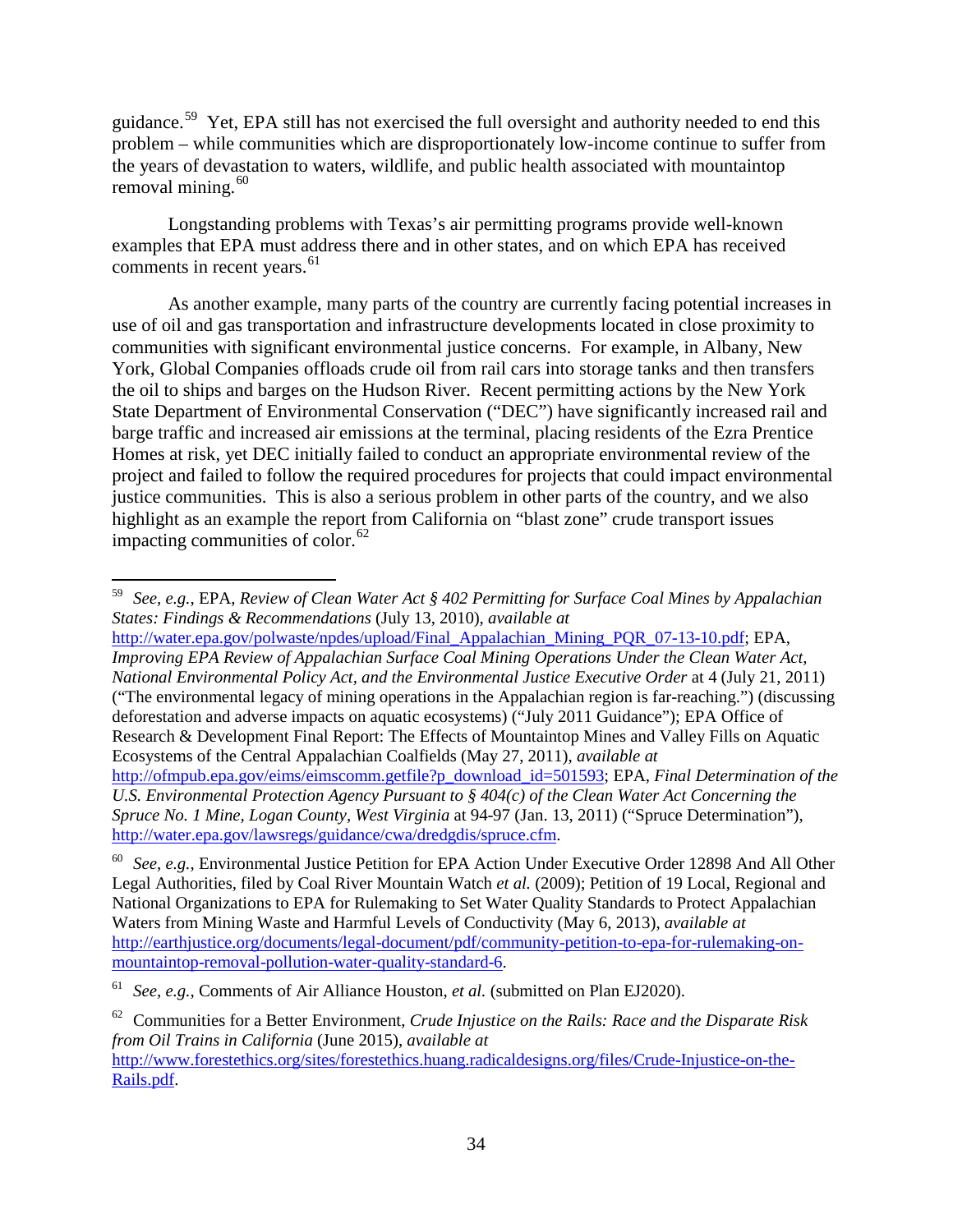Another example is North Carolina's failure to address the impacts of industrial animal product in eastern North Carolina, where the density of hog and, more recently, poultry operations in low-income African American, Latino, and Native American communities has affected quality of life, waterways, and a range of health indicators. For years, community members in eastern North Carolina complained to EPA and the state Department of Environment and Natural Resources about the adverse effects of the industry on their health and environment and implored the agencies to provide greater protection to no avail. In 2014 community groups filed a civil rights complaint with EPA pursuant to Title VI of the Civil Rights Act of 1964, which might have been avoided had the state and EPA taken action to resolve the problem.

**Federal:** Under the Federal Interagency Working group, EPA should continue to work with other agencies and White House Offices to advance environmental justice, including through achieving results for the identified hot spot communities and areas with environmental justice concerns, as discussed earlier. Federal agencies, especially HHS, including the CDC, NIEHS, should work to assure better data is collected and available on health status and health concerns at the census tract level. These data are important for communities and EPA staff to have to direct and assess the success of resources applied to promote environmental justice. In addition, commenters are aware that some agencies (*e.g.*, U.S. Army Corps of Engineers) appear to have no environmental justice office or clear objectives of any kind. EPA should assist all agencies in implementing the Executive Order. For example, EPA should provide guidance to HUD and other agencies to consider when spending public funds, such as on low-income housing, which should be built in healthy and environmentally accessible areas – and not next to refineries, power plants, or other industrial sources of air and water pollution. As another example, EPA should ensure other federal agencies are vigilant in monitoring transportation projects, including freight expansion projects, which can exact a large toll on communities.

## <span id="page-34-0"></span>**IV. EPA SHOULD BUILD TITLE VI COMPLIANCE AND ENFORCEMENT INTO ALL ASPECTS OF AGENCY OPERATIONS AND INCLUDE TITLE VI ACTION ITEMS IN PLAN EJ2020.**

EPA has separated Title VI enforcement from its Plan EJ2020 process. Commenters urge EPA to set Title VI commitments as part of Plan EJ2020 for the following reasons.

Title VI of the Civil Rights Act of 1964, as amended, 42 U.S.C. §§ 2000d – 2000d-7, prohibits recipients of federal financial assistance from discriminating on the basis of race, color or national origin in any of their programs or activities. EPA, like other federal agencies, enacted regulations pursuant to Title VI. 40 C.F.R. Part 7. Title VI and its regulations prohibit intentional forms of discrimination as well as actions, policies, and practices with unjustified discriminatory impacts, regardless of intent. In 2001, the Supreme Court ruled in *Alexander v. Sandoval* that aggrieved persons have no private right of action to enforce Title VI unless they can demonstrate intent. $^{63}$  $^{63}$  $^{63}$  As a result, people living in environmental justice communities that are environmentally overburdened with toxic releases rely on EPA to require compliance and enforce the law. Without an effective Title VI compliance and enforcement program at EPA, the

<span id="page-34-1"></span> <sup>63</sup> 532 U.S. 275, 279-86 (2001).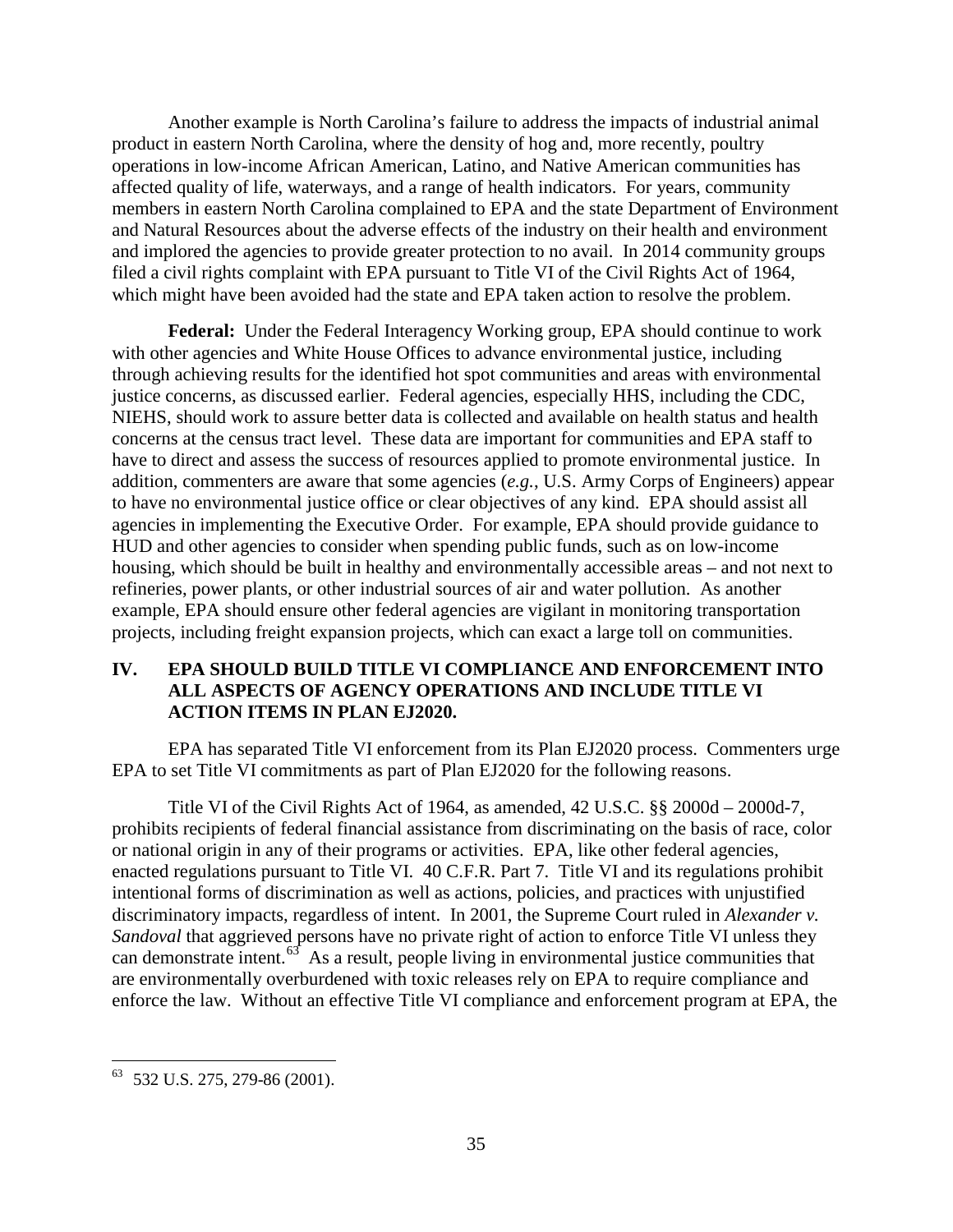<span id="page-35-0"></span>law is an empty vessel. Unfortunately, EPA's Title VI program has been notoriously inadequate. $64$ 

The Plan EJ2020 Action Agenda Framework again relegates EPA's external civil rights compliance and enforcement program to consideration on another day. Although we support the development of a long-term OCR Strategic Plan, Plan EJ2020 should recognize that Title VI of the Civil Rights of 1964 is one of the cornerstone legal tools for addressing issues of environmental justice<sup>[65](#page-35-2)</sup> and build specific action items for Title VI compliance and enforcement into all aspects of EPA's operations, especially as they relate to permits, delegation of authority, enforcement, and program approvals.<sup>[66](#page-35-3)</sup>

Relegating Title VI compliance and enforcement to later and separate treatment replicates the mistake made when Plan EJ 2014 failed to provide detail on actions to improve its civil rights program and ultimately released "Draft Supplement: Advancing Environmental Justice Through Title VI of the Civil Rights Act." If, indeed, EPA is committed to improving its civil rights program and recognizing that enforcement of Title VI of the Civil Rights Act of 1964 is an important tool in EPA's efforts to address discrimination and advance environmental justice, the Plan EJ2020 Action Agenda must include a strong and coordinated approach that identifies goals, actions, and metrics to assess performance and to send a clear message to EPA staff and stakeholders. Specifically, the Plan EJ2020 Action Agenda should address the following issues:

> • **Process:** EPA must review and modify policies and practices governing communications with complainants and community-based stakeholders in the Title VI enforcement process, both to ensure a more active role for complainants and community-based stakeholders in the enforcement process and to bring Title VI enforcement into line with environmental justice principles and EPA efforts to encourage "meaningful engagement" of overburdened communities in permitting and other decision-making. Although completion of the policy paper "Roles of Complainants and Recipients in the Title VI Complaints and Resolution Process" is a step forward, the Plan EJ2020 Action Agenda should include specific goals, activities, and metrics to ensure changes in practice, including, for example, training for EPA staff and reform of policies that limit interactions of staff with stakeholders.

<span id="page-35-1"></span> <sup>64</sup> *See, e.g.*, Deloitte Consulting LLP, *Final Report: Evaluation of the EPA Office of Civil Rights* at 2 (Mar. 21, 2011), *available at* [http://epa.gov/epahome/ocr-statement/epa-ocr\\_20110321\\_finalreport.pdf](http://epa.gov/epahome/ocr-statement/epa-ocr_20110321_finalreport.pdf) (citing a "record of poor performance").

<span id="page-35-2"></span><sup>65</sup> *See* Dept. of Justice, *Dept. of Justice Guidance Concerning Environmental Justice* at 2 (Dec. 3, 2014), *available at* 

[http://www.justice.gov/sites/default/files/ej/pages/attachments/2014/12/19/doj\\_guidance\\_concerning\\_ej.p](http://www.justice.gov/sites/default/files/ej/pages/attachments/2014/12/19/doj_guidance_concerning_ej.pdf) [df.](http://www.justice.gov/sites/default/files/ej/pages/attachments/2014/12/19/doj_guidance_concerning_ej.pdf)

<span id="page-35-3"></span><sup>&</sup>lt;sup>66</sup> Notably, the audit conducted by Deloitte to assess EPA's Office of Civil Rights ("OCR") specifically criticized EPA for operating OCR in "an insular fashion" that limited its effectiveness and for failing to provide clarity regarding internally or externally regarding expectations. Deloitte, *Evaluation of the EPA Office of Civil Rights* at 2, *supra* [n.64.](#page-35-0) Failing again to address these issues in the Plan EJ2020 Action Agenda misses yet another opportunity to address these concerns.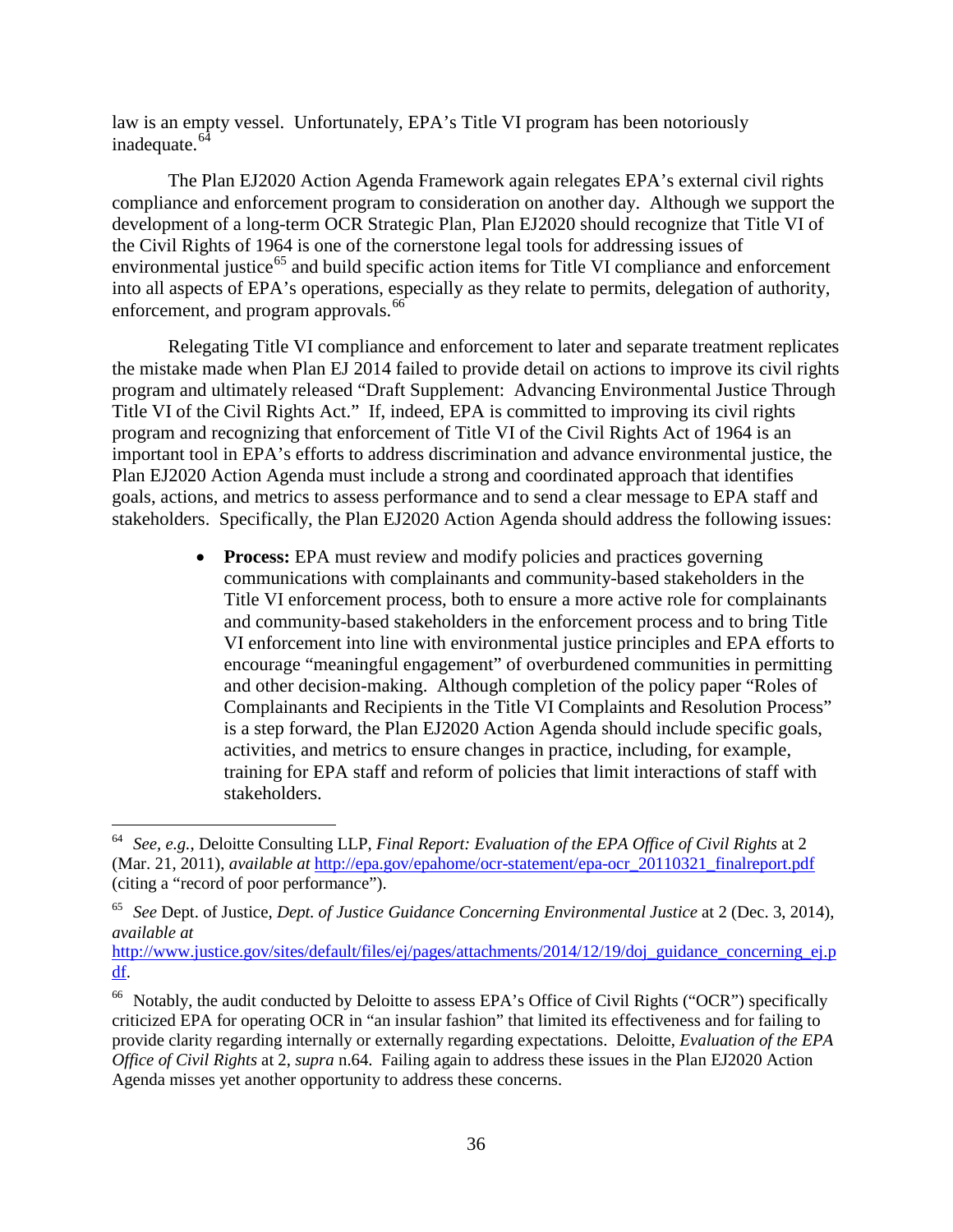- **Transparency:** EPA still fails to make up-to-date information about Title VI enforcement readily available, including, for example, a docket with links to complaints, resolution agreements, and other official documents on EPA's website. Although this project is underway, the EJ2020 Action Plan should include goals, activities and metrics to ensure that this project crosses the finish line and then is maintained, reviewed, and improved over time.
- **Strengthen Compliance:** EPA should strengthen its pre-award and post-award compliance review programs, including the collection and review of relevant information. EPA has recently modified Form 4700-4, Preaward Compliance Review Report For All Applicants and Recipients Requesting Federal Financial Assistance, to determine whether applicants for federal financial assistance are developing programs and activities on a non-discriminatory basis. Form 4700-4 is a start, but is insufficient to ensure compliance with Title VI. EPA should require recipients of federal financial assistance to submit a detailed analysis of how it complies with Title VI and EPA's implementing regulations. State environmental agencies that receive funding from EPA, for example, should provide detailed information on how the agency's permitting, enforcement, and rulemaking requirements comply. Such documents should be made publicly available for input, and should be reviewed by EPA as part of pre-award and postaward compliance reviews.
- **Legal Standards:** EPA's second policy paper, "Adversity and Compliance with Environmental Health Based Thresholds,"[67](#page-36-0) is languishing. Providing clarity on the standard for determining adversity in a disparate impact case is a necessary though insufficient step toward revision and finalization of guidance on legal standards. The EJ2020 Action Plan should provide a clear and measurable path forward to removing the "rebuttable presumption" that compliance with health standards is a sufficient defense against a civil rights claim and resolving other uncertainties around the applicable standards by finalizing improved guidance documents.
- **The Backlog:** The EJ 2020 Action Plan should establish activities and a timeline by which EPA will resolve all pending Title VI civil rights complaints in a timely way – with the involvement of complainants and their attorneys and with creative and careful attention to the underlying issues. It is unconscionable that complaints have been languishing with the Office of Civil Rights, in some cases for more than a decade, reinforcing concerns about the integrity of the process. Given EPA's breach of responsibility and the delay experienced by complainants seeking justice, the agency has a duty not just to complete the investigations, but to address claims raised in the complaints.

<span id="page-36-0"></span> <sup>67</sup> EPA, *Title VI of the Civil Rights Act of 1964: Adversity and Compliance with Environmental Health Based Thresholds*, (Jan. 24, 2013), *available at* [http://www.epa.gov/civilrights/docs/pdf/t6.adversity\\_paper1.24.13.pdf.](http://www.epa.gov/civilrights/docs/pdf/t6.adversity_paper1.24.13.pdf)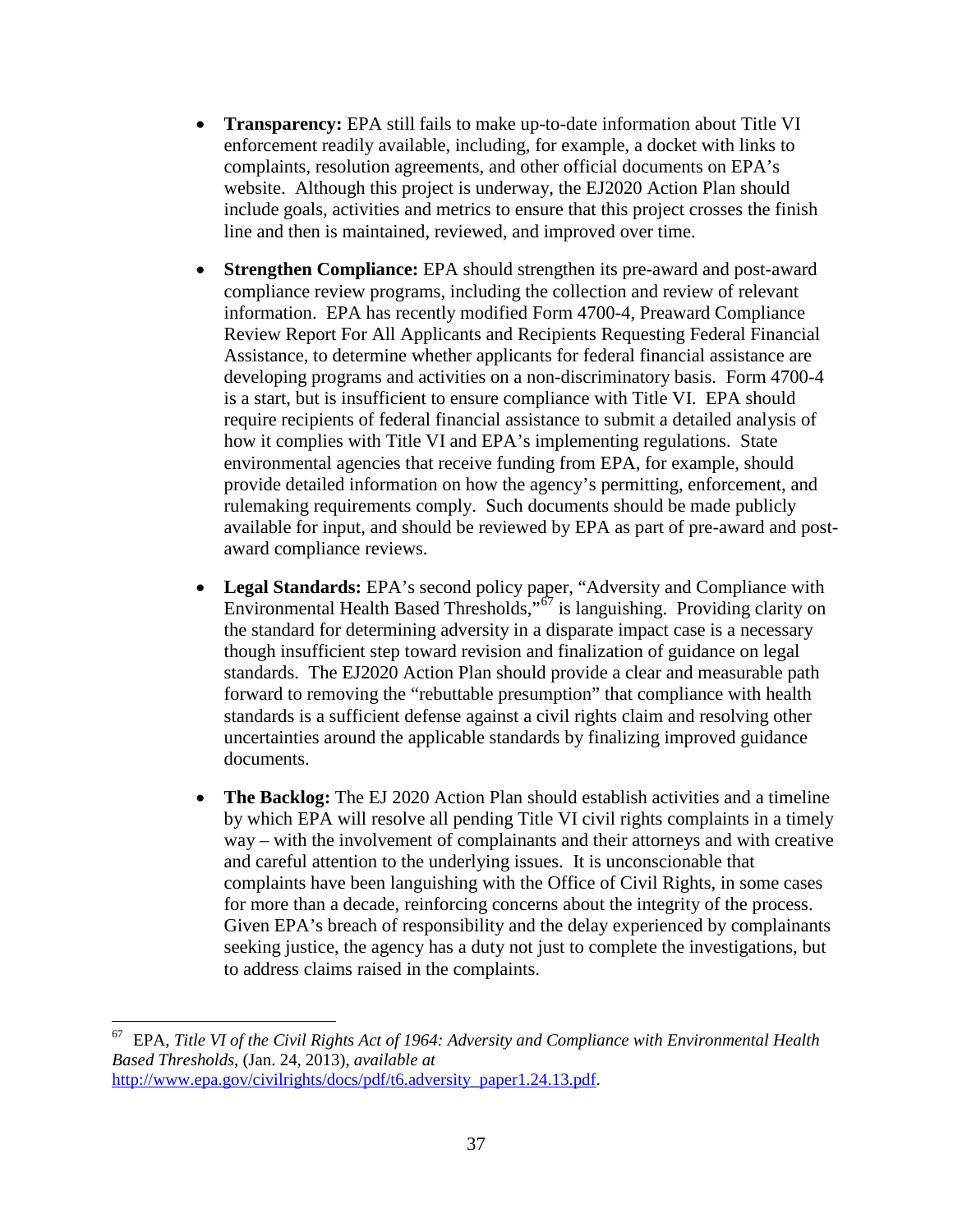- **Capacity & Infrastructure:** The EJ 2020 Action Plan should ensure that the organizational dynamics and challenges outlined in the Deloitte report are fully addressed and contain clear goals, activities and metrics to ensure that scarce agency resources are preserved at all stages of civil rights compliance and enforcement work.
- **Coordination:** The EJ 2020 Action Plan must set forth goals, activities and metrics for EPA's role in coordinating Title VI compliance and enforcement with delegated programs, EPA's regional programs, and other federal agencies. Among other things, EPA must ensure that states submit Title VI plans on an annual basis and should require that funding recipients submit Title VI plans for review.
- **Resolution and Remedies:** The EJ 2020 Action Plan must include specific goals, activities and metrics for reform of its practice to ensure that (a) the alternative dispute resolution program provides sufficient technical assistance to level the playing field for complainants, and (b) when EPA enters a voluntary compliance agreement, remedial measures protect communities and secure Title VI compliance.

Finally, the EJ2020 Action Plan must ensure compliance and enforcement of the prohibition against national origin discrimination affecting LEP persons. Among other things, to comply with the Department of Justice's Title VI requirements pursuant to Executive Order 13166, "Improving Access to Services for Persons with Limited English Proficiency," EPA must finalize its internal LEP plan, and ensure the inclusion of native and indigenous languages as discussed above.<sup>[68](#page-37-1)</sup>

#### <span id="page-37-0"></span>**V. CONCLUSION**

Commenters appreciate EPA's time considering these comments and would be glad to provide further information if helpful.

.

Sincerely,

Emma Cheuse *Staff Attorney, Washington, D.C.* Adrian Martinez *Staff Attorney, Los Angeles, CA*

<span id="page-37-1"></span> <sup>68</sup> *See* LEP.gov, *Executive Order 13166*,<http://www.lep.gov/13166/eo13166.html> ("The Executive Order requires Federal agencies to examine the services they provide, identify any need for services to those with limited English proficiency (LEP), and develop and implement a system to provide those services so LEP persons can have meaningful access to them. It is expected that agency plans will provide for such meaningful access consistent with, and without unduly burdening, the fundamental mission of the agency. The Executive Order also requires that the Federal agencies work to ensure that recipients of Federal financial assistance provide meaningful access to their LEP applicants and beneficiaries.").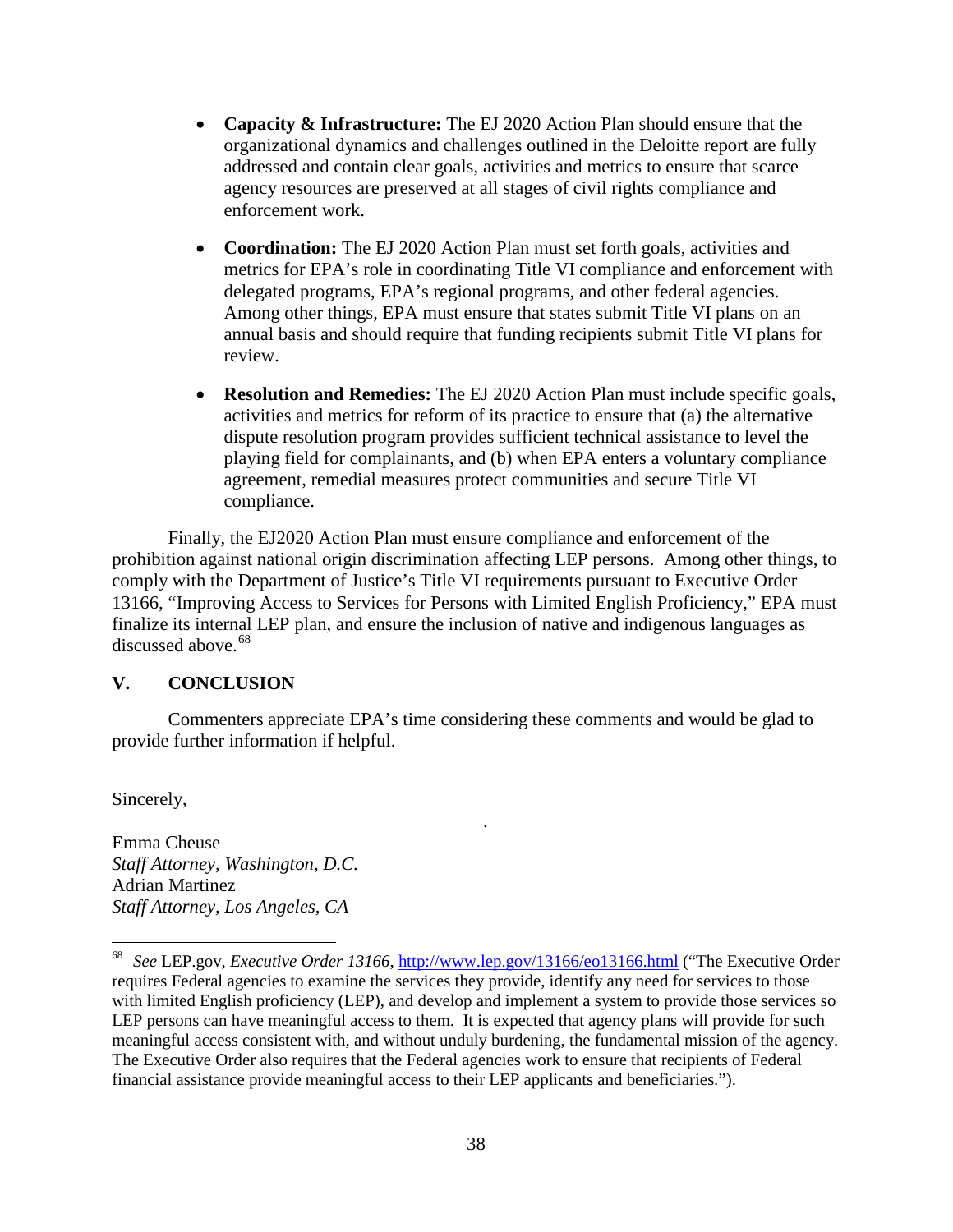Marianne Engelman-Lado *Staff Attorney, New York, NY* Stephanie Maddin *Legislative Counsel, Washington, D.C.*  **Earthjustice** (202) 667-4500 [echeuse@earthjustice.org](mailto:echeuse@earthjustice.org) [amartinez@earthjustice.org](mailto:amartinez@earthjustice.org) [mengelmanlado@earthjustice.org](mailto:mengelmanlado@earthjustice.org) [smaddin@earthjustice.org](mailto:smaddin@earthjustice.org)

Ronald White Director of Regulatory Policy **Center for Effective Government** Washington, D.C

Al Huang Senior Attorney and Director of Environmental Justice **Natural Resources Defense Council** New York, NY

Leslie Fields Director, Environmental Justice and Community Partnerships Program **Sierra Club** Washington, D.C.

#### **Alaska**

Carl Wassilie Yupiaq Biologist **Alaska's Big Village Network** Anchorage, AK 99504

#### **California**

Alfred Carrillo Pastor **Apostolic Faith Center** Wilmington, CA 90744

Drew Wood Executive Director **California Kids IAQ** Wilmington, CA 90744

Robert García Founding Director and Counsel **The City Project** Los Angeles, CA 90017

Patrice Lee Coordinator **Citizens for Clean Air** Fairbanks, AK 99712

Jane Williams Executive Director **California Communities Against Toxics** Rosamond, CA 93560

Robina Suwol Founder & Executive Director **California Safe Schools** Toluca Lake, CA 91610

Renee Nelson President **Clean Water and Air Matter** Bakersfield, CA 93306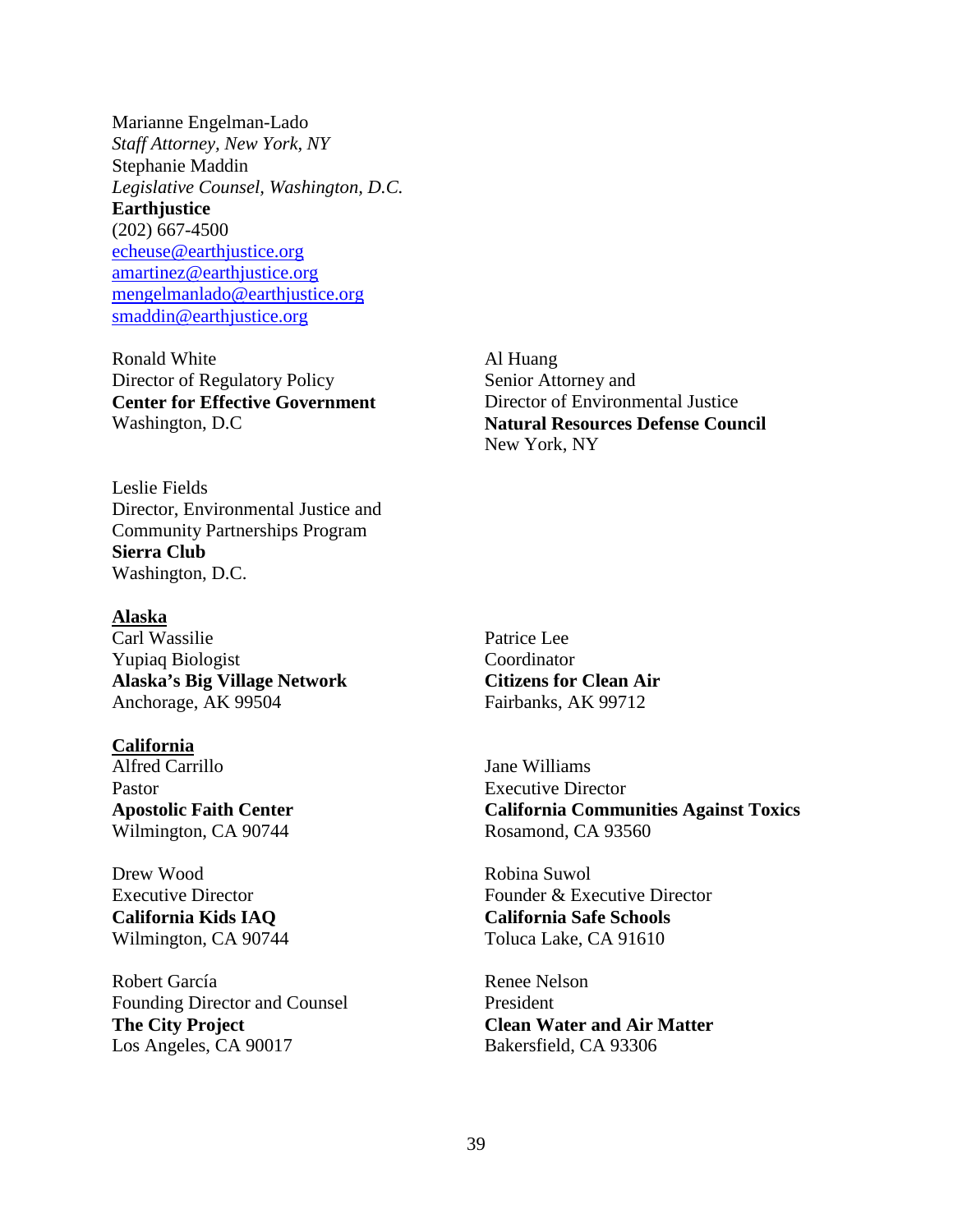Jesse Marquez Executive Director **Coalition For A Safe Environment** Wilmington, CA 90744

Ricardo Pulido Executive Director **Community Dreams** Wilmington, CA 90744

Cynthia Babich Executive Director **Del Amo Action Committee** Torrance, CA 90502

Mark Lopez Executive Director **East Yard Communities for Environmental Justice** Commerce, CA 90040

Devika Ghai Organizer **Pesticide Action Network North America** Oakland, CA 94612

#### **Florida Illinois**

Tirso Moreno General Coordinator **Farmworker Association of Florida** Apopka, FL 32703

Eric Kirkendall **Director Diesel Health Project** Lawrence, KS

**Louisiana** Dorothy Felix President **Mossville Environmental Action Now** Westlake, LA 70669

Humberto Lugo Policy Advocate **Comite Civico del Valle** Brawley, CA 92227

Denny Larson Executive Director **Community Science Center** El Cerrito, CA 94530

Lyle Talbot **Desert Citizens Against Pollution** Rosamond, CA 93560

Tamhas Griffith Co-Founder **Martinez Environmental Group** Martinez, CA 94553

Marylia Kelley Executive Director **Tri-Valley CARES** Livermore, CA 94551

Ellen Rendulich **Director Citizens Against Ruining the Environment** Lockport, IL 60441

**Kansas Kentucky** Heather Warman Executive Director **Kentucky Environmental Foundation** Berea, KY 40303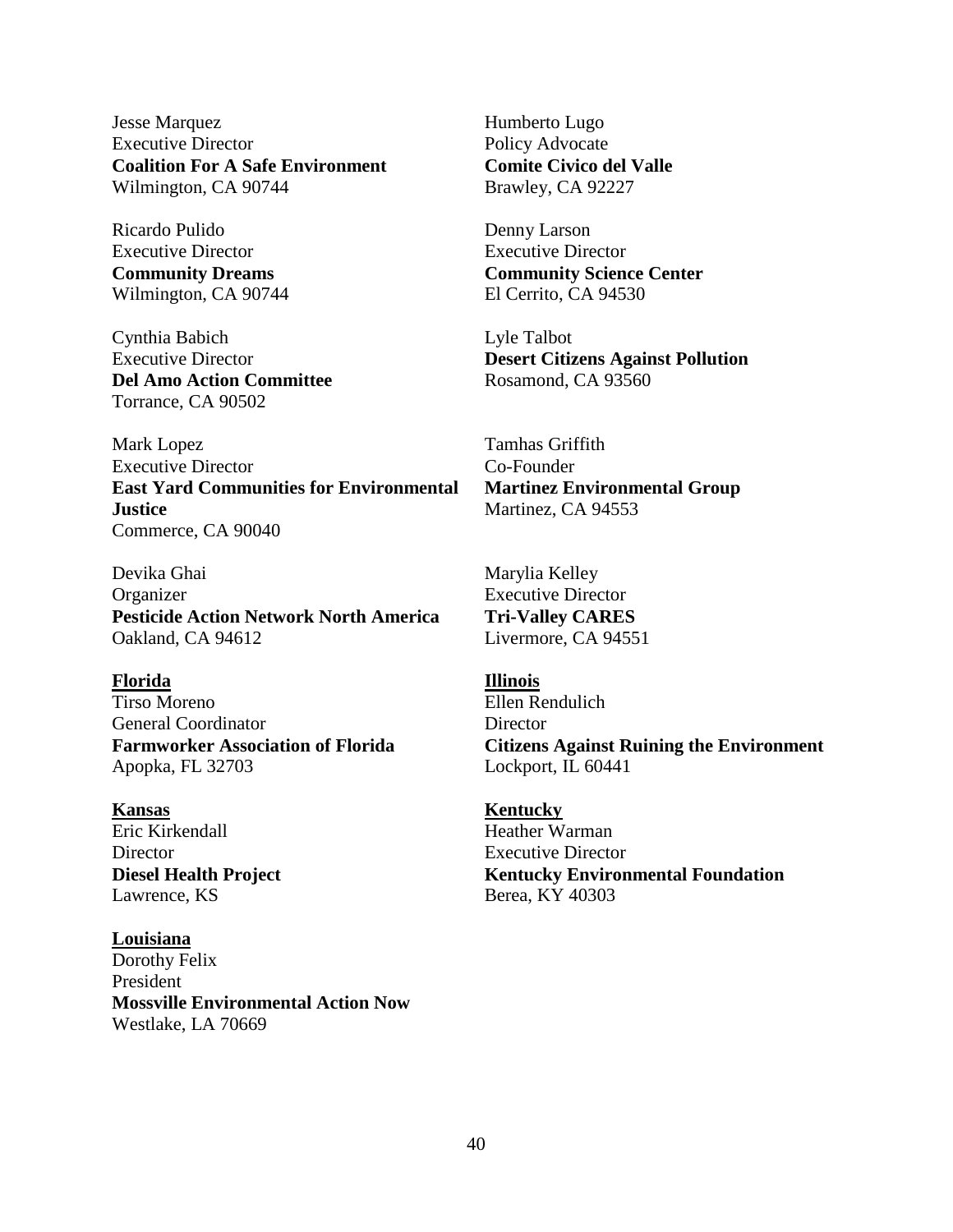#### **Maryland**

Mark Brenman Managing Member **IDARE LLC** Kensington, MD

#### **Michigan**

Theresa Landrum Community Activist **48217 Community and Environmental Health Organization** Detroit, MI 48217

#### **Mississippi**

Charlotte Keys Executive Director **Jesus People Against Pollution** Columbia, MS 39429

#### **New Jersey**

Nelson Carrasquillo General Coordinator **CATA – The Farmworkers Support Committee** Glassboro, NJ 08028

#### **New Mexico**

Eileen Gauna Law Professor **University of New Mexico** Albuquerque, NM 87106

**New York** Barbara Warren Executive Director **Citizens' Environmental Coalition** Albany, NY

**North Carolina** Mike Giles Coastal Advocate **North Carolina Coastal Federation** Wrightsville Beach, NC 28480

Sacoby Wilson **Director Maryland Institute for Applied Environmental Health, Community Engagement, Environmental Justice, and Health** College Park, MD 20740

Tyrone Carter President **The Original United Citizens of Southwest Detroit** Detroit, MI 48217

Howard Page **Steps Coalition** Biloxi, MS 39530

Doug Meiklejohn Executive Director **New Mexico Environmental Law Center** Santa Fe, NM 87505

Kathleen Curtis Executive Director **Clean and Healthy New York** Albany, NY 12207

Allie Sheffield President **PenderWatch & Conservancy** Hampstead, NC 28445